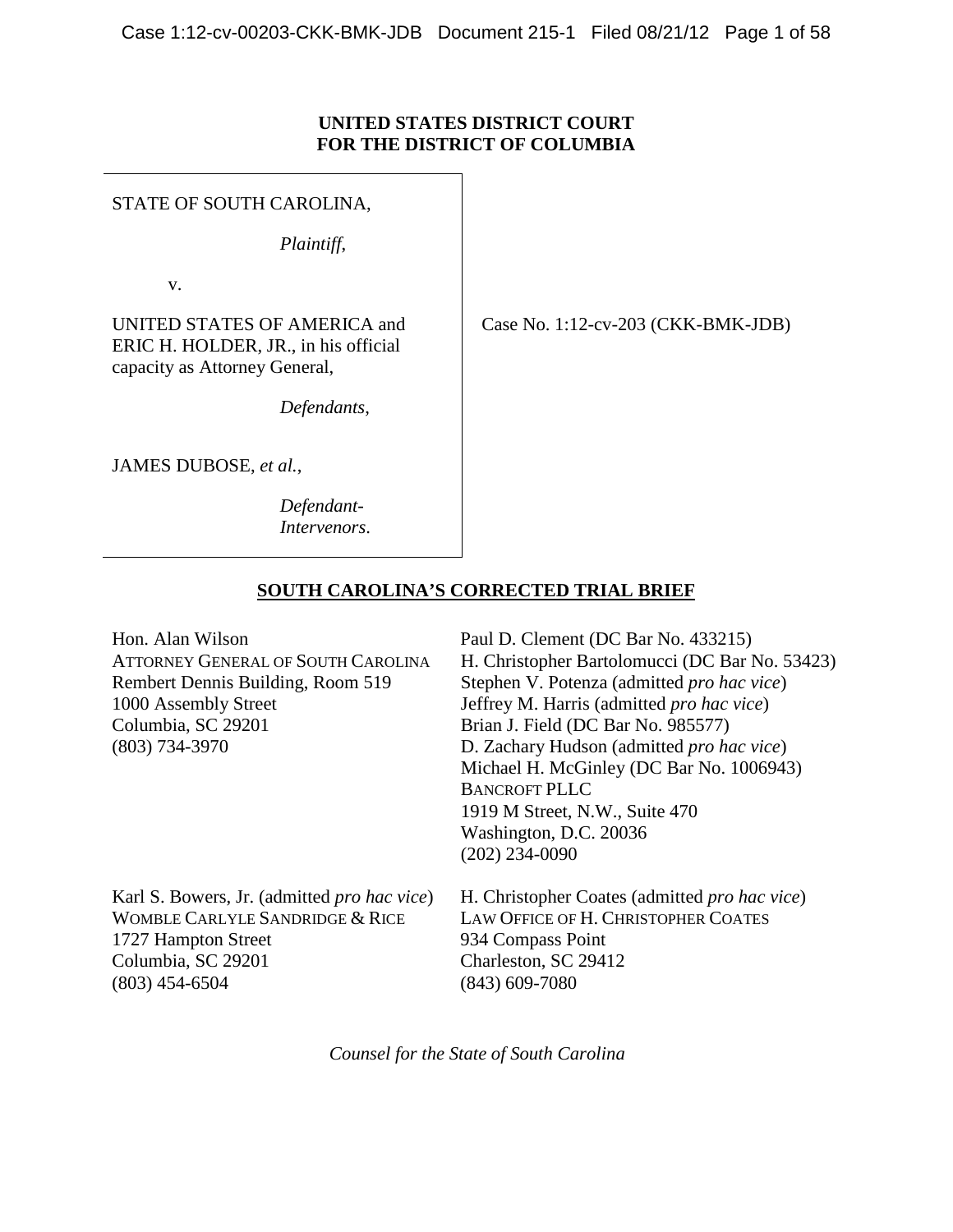# **TABLE OF CONTENTS**

|      | A.        | South Carolina's Voter ID Law Was Enacted To Detect and Deter<br>Voter Fraud and Safeguard Public Confidence in the Electoral System  1      |
|------|-----------|----------------------------------------------------------------------------------------------------------------------------------------------|
|      | <b>B.</b> | South Carolina's Voter ID Law Is Consistent With the Text, Purpose,                                                                          |
|      |           |                                                                                                                                              |
| I.   |           | Voter ID Laws Are a Supreme Court-Approved, Common Sense Means of<br>Preventing Voter Fraud, Enhancing Public Confidence, and Protecting the |
| II.  |           |                                                                                                                                              |
|      | A.        |                                                                                                                                              |
|      | <b>B.</b> |                                                                                                                                              |
|      | C.        | Defendants Cannot Refute Act R54's Legitimate, Non-Discriminatory                                                                            |
| III. |           |                                                                                                                                              |
|      | A.        |                                                                                                                                              |
|      | <b>B.</b> |                                                                                                                                              |
| C.   |           |                                                                                                                                              |
|      |           | Act R54 Will Not Disproportionately Affect Minority Voters 32<br>1.                                                                          |
|      |           | 2.<br>Act R54 Will Not Impose a Material Burden on the Effective                                                                             |
|      | D.        | Defendants Cannot Identify a Single Person Who Will be Materially<br>42                                                                      |
| IV.  |           | Preclearance of Act R54 Will Avoid Grave Constitutional Concerns 46                                                                          |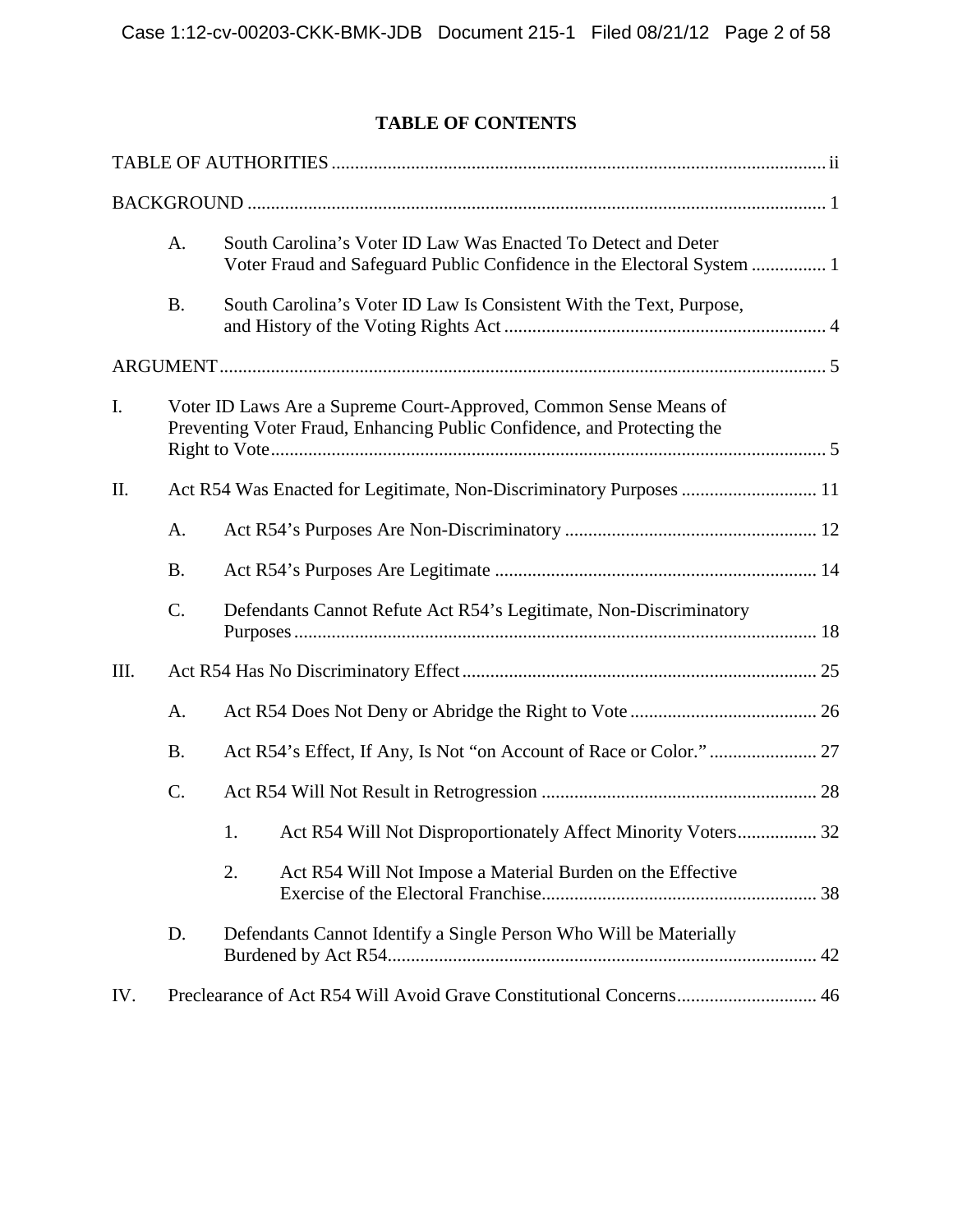# **TABLE OF AUTHORITIES**

<span id="page-2-0"></span>

| Applewhite v. Pennsylvania, No. 330 M.D. 2012, 2012 WL 3332376                   |
|----------------------------------------------------------------------------------|
|                                                                                  |
| Backus v. South Carolina, No. 11-03120, 2012 WL 786333 (D.S.C. Mar. 9, 2012)  14 |
|                                                                                  |
|                                                                                  |
| Castaneda-Gonzalez v. Immigration & Naturalization Serv.,                        |
|                                                                                  |
|                                                                                  |
|                                                                                  |
|                                                                                  |
|                                                                                  |
| Crawford v. Marion Cnty. Election Bd., 472 F.3d 949 (7th Cir. 2007),             |
|                                                                                  |
|                                                                                  |
|                                                                                  |
| Edward J. DeBartolo Corp. v. Fla. Gulf Coast Bldg. & Constr. Trades Council,     |
|                                                                                  |
|                                                                                  |
|                                                                                  |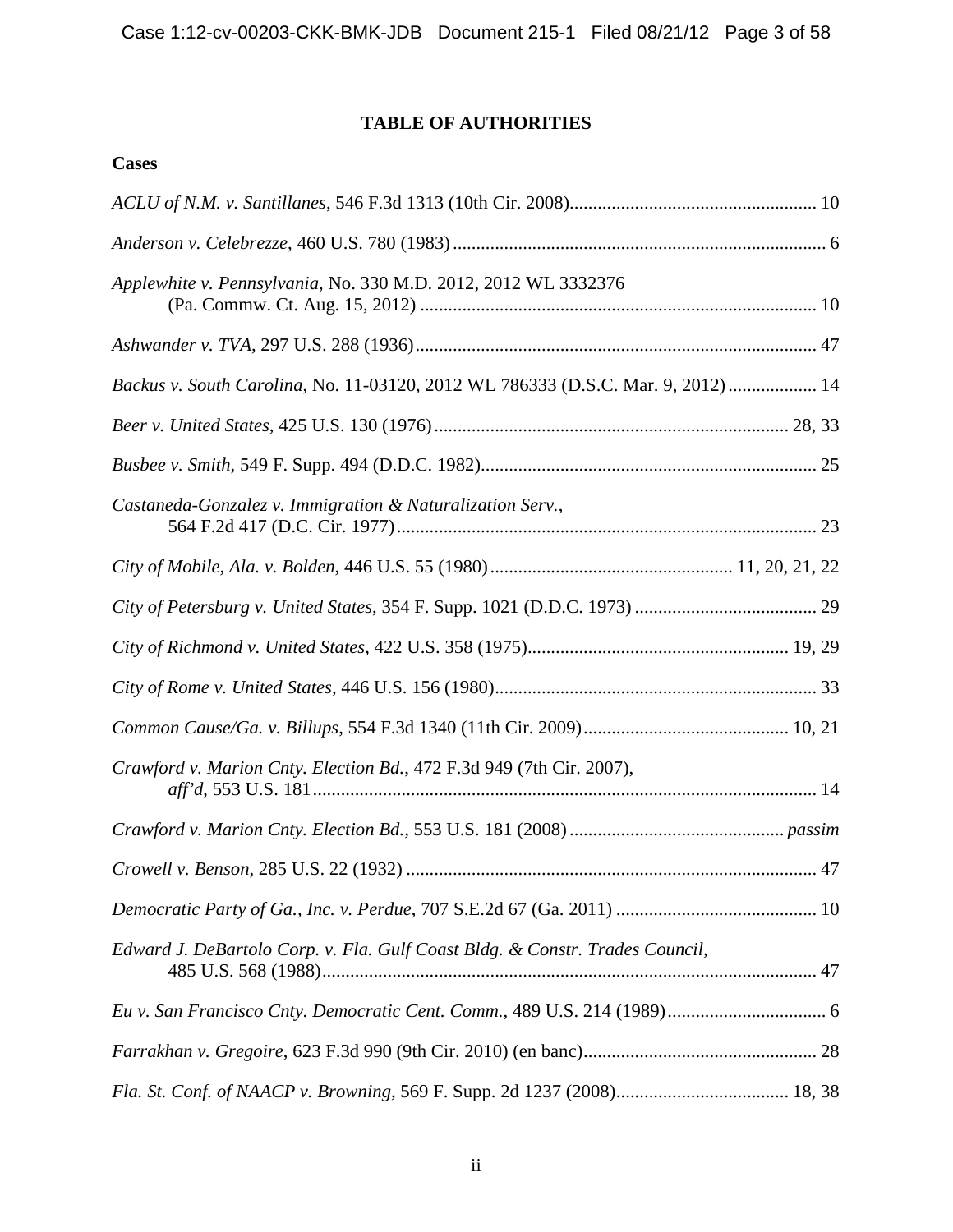| Florida v. United States, No. 11-cv-1428 (MBG)(CKK)(ESH),                           |
|-------------------------------------------------------------------------------------|
|                                                                                     |
|                                                                                     |
| Glover v. S.C. Democratic Party, No. 4:04-CV-2171, 2004 WL 3262756                  |
|                                                                                     |
|                                                                                     |
|                                                                                     |
|                                                                                     |
|                                                                                     |
|                                                                                     |
| Kasper v. Bd. of Election Comm'rs of City of Chi., 814 F.2d 332 (7th Cir. 1987) 16  |
|                                                                                     |
|                                                                                     |
|                                                                                     |
|                                                                                     |
|                                                                                     |
|                                                                                     |
|                                                                                     |
| Nw. Austin Mun. Utility Dist. No. One v. Holder, 557 U.S. 193 (2009) 33, 46, 49, 50 |
| Ortiz v. City of Phila. Office of City Comm'rs Voter Registration Dir., 28 F.3d 306 |
|                                                                                     |
|                                                                                     |
| Reaves v. S.C. Democratic Party, No. 4:04-CV-2047, 2007 WL 895440                   |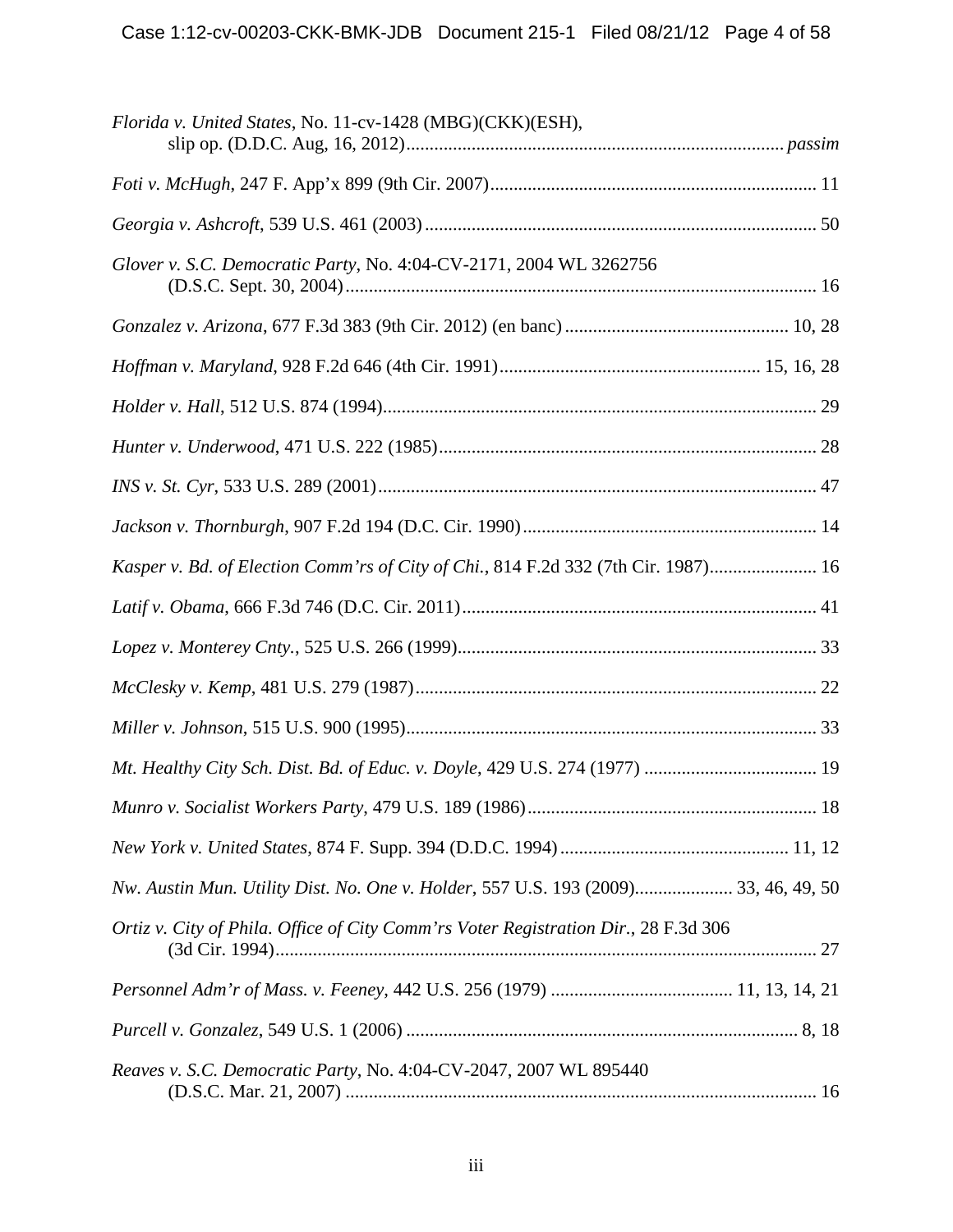| In re Request for Advisory Op. Re: Constitutionality of 2005 PA 71, 740 N.W.2d 444    |  |
|---------------------------------------------------------------------------------------|--|
|                                                                                       |  |
|                                                                                       |  |
|                                                                                       |  |
| Shelby Cnty., Ala. v. Holder, 811 F. Supp. 2d 424 (D.D.C. 2011),                      |  |
|                                                                                       |  |
|                                                                                       |  |
|                                                                                       |  |
| United States ex rel. Att'y Gen. v. Delaware & Hudson Co., 213 U.S. 366 (1909)  47    |  |
|                                                                                       |  |
|                                                                                       |  |
|                                                                                       |  |
|                                                                                       |  |
|                                                                                       |  |
|                                                                                       |  |
|                                                                                       |  |
|                                                                                       |  |
|                                                                                       |  |
| Village of Arlington Heights v. Metro. Housing Dev. Corp., 429 U.S. 252 (1977) 19, 20 |  |
| <b>Statutes</b>                                                                       |  |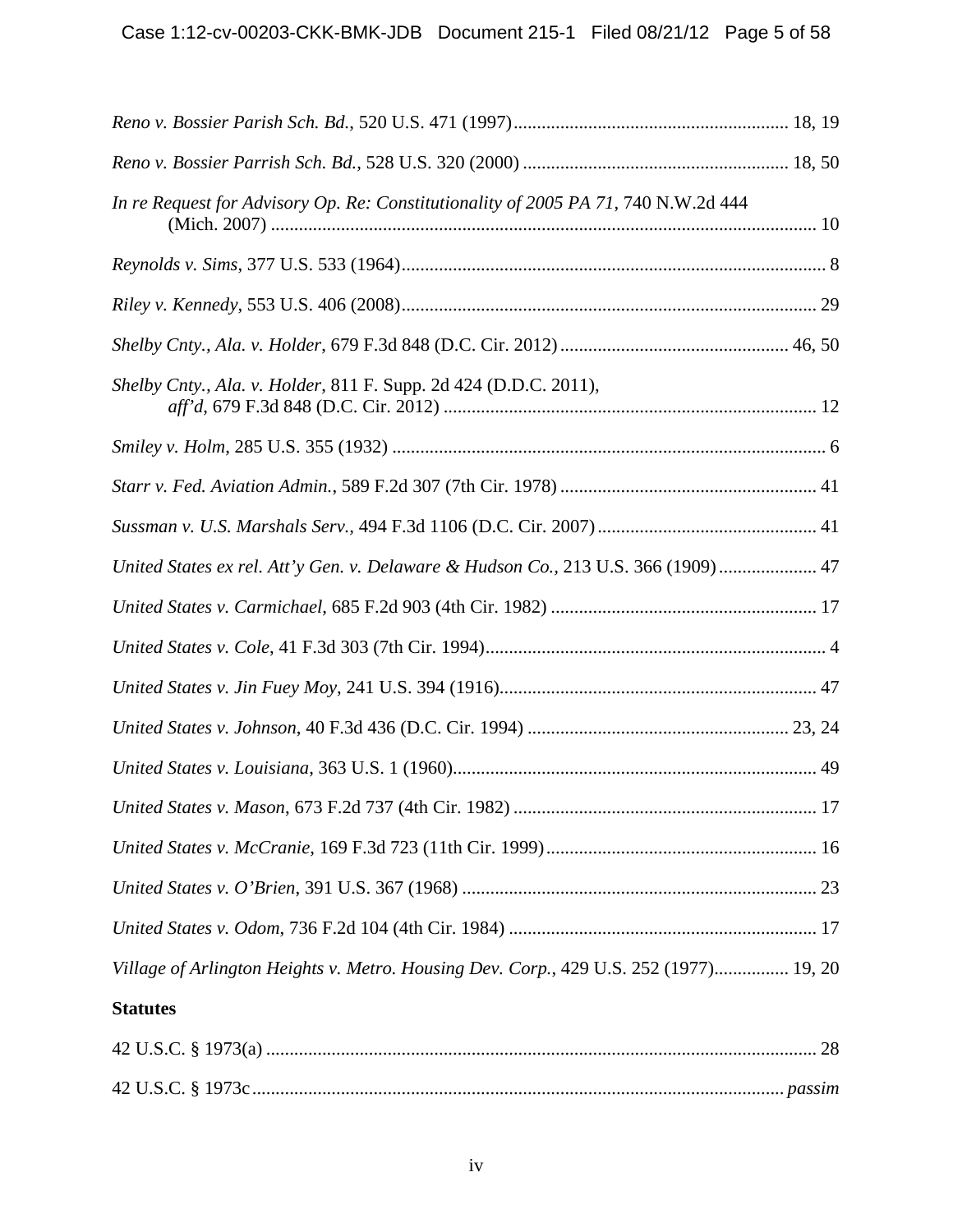| Help America Vote Act of 2002 (HAVA), Pub. L. No. 107-252, 116 Stat. 1666 30      |
|-----------------------------------------------------------------------------------|
|                                                                                   |
|                                                                                   |
|                                                                                   |
|                                                                                   |
| <b>Other Authorities</b>                                                          |
| Br. for U.S. as Amicus Curiae, Crawford, 553 U.S. 181 (Nos. 07-21, 07-25),        |
|                                                                                   |
|                                                                                   |
| Judgment, United States v. Wiggleton, No. 8:99-cr-00882 (D.S.C. Aug. 1, 2000)  17 |
| Order on Motion to Compel Deposition of Lieutenant Governor, Texas v. Holder, 12- |
|                                                                                   |
|                                                                                   |
|                                                                                   |
| <b>Constitutional Provisions</b>                                                  |
|                                                                                   |
|                                                                                   |
|                                                                                   |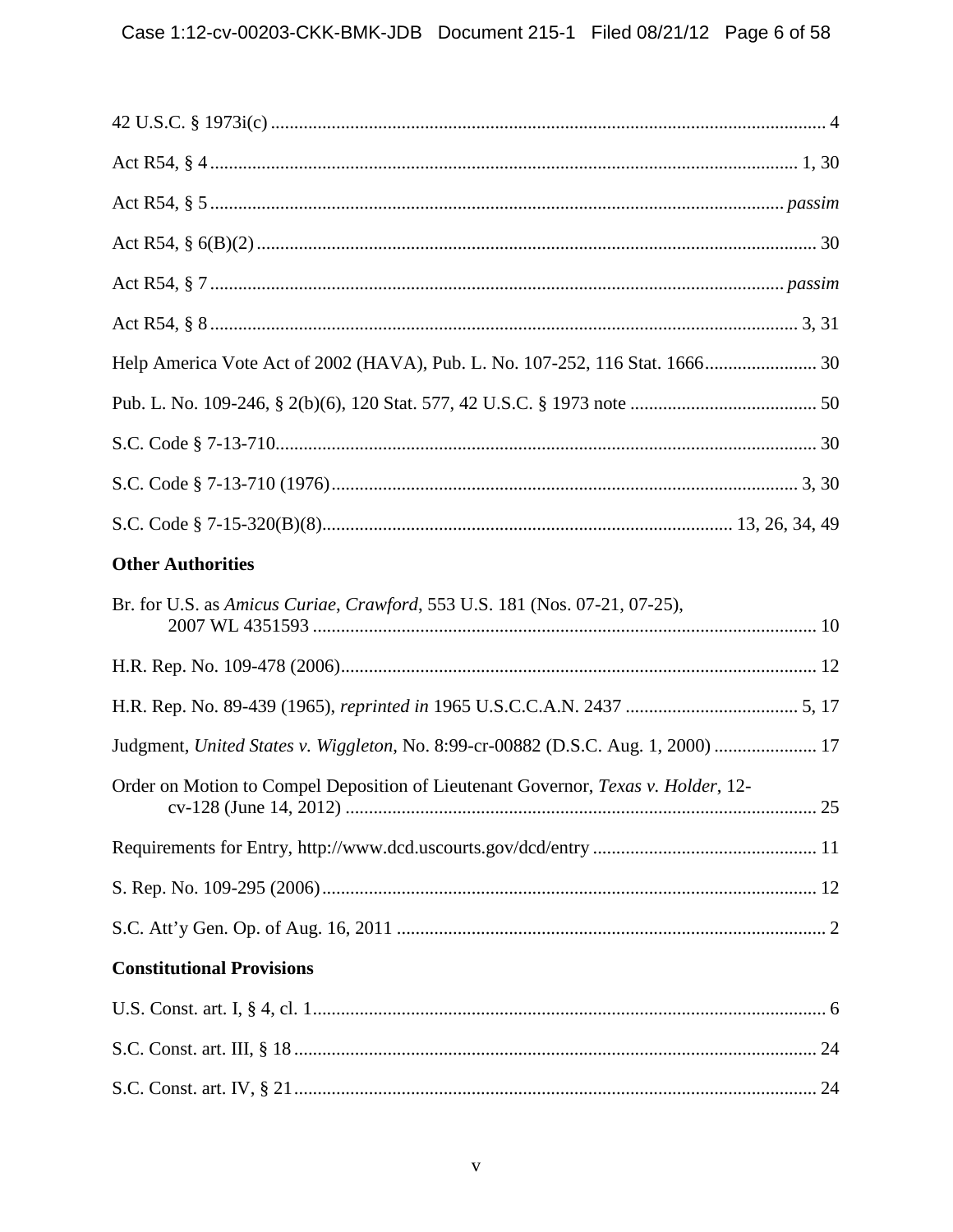Plaintiff, the State of South Carolina, respectfully requests that this Court preclear four provisions of the State's Act R54 pursuant to Section 5 of the Voting Rights Act ("VRA § 5"), 42 U.S.C. § 1973c.

#### **BACKGROUND**

## <span id="page-6-1"></span><span id="page-6-0"></span>**A. South Carolina's Voter ID Law Was Enacted To Detect and Deter Voter Fraud and Safeguard Public Confidence in the Electoral System.**

The South Carolina General Assembly passed Act R54 on May 11, 2011, and Gov. Nikki Haley signed it into law seven days later. The State seeks preclearance of Sections 4, 5, 7 and 8 of Act R54.

The purpose of Act R54 "is to confirm the person presenting himself to vote is the elector on the poll list." Act R54, § 5(E). Section 5 of the Act provides: "When a person presents himself to vote, he shall produce a valid and current" (1) South Carolina driver's license; (2) other form of photo ID issued by the S.C. Department of Motor Vehicles ("DMV"); (3) U.S. passport; (4) federal government-issued military photo ID; or (5) South Carolina voter registration card with a photograph of the voter, pursuant to Section 4 of Act R54. Act R54, § 5(A). Section 4 provides that the State Election Commission ("SEC") "shall implement a system in order to issue voter registration cards with a photograph of the elector." *Id*. § 4. Upon preclearance, these photo voter cards will be available to all eligible voters free of charge, at every county election office in the State, including on election day. The SEC will also operate a mobile unit that will make the free photo voter registration cards even more widely available by visiting public events and areas with higher concentrations of voters currently lacking an Act R54 ID.

The Act also includes provisional ballot procedures for voters who are unable to present an acceptable form of identification. If a voter possesses one of the five acceptable forms of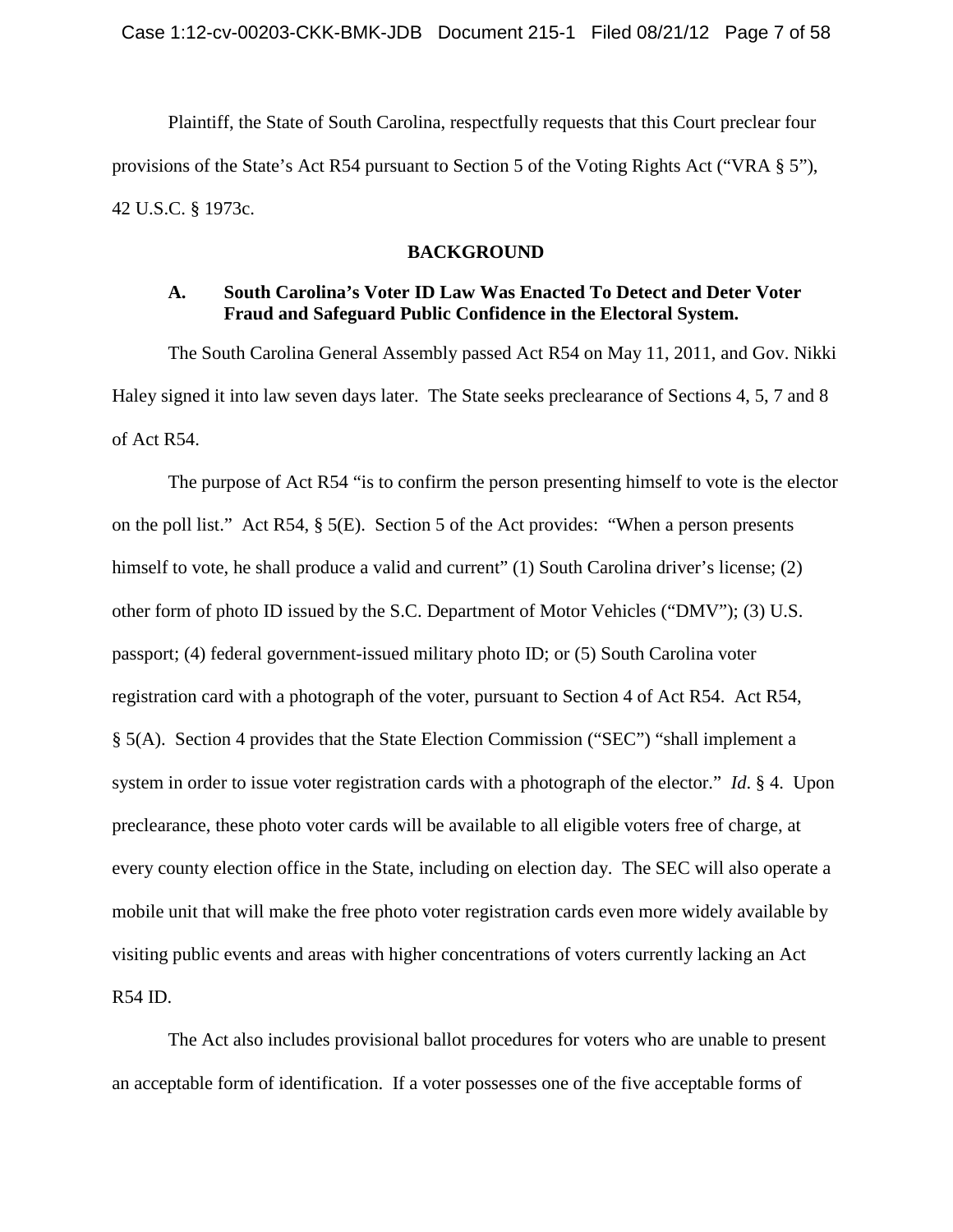## Case 1:12-cv-00203-CKK-BMK-JDB Document 215-1 Filed 08/21/12 Page 8 of 58

photo ID but arrives at the polls without it, he may cast a provisional ballot that will be counted so long as he brings the ID to the county board of registration and elections ("county board") before certification of the election. *Id*. § 5(C)(1). *See* Poll Manager's Handbook Supplement, JA-SC\_0666; Reasonable Impediment/Religious Objection Procedures, JA-SC\_0830. This procedure ensures that voters who have forgotten their IDs or have not yet obtained one but have the ability to do so within the allotted time (such as by visiting the county registration office on election day to obtain a free photo voter registration card) will still be able to vote.

Further, if a voter "suffers from a reasonable impediment that prevents the elector from obtaining" photo ID, he may complete an affidavit at the polling place and cast a provisional ballot. Act  $R54$ ,  $\S$   $5(D)(1)(b)$ . The affidavit must "affirm that the elector: (i) is the same individual who personally appeared at the polling place; (ii) cast the provisional ballot on election day; and (iii) the elector suffers from a reasonable impediment that prevents him from obtaining photograph identification." *Id.* This affidavit will appear on the provisional ballot envelope. *See* JA-SC\_0641-43. And the South Carolina Attorney General's Office has opined that the term "reasonable impediment" means "any valid reason, beyond the voter's control, which create[s] an obstacle to the voter's obtaining the necessary photographic identification in order to vote." S.C. Att'y Gen. Op. of Aug. 16, 2011 at 4; JA-SC\_0670; *see also* Reasonable Impediment/Religious Objection Procedures, JA-SC\_0829-32. A voter similarly may execute an affidavit and cast a provisional ballot if he has "a religious objection to being photographed." Act R54, §  $5(D)(1)(a)$ .

The county board "*shall* find that [a] provisional ballot is valid unless the board has grounds to believe the affidavit is false." *Id*. § 5(D)(2) (emphasis added). In other words, Act R54 mandates the counting of reasonable impediment and religious objection ballots, with the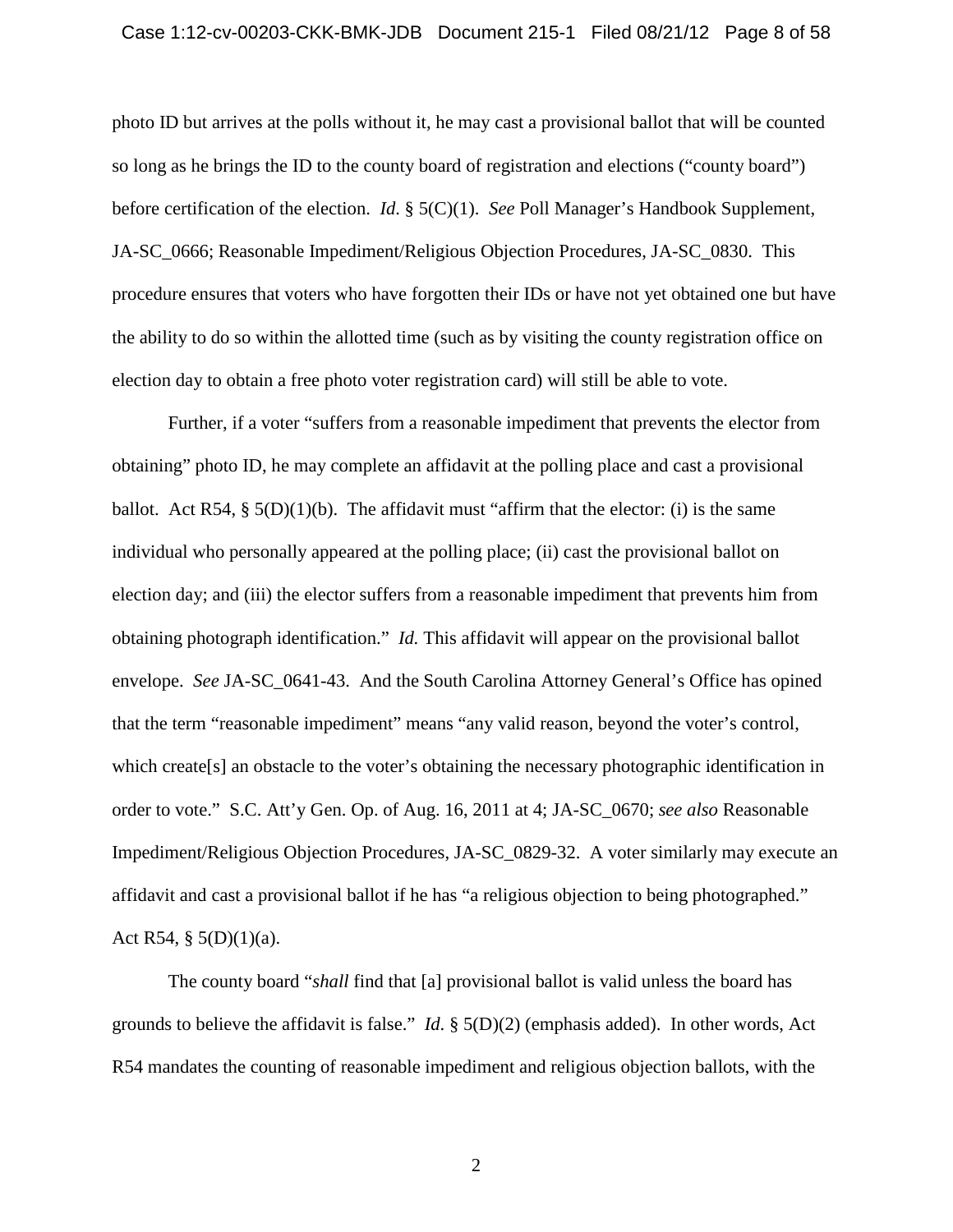## Case 1:12-cv-00203-CKK-BMK-JDB Document 215-1 Filed 08/21/12 Page 9 of 58

burden on the county boards to find that the voter's affidavit is false. Thus, under Act R54, any registered voter who cannot obtain a photo ID, for reasons beyond her control, is guaranteed the right to execute an affidavit and effectively exercise the electoral franchise.

Section 7 requires the SEC to "establish an aggressive voter education program" to "educate the public" concerning Act R54. Required features of the program are set forth in Section 7, subsections (1)-(8). Among other things, the SEC must, *inter alia*, advertise in general-circulation newspapers and other local media outlets, *id*. § 7(6)-(7), and send a notice to each registered voter who lacks a DMV-issued ID, *id*. § 7(8). The SEC has already taken steps to implement these requirements. *See* Photo ID Voter Education Plan, JA-SC\_0647-63; Poll Manager's Handbook Supplement, JA-SC\_0666; Reasonable Impediment/Religious Objection Procedures, JA-SC\_0829-32; Voter Education Postcard, JA-SC\_0833-35.

Finally, Section 8 directs the SEC to create "a list containing all registered voters of South Carolina who are otherwise qualified to vote but do not have a South Carolina driver's license or other form of" DMV-issued photo ID. *Id*. § 8. This list must be publicly available, *id.*, and will be used to conduct the targeted mailings required in Section 7(8).

Under South Carolina's current law, which the Attorney General precleared, a voter must show either a driver's license, other DMV-issued photo ID, or a (non-photo) voter registration card. *See* S.C. Code § 7-13-710 (1976) (last amended by Act 459 of 1996); United States Answer to Request for Admission No. 11. Thus, Act R54 changes current law by (1) expanding the list of acceptable photo ID to include passports, military ID, and the photo voter cards made available pursuant to Section 4 of Act R54, (2) removing non-photo voter registration cards from the list, (3) creating a free photo voter registration card that can be obtained with the same documents needed to register, (4) adding provisional ballot procedures that ensure all eligible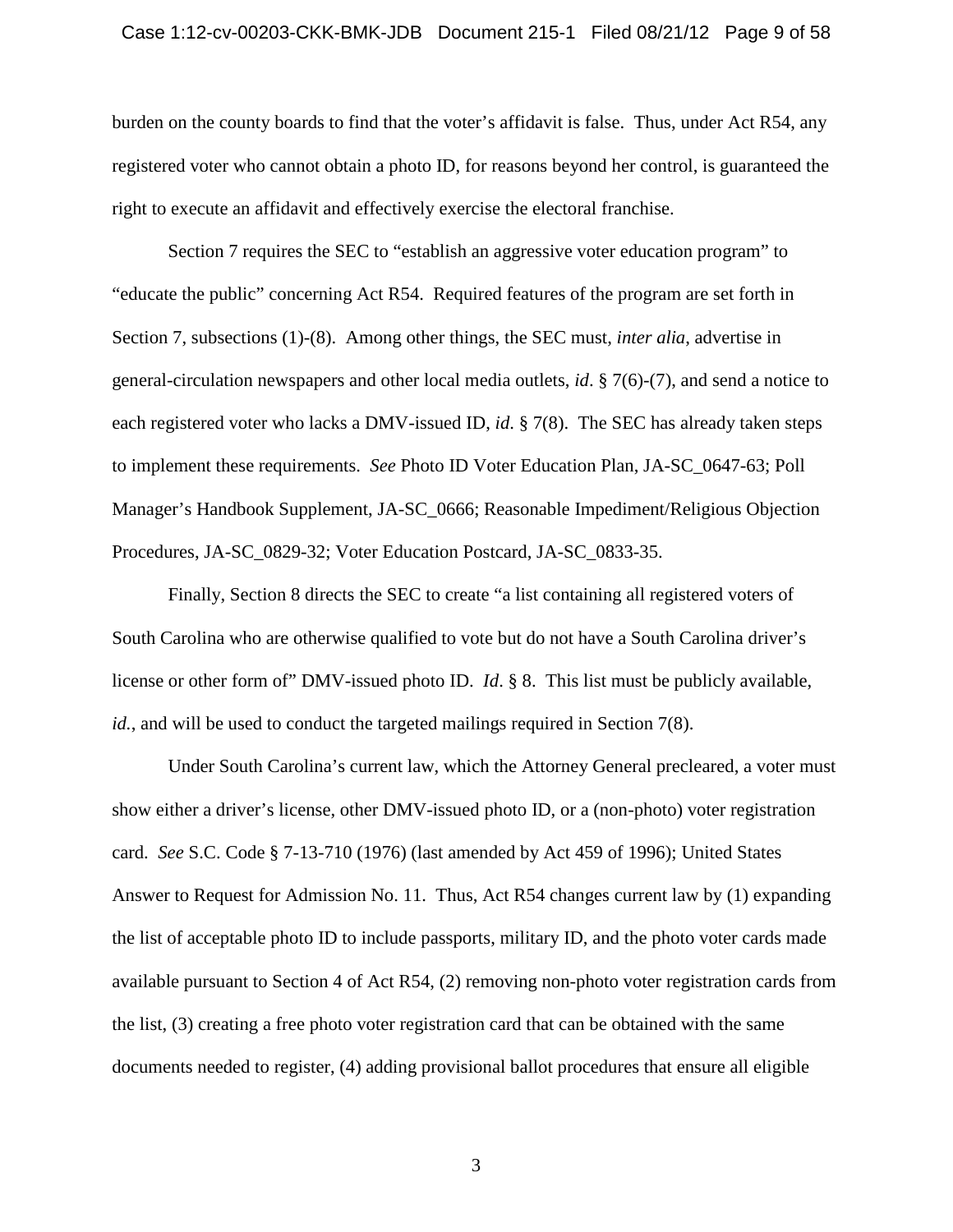voters can cast a ballot, and (5) mandating Section 7's "aggressive voter education program" and individualized voter notification mailing.

## <span id="page-9-0"></span>**B. South Carolina's Voter ID Law Is Consistent With the Text, Purpose, and History of the Voting Rights Act.**

The VRA's text, purpose, and legislative history demonstrate that Congress did not intend to prohibit voter ID requirements. On the contrary, in securing the right to vote for minorities, the 89th Congress was keenly aware that voting fraud nullifies votes cast by lawful voters. To safeguard minority voters from the vote-dilutive effect of in-person voter fraud, the VRA made it a crime to provide false identifying information when voting. It follows that the VRA should not be construed to prohibit preclearance of a State's generally applicable voter ID law because such a construction would be inconsistent with congressional intent.

In Section 11(c) of the VRA, Congress made it a federal crime to provide false personal identification when voting:

Whoever knowingly or willfully gives false information as to his name, address or period of residence in the voting district for the purpose of establishing his eligibility to register or vote . . . shall be fined not more than \$10,000 or imprisoned not more than five years, or both . . ..

42 U.S.C. § 1973i(c). Section 11(c) thus recognizes that voters must establish their eligibility to vote, including by providing personal identifying information. Section 11(c) was adopted because "members of the House Judiciary Committee deemed it imperative that the Act include methods for enforcing clean elections." *United States v. Cole*, 41 F.3d 303, 307 (7th Cir. 1994).

The House Report on the VRA explained that securing voting rights for minorities

required measures to stop in-person voter fraud:

As we destroy the traditional bastions of discrimination erected at registration and polling places, we must foresee the path of retreat and reentrenchment of those who may continue to preserve the effects of discrimination on account of race or color. Surely, it will be in the form of fraud, intimidation, and corruption. Therefore, we maintain that *any effective voting*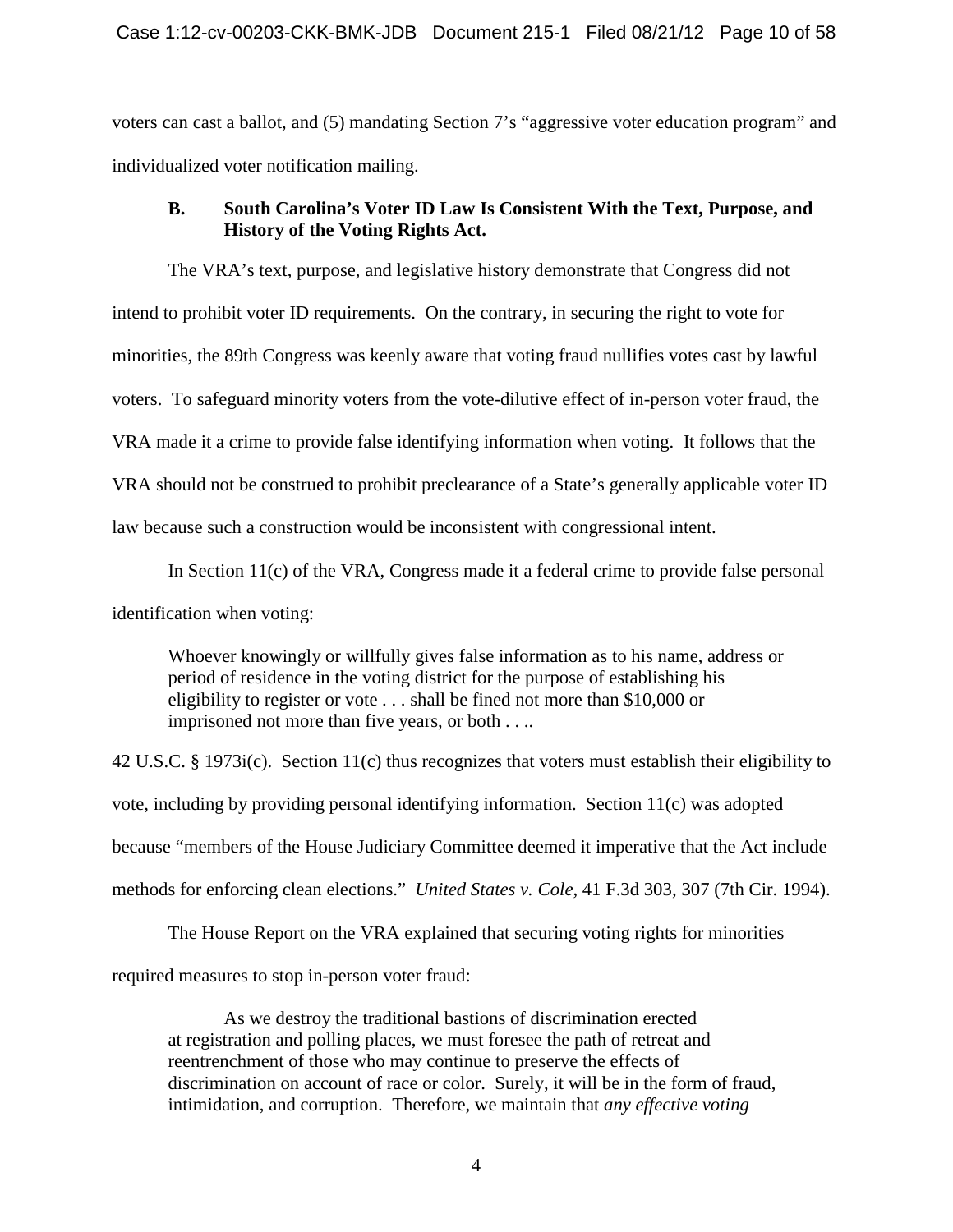*rights bill must include a comprehensive clean elections section. The public record is replete with endless instances of vote frauds, including stuffing the ballot box, tombstone voting, multiple casting of votes by one individual in several precincts or districts*, threats and coercion of voters, destruction or alteration of ballots, willful miscounting of votes, and buying votes. These conditions do not exist in just one part of the country, but can be found in many States across the length and breadth of this land.

It is a cruel deception to give any man the elective franchise and then allow destruction of the effect of his vote through a multitude of corrupt vote, but we are obligated to protect the integrity of the vote cast by any citizen. Without such safeguards, the right to vote becomes but a snare and a delusion. Representation in government is reduced to a mirage.

H.R. Rep. No. 89-439 (1965), *reprinted in* 1965 U.S.C.C.A.N. 2437, 2471-72 (emphasis added).

The House Report also observed:

*Every voter of every race or color shall be assured that* not only will he be guaranteed an equal opportunity to register and vote, but that upon qualification he will be afforded an opportunity to vote without personal fear, knowing that *his ballot will* be fairly counted and tabulated, and *not nullified by illegally cast ballots* or those cast by persons whose vote and freedom of choice have been purchased by another.

The call for this legislation has long been sounded and the need for it is clear. It is particularly appropriate in the present context of national realization of the need for comprehensive voting rights legislation. For it can confidently be expected that *once systematized impediments to Negro registration and voting are removed, there will be an increase in practices of fraud* and corruption in attempts to nullify the impact on election results of the reinfranchised voters.

Id. at 2478-79 (emphases added). Like the Voting Rights Act itself, Act R54 was enacted

so that "[e]very voter of every race or color" is able to vote in South Carolina without

fear that her lawful vote will be diluted or off-set by an unlawful fraudulent vote. The

Act achieves this goal without imposing a disproportionate or material burden on

minority voters' effective exercise of the electoral franchise.

## **ARGUMENT**

## <span id="page-10-1"></span><span id="page-10-0"></span>**I. Voter ID Laws Are a Supreme Court-Approved, Common Sense Means of Preventing Voter Fraud, Enhancing Public Confidence, and Protecting the Right to Vote.**

The Constitution vests the States with the power to prescribe "[t]he Times, Places and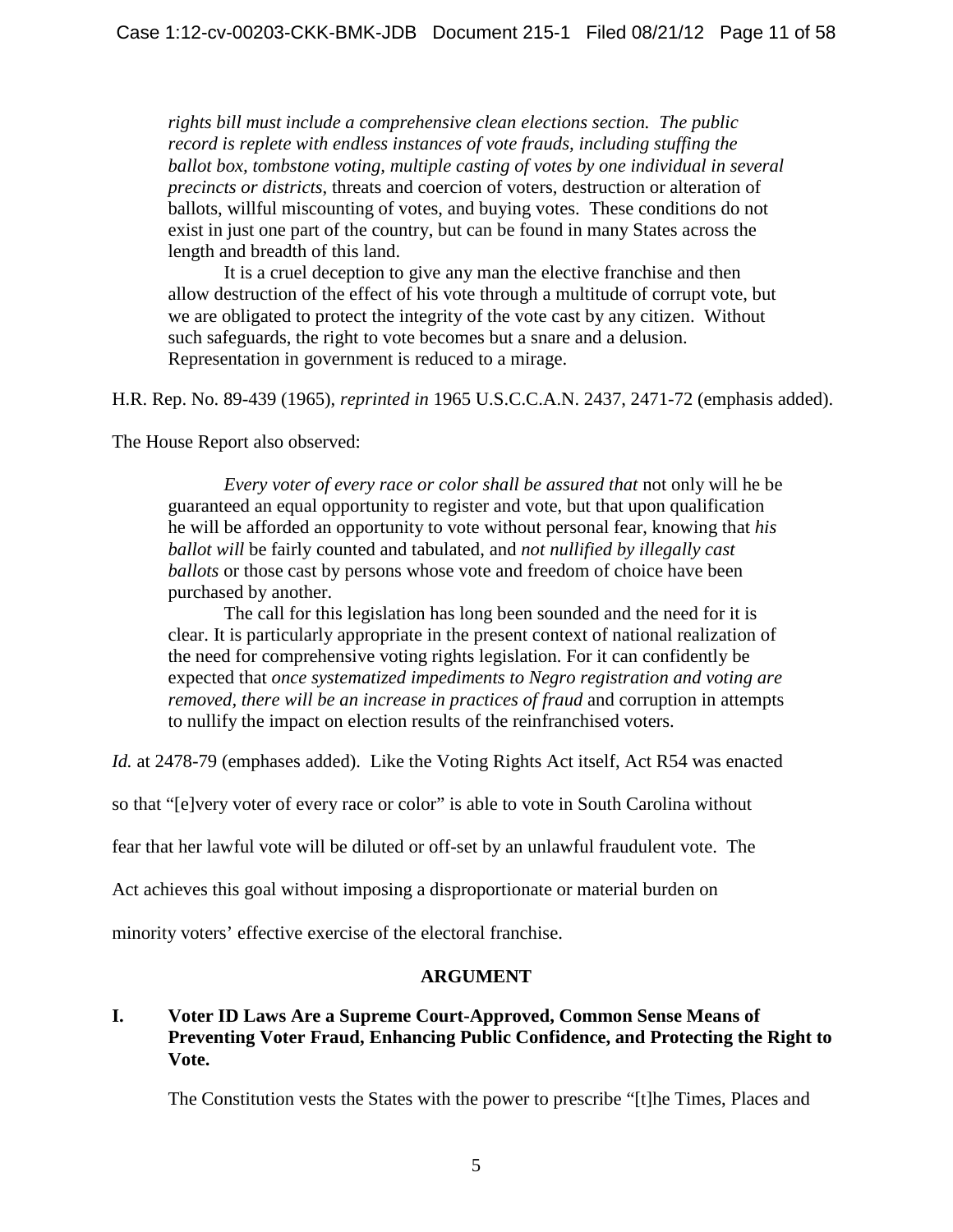Manner of holding Elections," U.S. Const. art. I, § 4, cl. 1, which includes the power to enact laws aimed at the "prevention of fraud and corrupt practices." *Smiley v. Holm*, 285 U.S. 355, 366 (1932). "A State indisputably has a compelling interest in preserving the integrity of its election process." *Eu v. San Francisco Cnty. Democratic Cent. Comm.*, 489 U.S. 214, 231 (1989). States may therefore adopt "generally-applicable and evenhanded restrictions that protect the integrity and reliability of the electoral process itself." *Anderson v. Celebrezze*, 460 U.S. 780, 788 n.9 (1983).

To combat election fraud and ensure that fraudulent ballots do not dilute lawful votes, 18 States, including South Carolina, have enacted laws requiring voters to verify their identity and eligibility to vote by presenting photo ID when voting in person.<sup>[1](#page-0-0)</sup> Another 15 States have passed laws requiring voters to show either a photo ID or other specified form of ID at the polls.<sup>[2](#page-11-0)</sup> And the Attorney General has precleared the voter ID laws of four States covered by VRA § 5— Arizona, Georgia, Louisiana, and Michigan. *See* U.S. Answer to S.C. Request for Admission No. 12.

The overwhelming majority of American voters support photo ID requirements as a common sense means of ensuring that those who show up to vote are eligible to do so (and have not already voted). A public opinion survey of voting reforms conducted by the United States' own expert found that "the greatest support is for requiring all voters to show government issued photo identification when they go to vote, with 75.6% of respondents supporting this reform." Charles Stewart III *et al*., *Voter Opinions About Election Reform: Do They Support Making* 

<span id="page-11-1"></span> <sup>1</sup> The 18 States are Alabama, Florida, Georgia, Hawaii, Idaho, Indiana, Kansas, Louisiana, Michigan, Mississippi, New Hampshire, Pennsylvania, Rhode Island, South Carolina, South Dakota, Tennessee, Texas, and Wisconsin. *See* National Conference of State Legislatures, *Voter ID: State Requirements*, http://www.ncsl.org/legislatures-elections/elections/voter-id.aspx.

<span id="page-11-0"></span> $2$  The 15 States are Alaska, Arizona, Arkansas, Colorado, Connecticut, Delaware, Kentucky, Missouri, Montana, North Dakota, Ohio, Oklahoma, Utah, Virginia, and Washington. *See id*.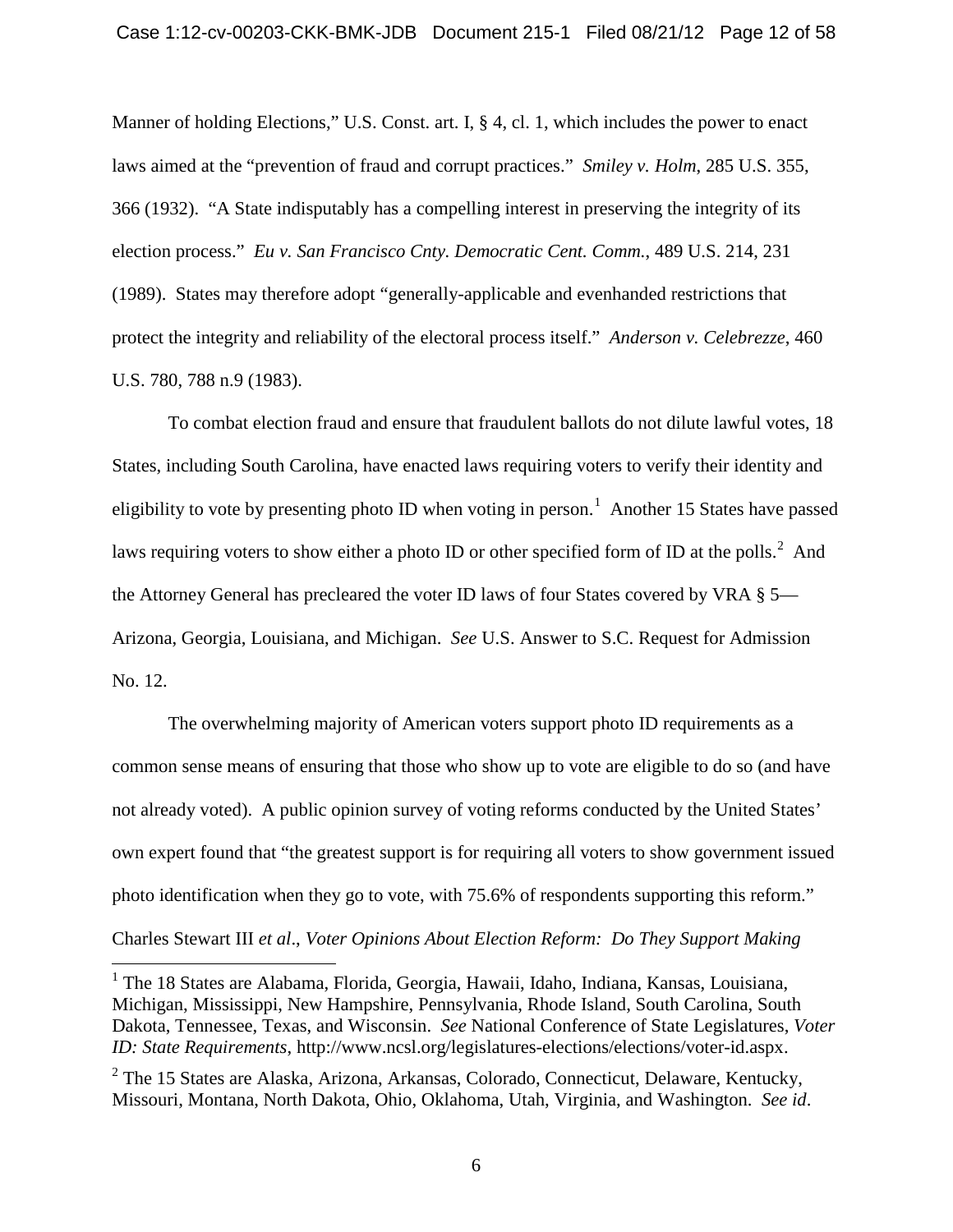*Voting More Convenient*, 10 Election L.J. 73, 78 (2011), JA-SC\_1197. Voter ID was supported by 74% of blacks, 75% of whites, 63% of Obama voters, 88% of McCain voters, 64% of Democrats, 77% of Independents, 88% of Republicans, and 78% of South Carolinans. *Id*. at 79- 81, JA-SC\_1198-99.

The National Voter Registration Act of 1993, 107 Stat. 77, and the Help America Vote Act of 2002, 116 Stat. 1666, do not require the States to enact voter ID laws, but they "indicate that Congress believes that photo identification is one effective method of establishing a voter's qualifications to vote." *Crawford v. Marion Cnty. Election Bd.*, 553 U.S. 181, 193 (2008). "That conclusion is also supported by a report issued" by the bipartisan, blue-ribbon commission "chaired by former President Jimmy Carter and former Secretary of State James A. Baker III."

*Id*. *See* Commission on Federal Election Reform, *Building Confidence in U.S. Elections* (Sept.

2005), JA-SC\_0188. The Carter-Baker Commission explained that requiring photo ID can "detect, deter, or eliminate several potential avenues of fraud—such as multiple voting or voting

by individuals using the identities of others or those who are deceased." *Id*. at 18-19, JA-

SC\_0213-14. It concluded:

The electoral system cannot inspire public confidence if no safeguards exist to deter or detect fraud or to confirm the identity of voters. Photo IDs currently are needed to board a plane, enter federal buildings, and cash a check. Voting is equally important.

*Id*. at 18, JA\_0213 (quoted with approval in *Crawford*, 553 U.S. at 194). The Commission also noted that, around the globe, "[v]oters in nearly 100 democracies use a photo identification card without fear of infringement on their rights." *Id*. at 5, JA-SC\_0200.

Even before Carter-Baker, a special committee of Democratic Members of Congress chaired by Rep. Maxine Waters declared: "We support a jurisdiction's right to require voter identification at the polls," including "photo identification." Democratic Caucus Special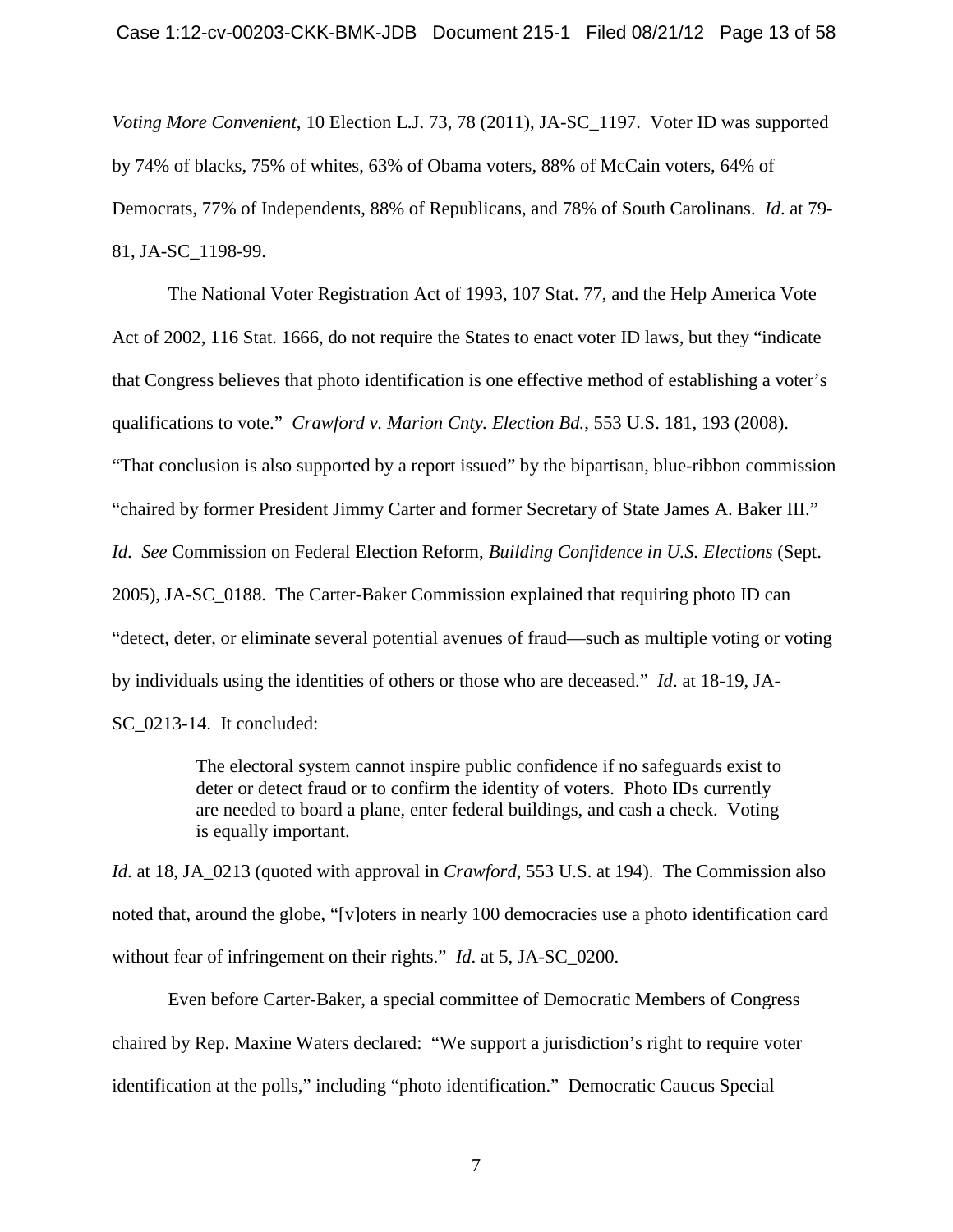Committee on Election Reform, *Revitalizing Our Nation's Election System* 103, 104 (2001), JA-SC\_0407-08 ("Waters report").<sup>[3](#page-11-1)</sup> The Waters report shows that support for voter ID crosses political and racial lines.

The Supreme Court has upheld voter ID laws in two cases. In *Purcell v. Gonzalez*, 549 U.S. 1 (2006) (per curiam), the Court unanimously vacated a Ninth Circuit order preliminarily enjoining Arizona's voter ID law prior to the 2006 general elections. The Court observed: "Confidence in the integrity of our electoral processes is essential to the functioning of our participatory democracy. Voter fraud drives honest citizens out of the democratic process and breeds distrust of our government. Voters who fear their legitimate votes will be outweighed by fraudulent ones will feel disenfranchised." *Id.* at 4. The Court also explained that preventing fraudulent voting protects the right to vote: "[T]he right of suffrage can be denied by a debasement or dilution of the weight of a citizen's vote just as effectively as by wholly prohibiting the free exercise of the franchise." *Id.* (quoting *Reynolds v. Sims*, 377 U.S. 533, 555  $(1964)$ ).

In *Crawford*, the Supreme Court upheld Indiana's voter ID law against claims that the law "substantially burdens the right to vote in violation of the Fourteenth Amendment; that it is neither a necessary nor appropriate method of avoiding election fraud; and that it will arbitrarily disenfranchise qualified voters who do not possess the required identification and will place an unjustified burden on those who cannot readily obtain such identification."  $553$  U.S. at 187.  $^4$  $^4$ 

<sup>&</sup>lt;sup>3</sup> The Waters report goes on to say that States should (1) not require a voter to show more than one ID; (2) advise voters in advance which forms of ID are acceptable; (3) permit voters to show something other than driver's licenses and passports; and (4) not require social security cards. Waters Report at 104, JA-SC 0408. Act R54 passes all four tests.

<span id="page-13-1"></span><span id="page-13-0"></span><sup>4</sup> Justice Stevens authored the lead opinion in *Crawford*, joined by Chief Justice Roberts and Justice Kennedy. Justice Scalia, joined by Justices Thomas and Alito, concurred in the judgment. All citations herein are to the lead opinion, unless noted otherwise.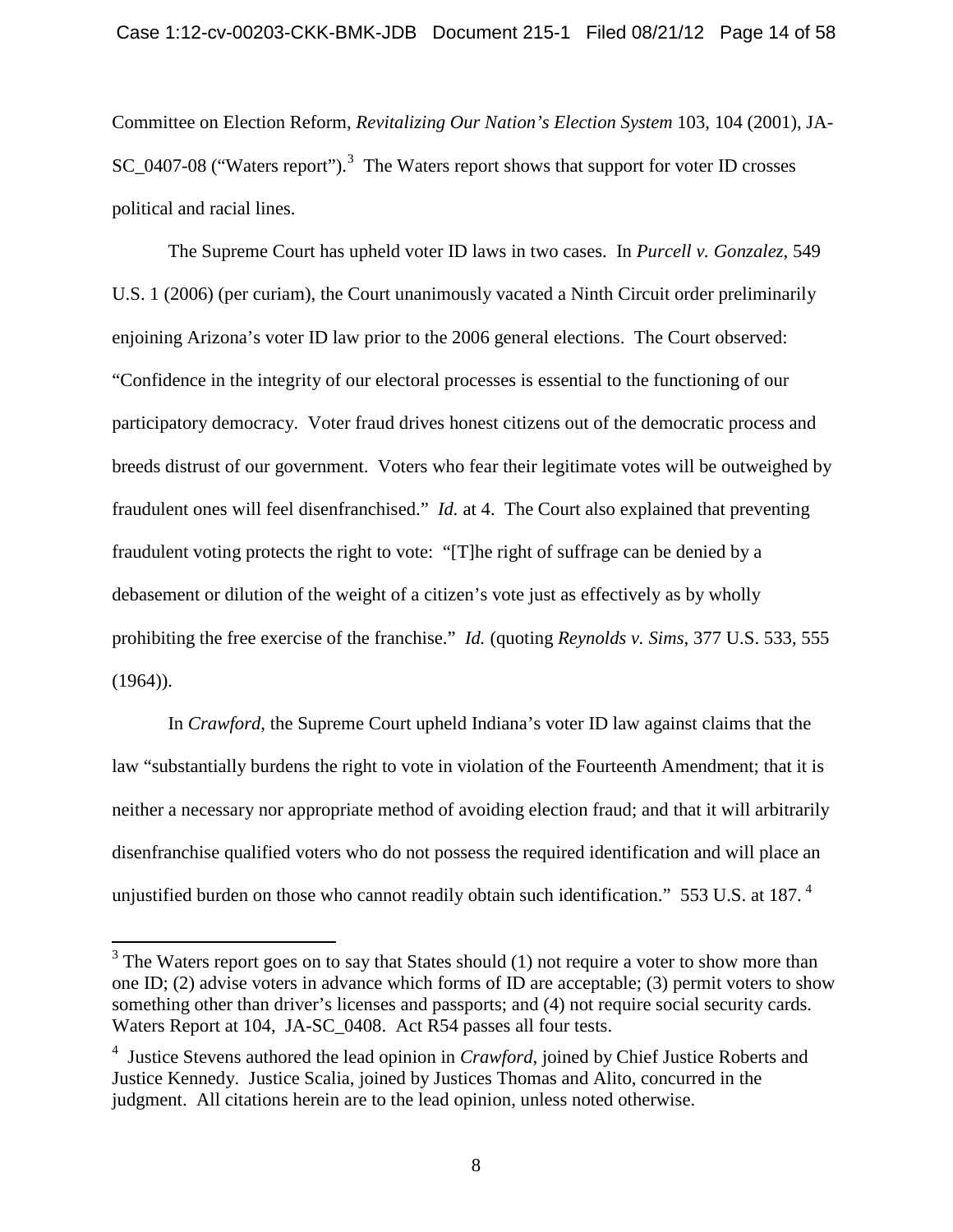#### Case 1:12-cv-00203-CKK-BMK-JDB Document 215-1 Filed 08/21/12 Page 15 of 58

The Court held that Indiana's law was justified by the state's interests in "deterring and detecting voter fraud" and in "safeguarding voter confidence." *Id*. at 191. As to the former, the Court ruled that "[t]here is no question about the legitimacy or importance of the State's interest in counting only the votes of eligible voters." *Id*. at 196. As to the latter, the Court found that "public confidence in the integrity of the electoral process has independent significance, because it encourages citizen participation in the democratic process." *Id*. at 197.

Although Indiana's law placed a slight burden on eligible voters who lacked photo ID when the law took effect, the Court held that "the inconvenience of making a trip to the [Bureau of Motor Vehicles], gathering the required documents, and posing for a photograph surely does not qualify as a substantial burden on the right to vote, or even represent a significant increase over the usual burdens of voting." *Id*. at 198; *accord id*. at 209 (concurrence). The Court recognized that the law imposed a "somewhat heavier burden" on a "limited number of persons" such as "elderly persons born out of state, who may have difficulty obtaining a birth certificate," and "homeless persons," but it concluded that "the severity of [this] burden is . . . mitigated by the fact that, if eligible, voters without photo identification may cast provisional ballots that will ultimately be counted." *Id*. at 199. The Court held that the special burden "on some voters" did not justify "invalidat[ing] the entire statute." *Id*. at 203.

Summing up, the lead opinion in *Crawford* found that Indiana's voter ID law was "a nondiscriminatory law" supported by "valid neutral justifications." *Id*. at 204. The concurrence likewise found that "[t]he Indiana photo-identification law is a generally-applicable, nondiscriminatory voting regulation." *Id*. at 205.

The United States filed a brief in the Supreme Court in *Crawford* in support of Indiana. *See* Br. for U.S. as *Amicus Curiae* at 9-10, *Crawford*, 553 U.S. 181 (Nos. 07-21, 07-25), 2007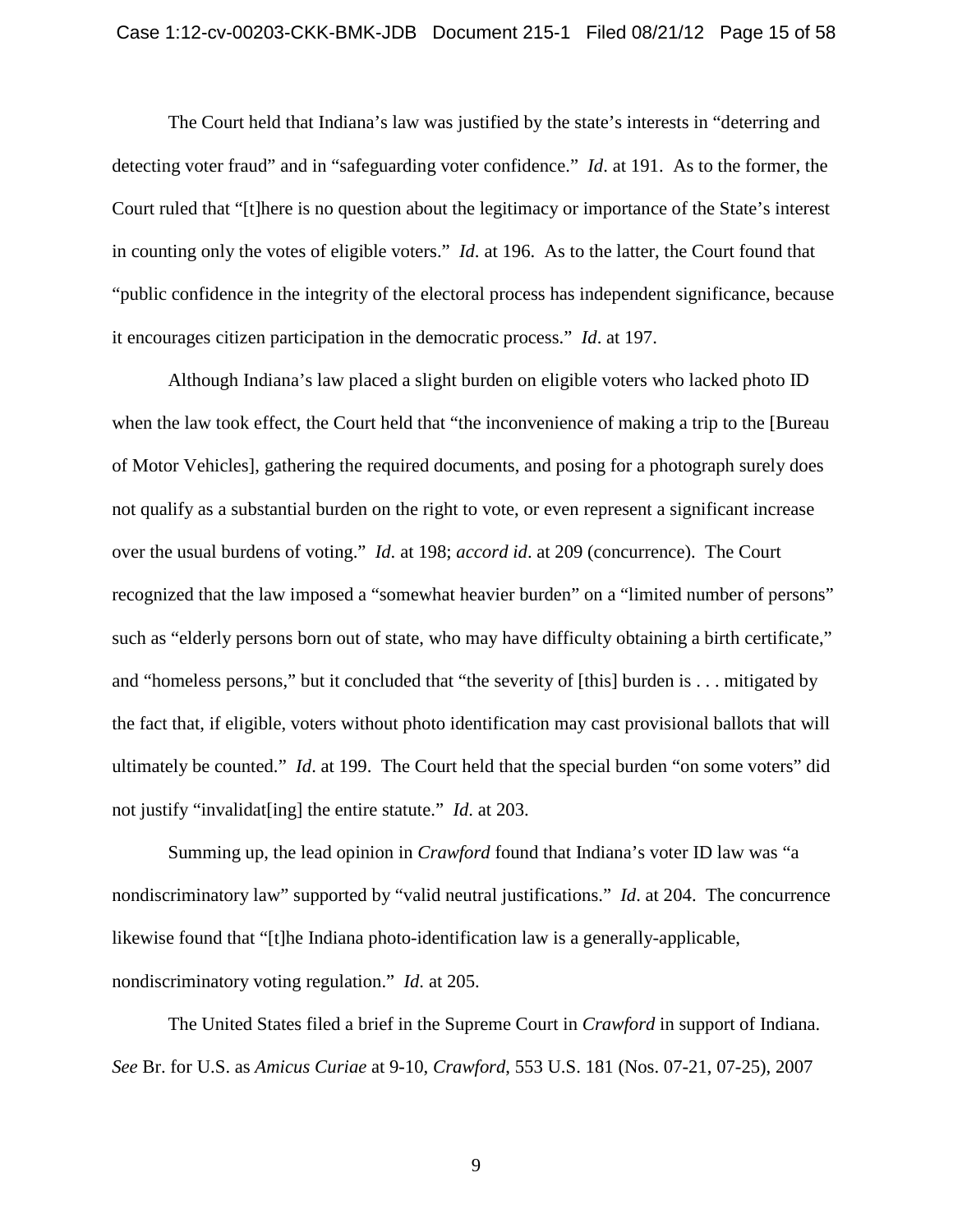WL 4351593 ("Any burden that is imposed by the Voter ID Law is more than justified by the State's interest in combating in-person voter fraud. Voter fraud itself constitutes an impairment of the right to vote.").

After *Crawford*, courts have rejected every fully-resolved challenge to a voter ID law. *See Gonzalez v. Arizona*, 677 F.3d 383, 404-410 (9th Cir. 2012) (en banc) (upholding, by a 10-1 vote, Arizona's voter ID law against VRA § 2, equal protection, and poll tax claims); *Common Cause/Ga. v. Billups*, 554 F.3d 1340, 1354 (11th Cir. 2009) (rejecting Fourteenth Amendment challenge to Georgia's photo ID law; holding that "[t]he insignificant burden imposed by the Georgia statute is outweighed by the interests in detecting and deterring voter fraud"); *ACLU of N.M. v. Santillanes*, 546 F.3d 1313, 1325 (10th Cir. 2008) (holding that Albuquerque's photo ID law "is a valid method of preventing voter fraud" and does not violate equal protection); *Democratic Party of Ga., Inc. v. Perdue*, 707 S.E.2d 67, 75 (Ga. 2011) (Georgia's photo ID law is "a minimal, reasonable, and nondiscriminatory restriction which is warranted by the important regulatory interests of preventing voter fraud."); *see also In re Request for Advisory Op. Re: Constitutionality of 2005 PA 71*, 740 N.W.2d 444, 448 (Mich. 2007) (Michigan's voter ID law "is a reasonable, nondiscriminatory restriction designed to preserve the purity of elections and to prevent abuses of the electoral franchise . . ., thereby preventing lawful voters from having their votes diluted by those cast by fraudulent voters."); *Applewhite v. Pennsylvania*, No. 330 M.D. 2012, 2012 WL 3332376 (Pa. Commw. Ct. Aug. 15, 2012) (denying request to enjoin Pennsylvania's voter ID law and rejecting equal protection challenge).<sup>[5](#page-13-1)</sup>

<span id="page-15-0"></span>As the United States noted in its *Crawford amicus* brief (at 9), "[p]hoto ID requirements are ubiquitous in American society today." Presenting photo ID is a common, if not daily,

<sup>&</sup>lt;sup>5</sup> A state trial court has enjoined Wisconsin's voter ID law; the ruling is on appeal.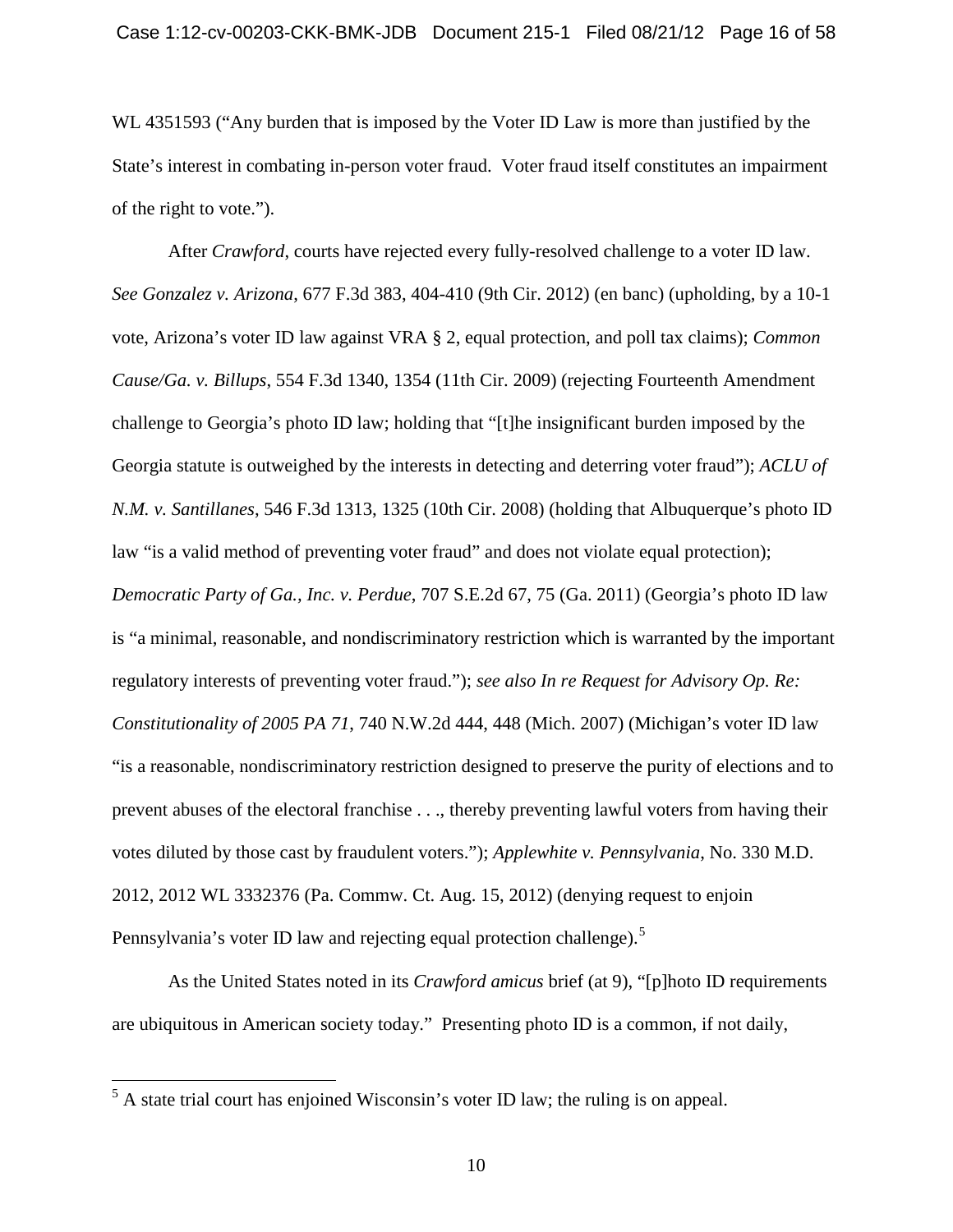#### Case 1:12-cv-00203-CKK-BMK-JDB Document 215-1 Filed 08/21/12 Page 17 of 58

occurrence in this country. To board an airplane, cash a check, purchase all sorts of goods, or enter virtually any government building, one must show photo ID. This very Court has a "100% ID Check" policy. *See* Requirements for Entry, http://www.dcd.uscourts.gov/dcd/entry ("To enter the courthouse, all visitors must show a photo ID issued by a government agency, such as a driver's license"). Voter ID laws do not burden the right to vote (or any other right) any more than courthouse ID checks burden the right of access to the courts. *See Foti v. McHugh*, 247 F. App'x 899, 901 (9th Cir. 2007) (rejecting challenge to courthouse ID check policy). Like other photo ID requirements, South Carolina's Act R54 is perfectly lawful. As shown below, the law has no discriminatory purpose or effect.

## <span id="page-16-0"></span>**II. Act R54 Was Enacted for Legitimate, Non-Discriminatory Purposes.**

South Carolina adopted Act R54 to detect and deter voter fraud and to enhance public confidence in the integrity of the electoral process. The Supreme Court has held that these are legitimate, important, and nondiscriminatory purposes justifying a voter ID law. *Crawford*, 553 U.S. at 196-197, 204.

Act R54 does not have "the purpose . . . of denying or abridging the right to vote on account of race or color, or [membership in a language minority group]" or any "discriminatory purpose." 42 U.S.C. §§ 1973c(a), 1973c(c). A "discriminatory purpose" means "more than intent as volition or intent as awareness of consequences. It implies that the decisionmaker selected or reaffirmed a particular course of action at least in part 'because of,' not merely 'in spite of,' its adverse effects upon an identifiable group." *Personnel Adm'r of Mass. v. Feeney*, 442 U.S. 256, 279 (1979) (citation omitted). *Accord City of Mobile, Ala. v. Bolden*, 446 U.S. 55, 71-72 n.17 (1980). "It is settled that discriminatory purpose" in the VRA § 5 context means the *Feeney* definition. *New York v. United States*, 874 F. Supp. 394, 399 (D.D.C. 1994) (three-judge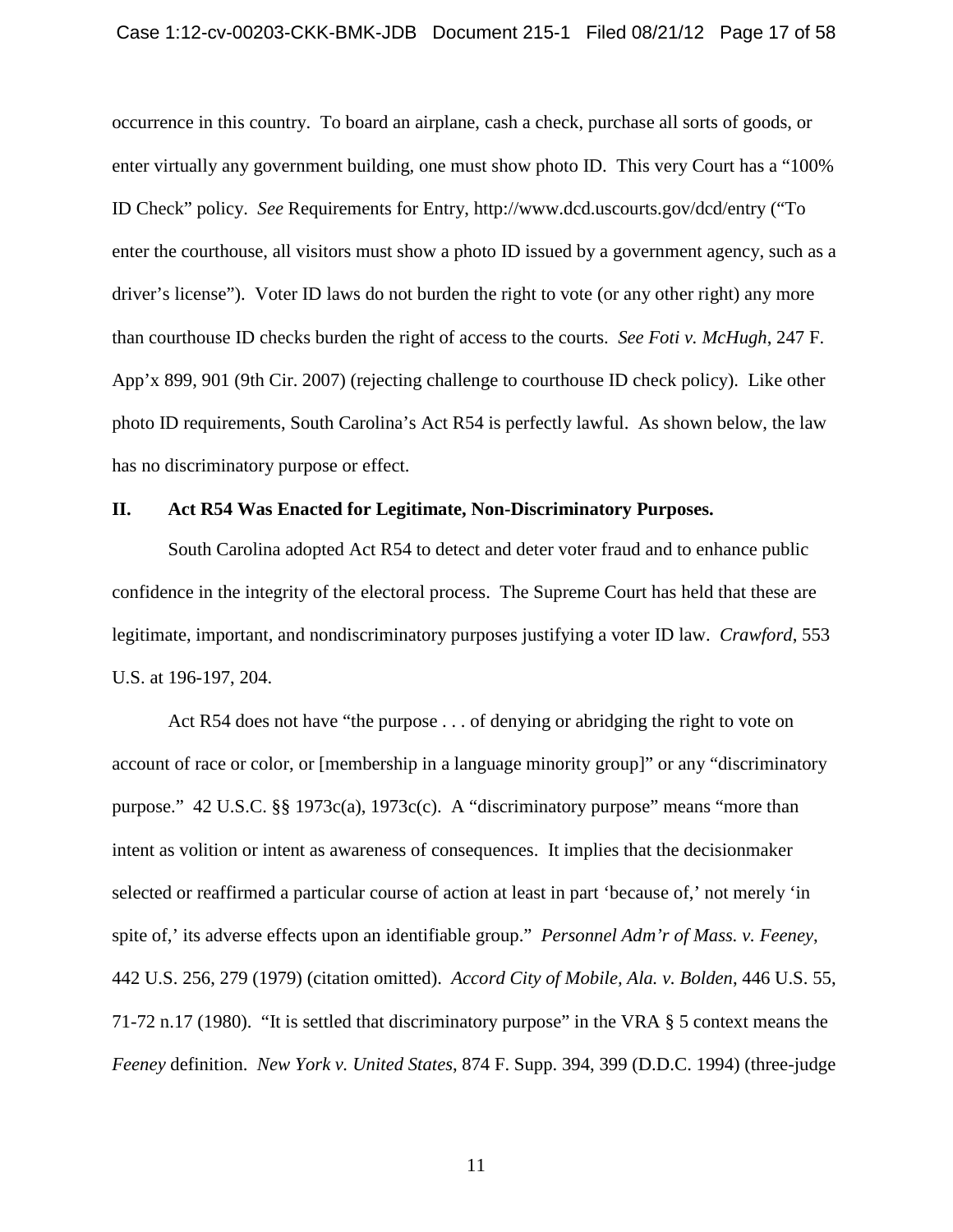court). *See* S. Rep. No. 109-295, at 18 (2006) ("[I]t is th[e] constitutional definition which we incorporate."); H.R. Rep. No. 109-478, at 68 (2006).

"[U]nder section 5's 'purpose' analysis, the question is what *actually* motivated the legislators." *New York*, 874 F. Supp. at 399. "[T]he plaintiff must come forward with evidence of legitimate, nondiscriminatory motives" and "that the proposed changes were not motivated by a discriminatory purpose." *Id*. at 400; *accord Shelby Cnty., Ala. v. Holder*, 811 F. Supp. 2d 424, 431 (D.D.C. 2011), *aff'd*, 679 F.3d 848 (D.C. Cir. 2012). Then "the burden shifts to the Attorney General, as the party resisting preclearance, to provide some evidence of a discriminatory purpose." *Id*. Absent "such a showing, the section 5 plaintiff will be found to have carried its burden of establishing a lack of discriminatory purpose." *Id.* South Carolina meets its burden, and Defendants cannot meet theirs.

#### **A. Act R54's Purposes Are Non-Discriminatory.**

<span id="page-17-0"></span>Section 5(E) of Act R54 expressly states: "The purpose of the identification required pursuant to subsection  $[5](A)$  is to confirm the person presenting himself to vote is the elector on the poll list." Four of the key General Assembly members involved in the drafting, consideration, and passage of Act R54—Speaker Bobby Harrell, Rep. Alan Clemmons, Sen. Chip Campsen, and Lt. Gov. Glenn McConnell—will testify at trial that Act R54 was enacted to combat voter fraud and enhance public confidence in elections and not enacted for any discriminatory purpose. Indeed, Act R54 was inspired by and modeled after the Indiana voter ID law that the Supreme Court upheld in *Crawford* and the Georgia voter ID law that the Attorney General precleared and the Eleventh Circuit upheld in *Billups*.

Act R54 was signed into law by Gov. Nikki Haley, who is herself a member of a racial minority group. Furthermore, during the 2009-2010 session, *every* Senator present (save two)— Republican and Democrat, white and black—voted for a predecessor election reform bill with a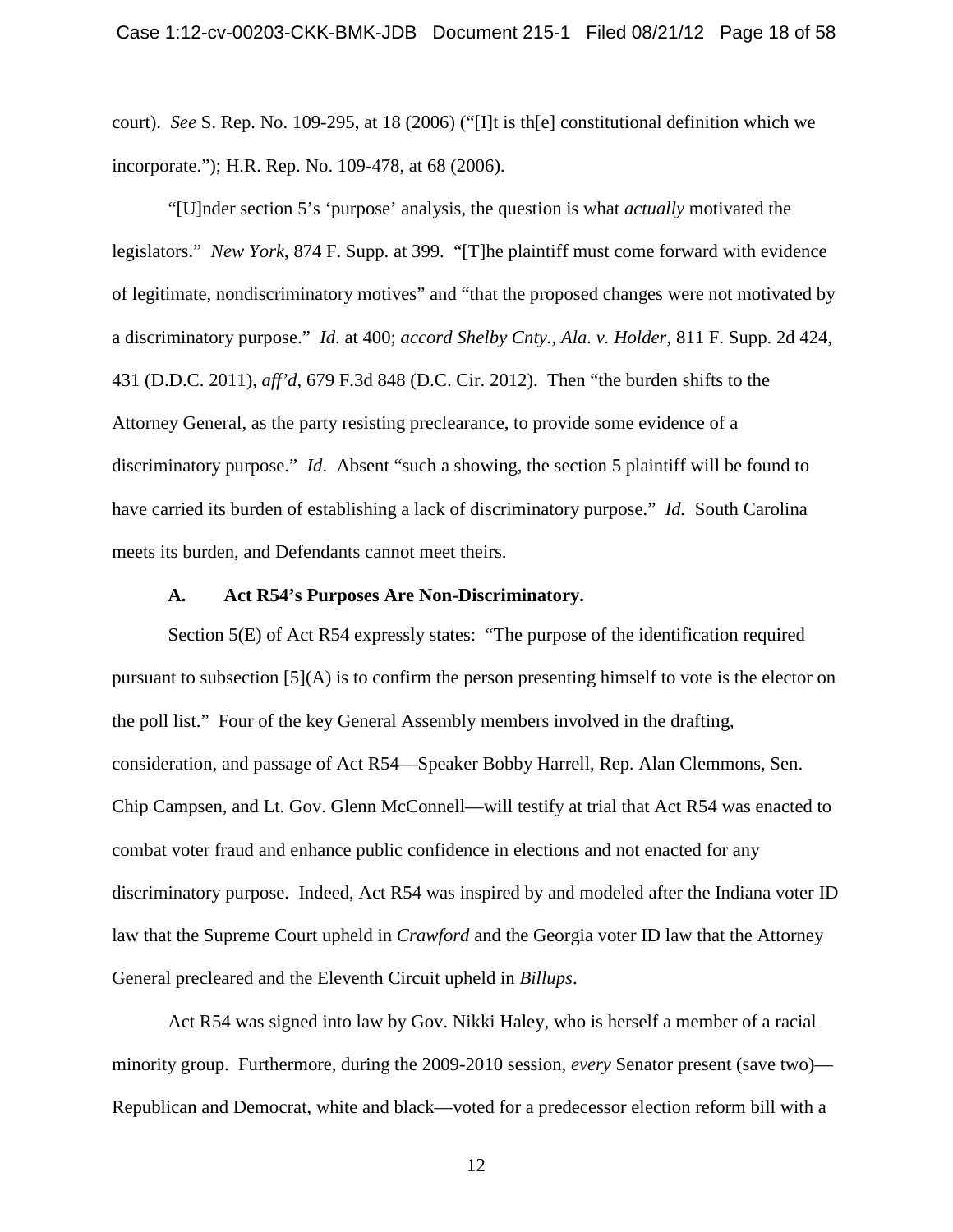#### Case 1:12-cv-00203-CKK-BMK-JDB Document 215-1 Filed 08/21/12 Page 19 of 58

photo ID requirement similar to Act R54 and other reforms, such as early voting. It is highly doubtful that the Senate would have voted, 36-2, to pass a bill with a photo ID requirement if that requirement were discriminatory.

That Act R54 has no racially discriminatory purpose is confirmed by the fact that it applies to far more white voters than minority voters. Act R54 applies to *all* South Carolina voters regardless of race. Because there are 1,935,787 white registrants in the State compared to 839,934 minority registrants (78[6](#page-15-0),788 of which are black),<sup>6</sup> the law applies to 1.1 million more white registrants than minority registrants. Put differently, the law applies to more than twice as many whites as minorities. Moreover, of the 3.57% of registrants under 65 years old who currently lack an acceptable form of photo ID, more of them are white (57,363) than minority (41,395). Hood Supp. Decl. at Table 8, JA\_001092; Table 10, JA\_001094.<sup>[7](#page-18-0)</sup>

In *Feeney*, a state veterans' preference statute was challenged on the ground that it discriminated against women, since the "preference operate[d] overwhelmingly to the advantage of males." 442 U.S. at 259. The Supreme Court held that the statute was not a "pretext for gender discrimination." *Id*. at 275. It reasoned:

Although few women benefit from the preference the nonveteran class is not substantially all female. To the contrary, significant numbers of nonveterans are men, and all nonveterans—male as well as female—are placed at a disadvantage. Too many men are affected . . . to permit the inference that the statute is but a pretext for preferring men over women.

<span id="page-18-1"></span> <sup>6</sup> *See* Supp. Decl. of M.V. Hood III, at Table 6 ("Hood Supp. Decl."), JA\_001090. 69.37% of registrants are white. *Id*. All figures cited include registrants classified as "active" by the State Election Commission and two categories of "inactive" voters who are more likely to vote in future elecitons.

<span id="page-18-0"></span> $<sup>7</sup>$  All registrants age 65 or older are automatically qualified to vote absentee in South Carolina</sup> and thus need not show any form of identification in order to vote. *See* S.C. Code § 7-15- 320(B)(8).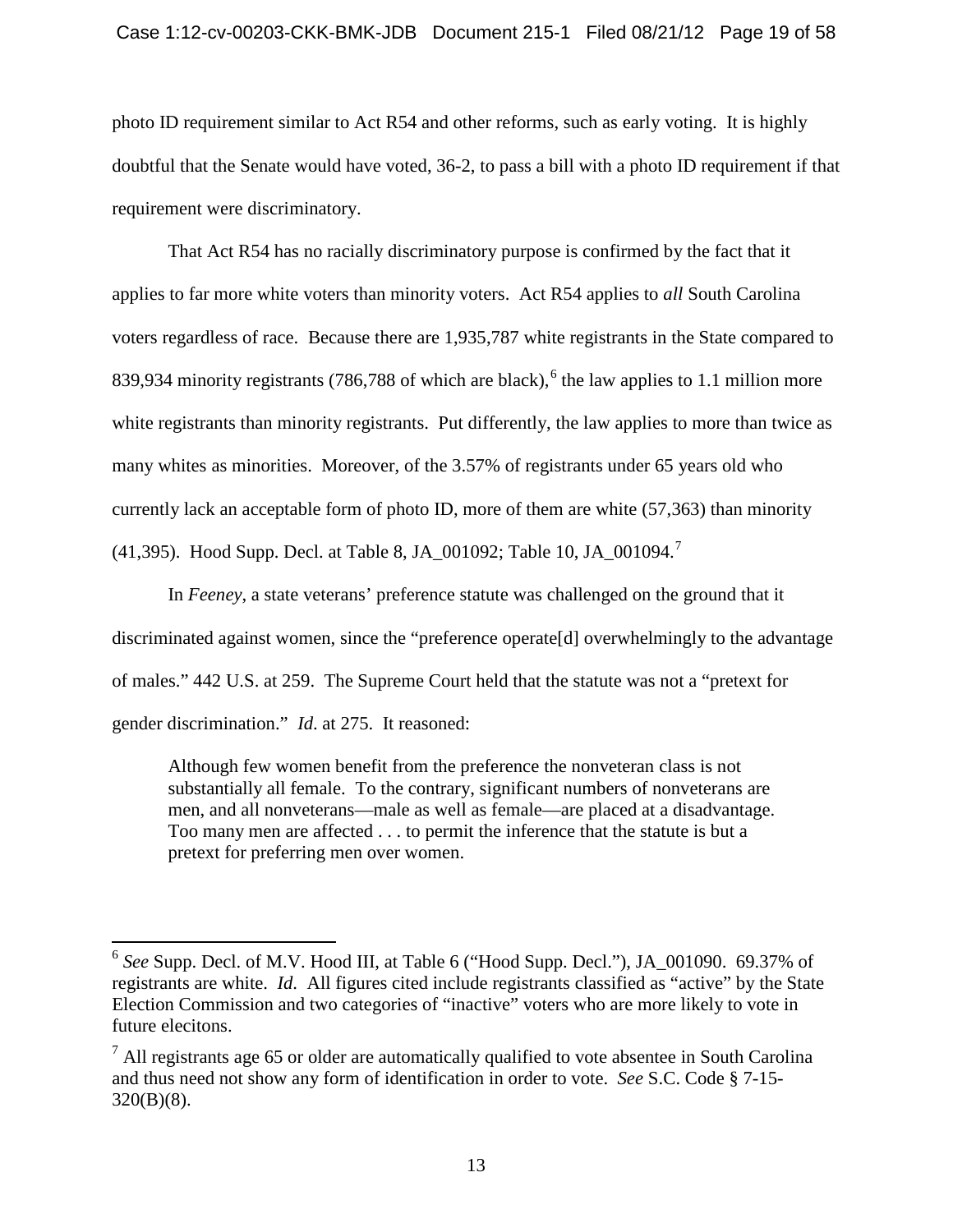*Id* This is a far easier case than *Feeney*. Act R54 not only applies to "significant numbers" of white voters, it applies to *more* whites than minorities. Further, this is a case in which "the legitimate noninvidious purposes of a law cannot be missed." *Id*. *See also Jackson v. Thornburgh*, 907 F.2d 194, 197 (D.C. Cir. 1990) (applying *Feeney*).

The same General Assembly that passed Act R54 also passed state and congressional redistricting plans, Acts 72 & 75 of 2011. The Attorney General precleared those plans, and a three-judge district court upheld them against VRA § 2 and equal protection challenges, finding no "evidence tending to prove" any "racial discrimination by the legislature." *Backus v. South Carolina*, No. 11-03120, 2012 WL 786333, at \*9 (D.S.C. Mar. 9, 2012). The court "decline[d] to credit [the] opinion" and testimony of Rep. Bakari Sellars, an opponent of the plans—and Act R54—alleging that the plans were racially motivated. *Id.*

## **B. Act R54's Purposes Are Legitimate.**

<span id="page-19-0"></span>Defendants claim that voter fraud is not a real problem and thus the State's purpose must be deemed illegitimate or pretextual. The argument fails on many levels.

First, *Crawford* holds that detecting and deterring in-person voter fraud is a state interest of unquestionable "legitimacy [and] importance." *Crawford*, 553 U.S. at 196. The Court upheld Indiana's voter ID law even though there was "no evidence of any [in-person voter] fraud actually occurring in Indiana at any time in its history." *Id*. at 194; [8](#page-18-1) *see also Florida v. United States*, No. 11-cv-1428 (MBG)(CKK)(ESH), slip op. at 115-16 (D.D.C. Aug, 16, 2012) (per

<span id="page-19-1"></span> <sup>8</sup> The Seventh Circuit's opinion in *Crawford* explained that "the absence of prosecutions [of voter fraud in Indiana] is explained by the endemic underenforcement of minor criminal laws . . . and by the extreme difficulty of apprehending a voter impersonator. He enters the polling place, gives a name that is not his own, votes, and leaves. If later it is discovered that the name he gave is that of a dead person, no one at the polling place will remember the face of the person who gave that name, and if someone did remember it, what would he do with the information?" 472 F.3d 949, 953 (7th Cir. 2007), *aff'd*, 553 U.S. 181.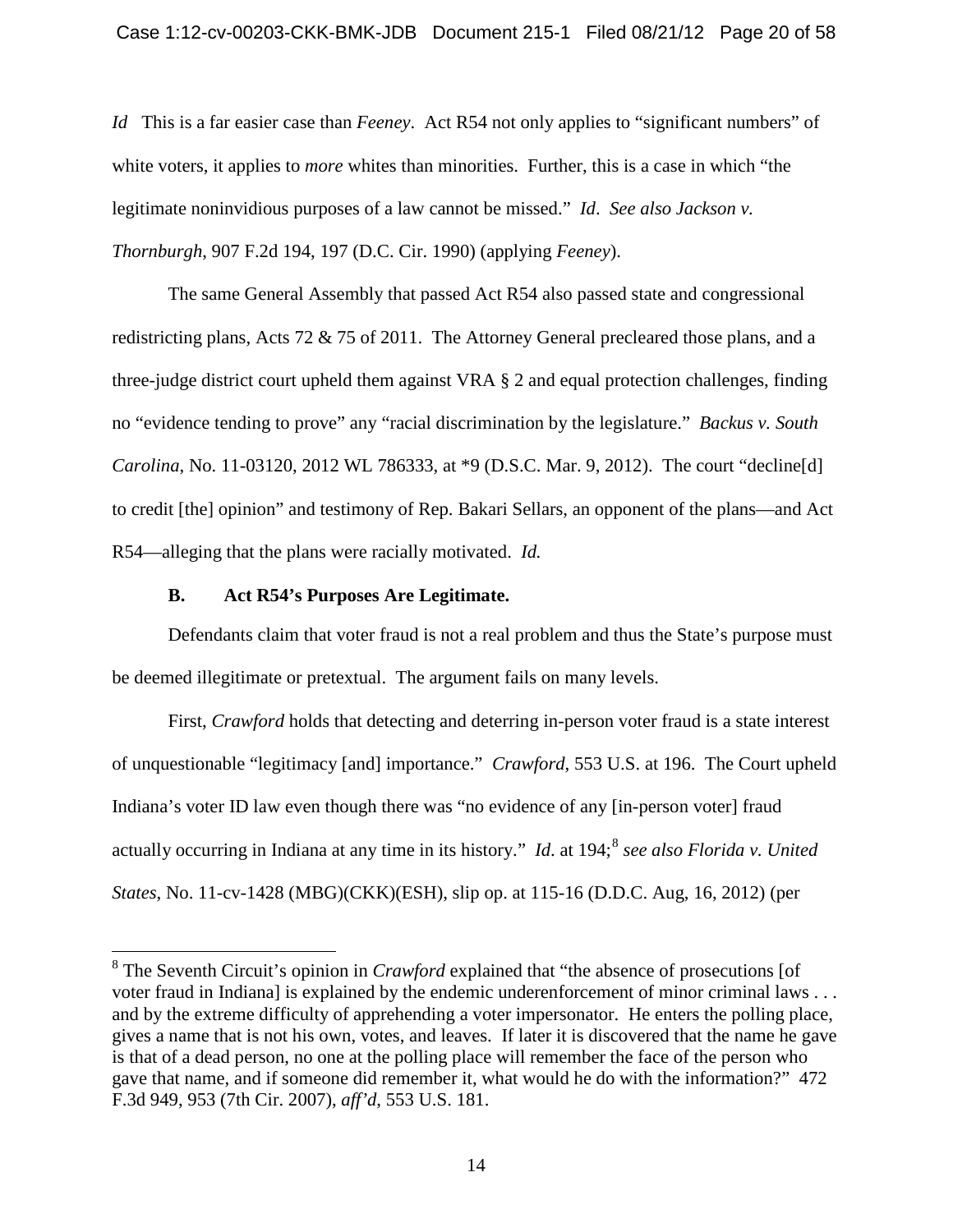curiam) ("[T]he fact that a state has acted proactively to close a loophole in its election laws . . . does not *by itself* raise an inference of discriminatory intent.") (citing *Crawford*).

Second, *Crawford* found that "the risk of voter fraud [is] real" and "it could affect the outcome of a close election." *Id*. at 196. The Court noted that "flagrant examples of such [inperson] fraud in other parts of the country have been documented throughout this Nation's history by respected historians and journalists, [and] that occasional examples have surfaced in recent years." *Id*. at 195.

The Carter-Baker report, which the Court cited with approval in *Crawford*, found that while "[t]here is no evidence of extensive fraud in U.S. elections or of multiple voting," "there is no doubt that it occurs." Report 18, JA-SC\_0213. It noted that in the November 2004 elections in Milwaukee, there were "more than 100 people who voted twice, used fake names or false addresses, or voted in the name of a dead person" and that "there were more than 4,500 more votes cast than voters listed." *Id*. at 4, JA-SC\_0199. "The problem," the Commission stated, "is not the magnitude of the fraud. In close or disputed elections, and there are many, a small amount of fraud could make the margin of difference." *Id*. at 18, JA-SC\_0213.

The Fourth Circuit, which has jurisdiction over South Carolina, considers voter impersonation "a very real danger." In *Hoffman v. Maryland*, 928 F.2d 646 (4th Cir. 1991), the court upheld Maryland's voter purge statute, which removes from registration rolls persons who have not voted for five years. It held that the statute "is designed to curb vote fraud" and that "[w]ithout removing the names, there exists the very real danger that impostors will claim to be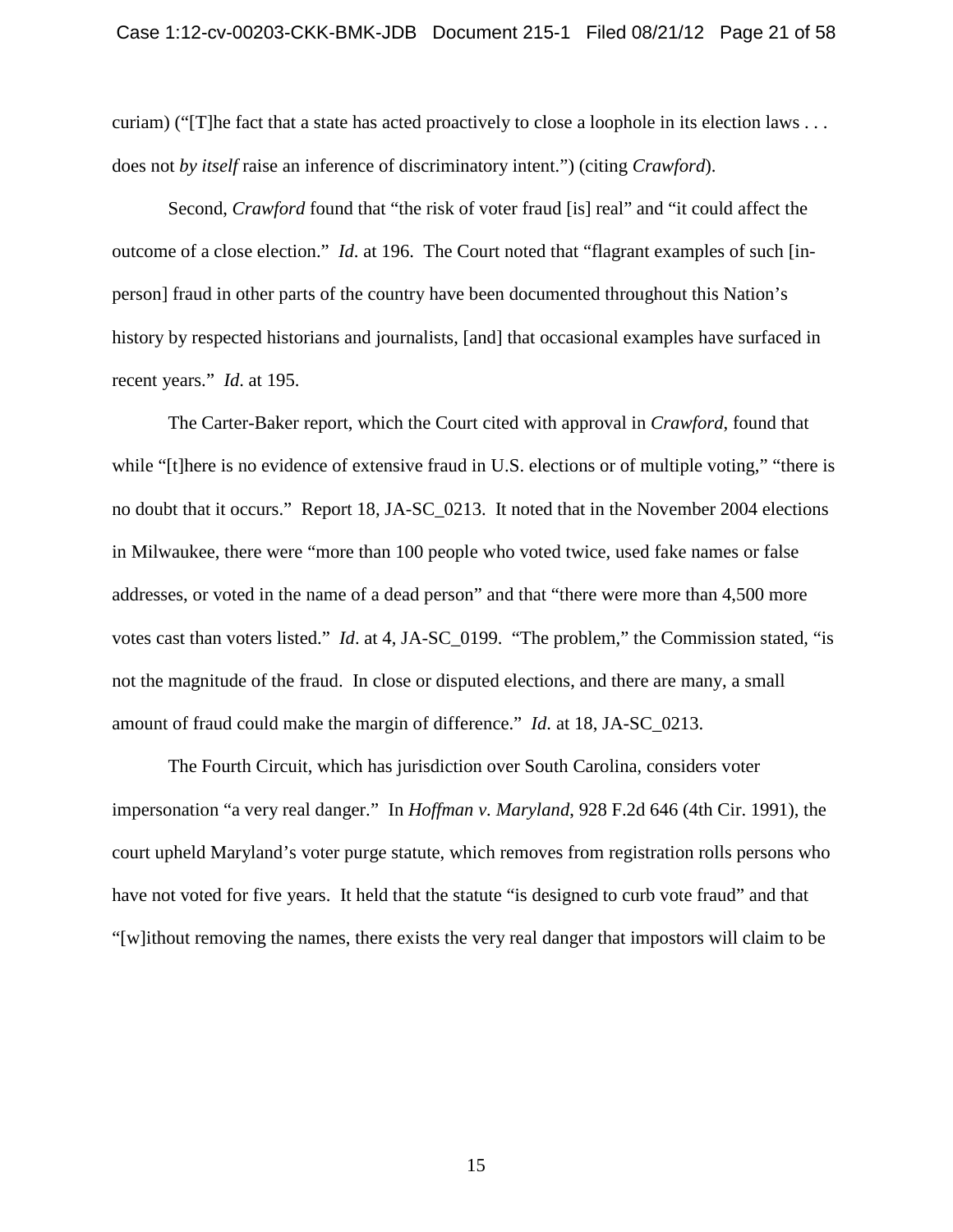someone on the list and vote in their places." *Id*. at 649. South Carolina is entitled to rely on the

precedent of its own Circuit.<sup>[9](#page-19-1)</sup>

Third, there have been numerous cases of confirmed and suspected voter fraud in South

Carolina:

- The South Carolina Democratic Party voided its June 8, 2004 primary election for State Senate District No. 30 because the election was "tainted by widespread voter fraud"— "including voting by convicted felons, double voting by persons casting absentee ballots and voting in person, and absentee ballots collected in violation of law by paid campaign staff that were contrary to the will of the voter." *Glover v. S.C. Democratic Party*, No. 4:04-CV-2171, 2004 WL 3262756, at \*2, \*11 (D.S.C. Sept. 30, 2004). The Governor ordered a new election. *Reaves v. S.C. Democratic Party*, No. 4:04-CV-2047, 2007 WL 895440, at \*3 (D.S.C. Mar. 21, 2007).
- Shortly before the November 2004 elections, an investigation by the *Charlotte Observer* found that some 60,000 voters were registered to vote in both North and South Carolina. *See* Scott Dodd & Ted Mellnik, *Voters Found on Both N.C., S.C. Rolls: Miscount, Fraud Possible as Elections Officials Not Cross-Checking Lists*, Charlotte Observer, Oct. 24, 2004, at 1A, JA\_1184-88. And "up to 180 [people] were listed as having voted in two places in either the 2000 or 2002 general elections." *Id*., JA-SC\_1185.
- In 2008, the Mayor of Eastover, S.C., Chris Campbell, was convicted of voter fraud. *See* Dawn Hinshaw, *Eastover mayor guilty; chief cleared: Campbell sentenced to 18 months for forgery, misconduct*, Columbia State, Mar. 1, 2008, Section b, JA-SC\_1181. "[Prosecutor Susan Porter] said Campbell cast 16 ballots illegally in his town's April 2006 election, seeking out voters who were addled or infirm with absentee ballots he filled out for his handpicked candidates." *Id*., JA-SC\_1181.
- In 2004, Terrence Hines presented more than 1,500 fraudulent voter registration forms to the Florence County Voter Registration Office. On June 22, 2006, he pleaded guilty to the crime of fraudulent registration or voting. *South Carolina v. Terrence Hines*, Case No. H705166 (Twelfth Judicial Circuit Court), JA-SC\_1189-90.
- <span id="page-21-0"></span>• In 2000, Georgetta M. Wiggleton, the Clerk of the McCormick County Board of Voter Registration, was convicted of absentee vote fraud in connection with the November

 <sup>9</sup> Other circuits also recognize that in-person voter fraud occurs. *See United States v. McCranie*, 169 F.3d 723, 724 (11th Cir. 1999) ("This case involves . . . vote buying, vote selling, multiple voting, and votes casts by felons and deceased voters."); *Kasper v. Bd. of Election Comm'rs of City of Chi.*, 814 F.2d 332, 334 (7th Cir. 1987) ("Once Chicago was known as Hog Butcher to the World. No more. One Chicago industry is hardier: election fraud. The dead awaken just in time to vote on election day.").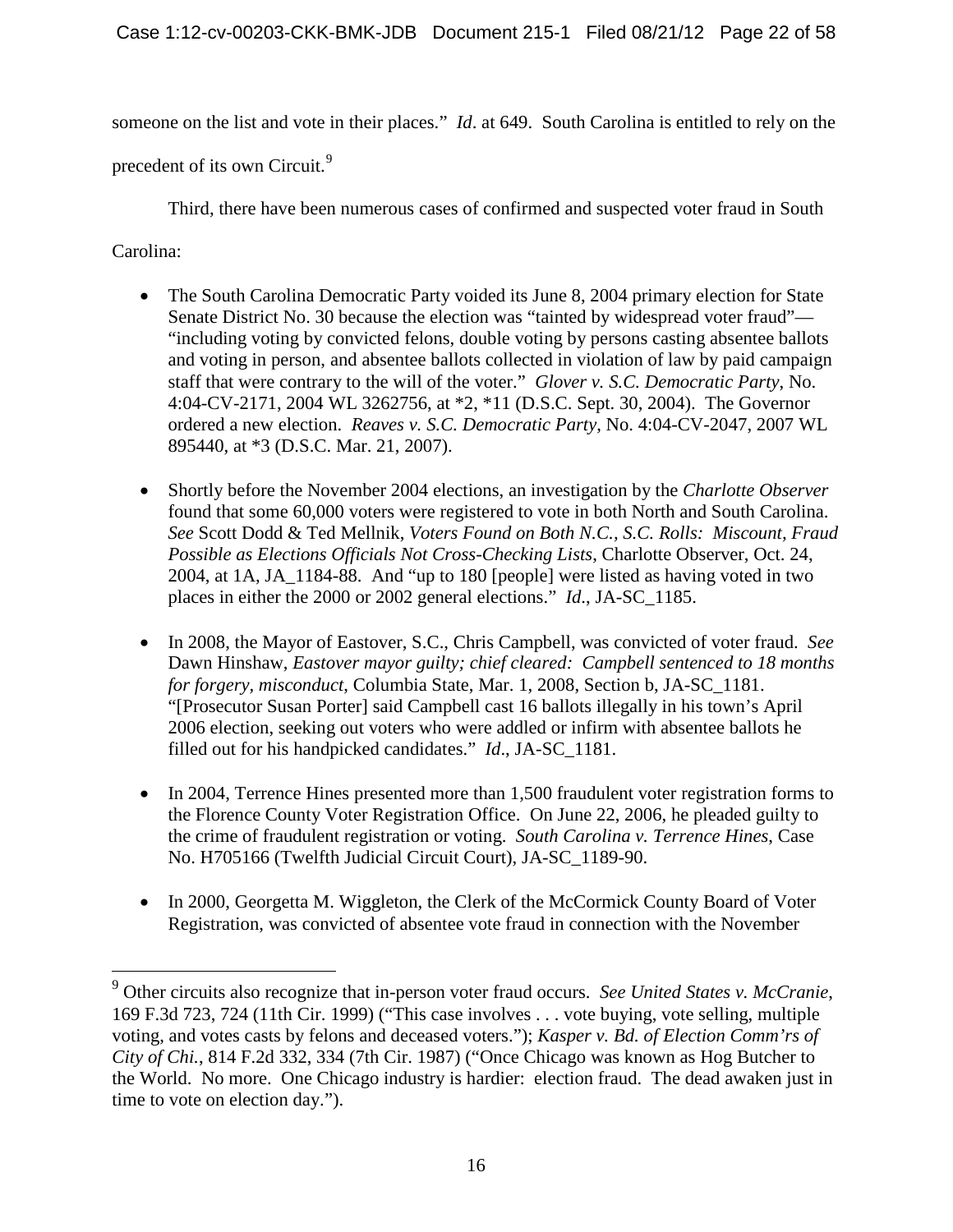1994 general election, in violation of 42 U.S.C. § 1973i(c). *See* Judgment, *United States v. Wiggleton*, No. 8:99-cr-00882 (D.S.C. Aug. 1, 2000).

- Five individuals—Mark Dougals Odom, Joyce Geraldine Beach, Benny Carol Dyson, Donna Wike, and one Lackey—were convicted of absentee vote fraud in connection with the November 1982 general election in Alexander County, S.C. *United States v. Odom*, 736 F.2d 104 (4th Cir. 1984).
- State Sen. Albert Eugene Carmichael, Sheriff Roy Lee, and five other persons—Joe Grady Flowers, Mazel J. Arnette, Alan Schafer, Luther Nance, and Booker T. Mason were convicted of vote buying in connection with the 1980 Democratic primary election in Dillon County, S.C. *United States v. Carmichael*, 685 F.2d 903 (4th Cir. 1982); *United States v. Mason*, 673 F.2d 737 (4th Cir. 1982).
- The State Law Enforcement Division ("SLED") has an ongoing investigation into whether hundreds of votes were cast in recent elections in the name of deceased voters. South Carolina's Response to Intervenors' Interrogatory Nos. 8 and 17; Jan. 19, 2012 Letter from A. Wilson to W. Nettles, JA-SC\_0878; Press Release, *State Election Commission Calls for Investigation into Allegations of Voter Fraud* (Jan. 11, 2012), JA-SC\_0708.

And the expert rebuttal report of Dr. Scott Buchanan compiles confirmed and reported cases of voter fraud nationwide. *See* Declaration of Scott Eugene Buchanan, Ph.D. at 22-29, JA\_001126- 33; *see also id.* Ex. 12, JA\_001189-1206.

South Carolina is not immune from voter fraud. As Congress found in enacting the

VRA: "The public record is replete with endless instances of vote frauds," including "tombstone voting, [and] multiple casting of votes by one individual," and "[t]hese conditions do not exist in just one part of the country, but can be found in many States across the length and breadth of this land." H.R. Rep. No. 89-439, 1965 U.S.C.C.A.N. at 2471. The *Crawford* Court reasoned that if one kind of voter fraud occurs in a jurisdiction (such as absentee ballot fraud), it is reasonable to believe that other kinds of fraud (such as in-person voter impersonation) also occur. *See Crawford*, 553 U.S. at 195 ("Indiana's own experience with fraudulent voting in the 2003 Democratic primary for East Chicago Mayor—although perpetrated using absentee ballots and not in-person fraud—demonstrate that not only is the risk of voter fraud real but that it could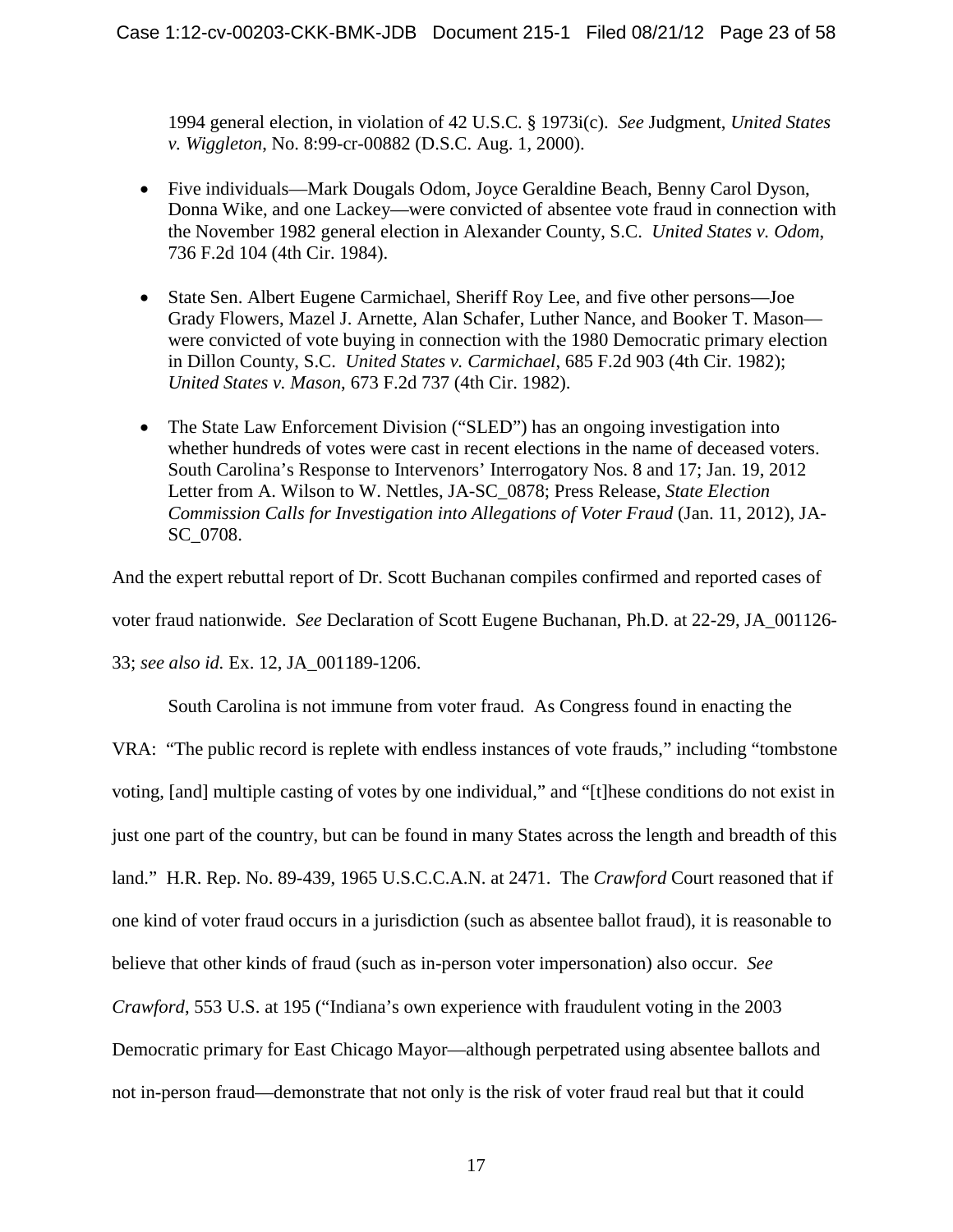#### Case 1:12-cv-00203-CKK-BMK-JDB Document 215-1 Filed 08/21/12 Page 24 of 58

affect the outcome of a close election."). The State need not wait for in-person voter fraud to tip an election before it takes action. *See Munro v. Socialist Workers Party*, 479 U.S. 189, 195-196 (1986) (Legislatures are "permitted to respond to potential deficiencies in the electoral process with foresight rather than reactively . . ..").

Fourth, in addition to combatting voter fraud, Act R54 promotes "public confidence in the integrity and legitimacy of representative government," which encourages "citizen participation in the democratic process." *Crawford*, 553 U.S. at 197 (quotation marks omitted). *See Purcell*, 549 U.S. at 4 ("Voter fraud drives honest citizens out of the democratic process . . .."). While this public-confidence purpose is "closely related to the State's interest in preventing voter fraud," it has "*independent significance*." *Crawford*, 553 U.S. at 197 (emphasis added). Enhancing public confidence in elections, which increases voter participation, is a freestanding justification for a voter ID law, regardless of the magnitude of the voter fraud problem. *Fla. St. Conf. of NAACP v. Browning*, 569 F. Supp. 2d 1237 (2008) ("This interest . . . is nearly as weighty as the state's interest in the prevention of fraud.").

Ample live testimony and other evidence will show that these legitimate, nondiscriminatory justifications motivated legislators to create and enact Act R54.

## <span id="page-23-0"></span>**C. Defendants Cannot Refute Act R54's Legitimate, Non-Discriminatory Purposes.**

Given this strong *prima facie* evidence that Act R54 was enacted for legitimate, nondiscriminatory purposes, the burden shifts to Defendants "to refute the [State's] prima facie showing." *Reno v. Bossier Parrish Sch. Bd.*, 528 U.S. 320, 332 (2000) (*Bossier II*). The Supreme Court has instructed that "courts should look to [the] decision in *Arlington Heights* for guidance." *Reno v. Bossier Parish Sch. Bd.*, 520 U.S. 471, 488 (1997) (*Bossier I*); *see Village of*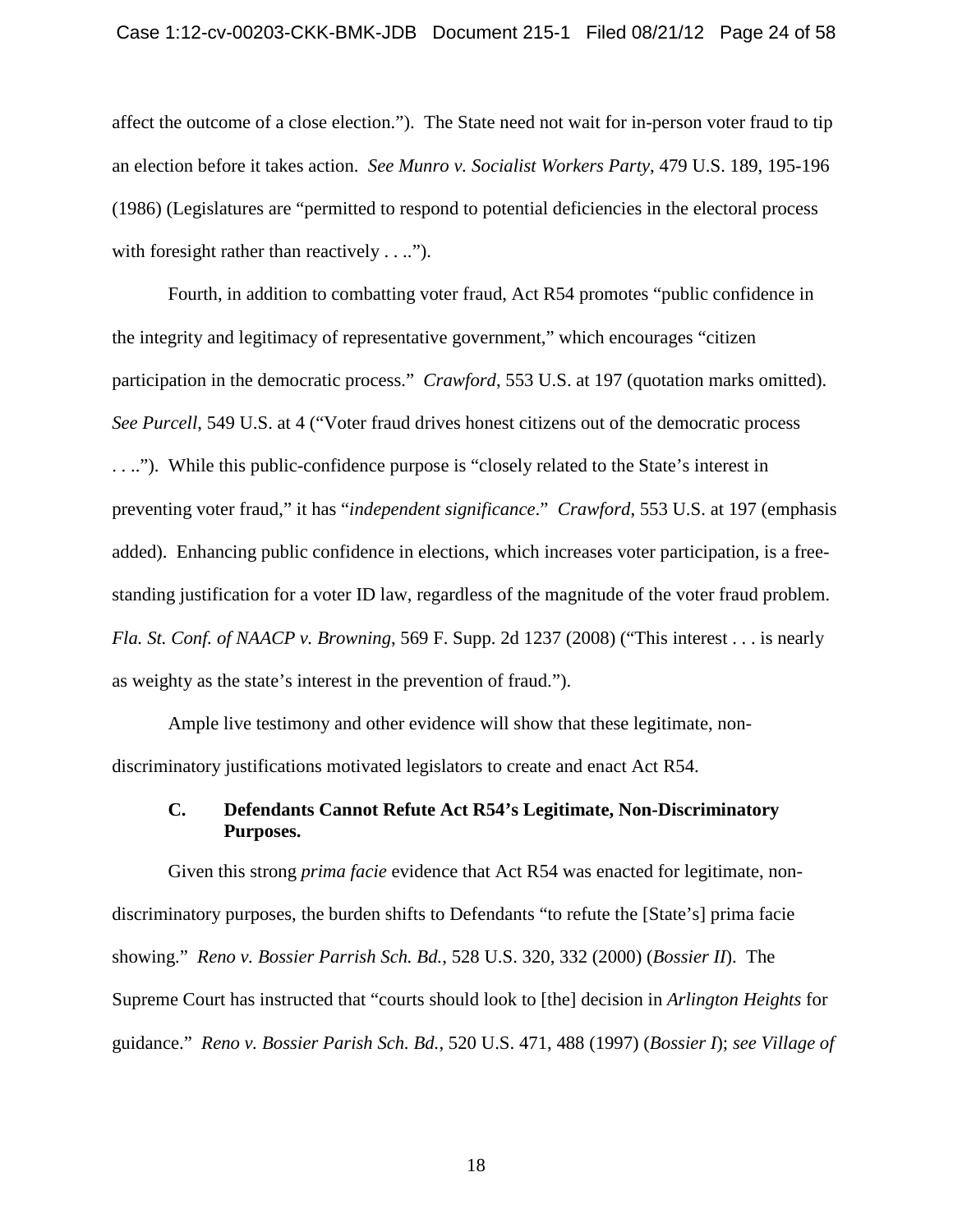*Arlington Heights v. Metro. Housing Dev. Corp.*, 429 U.S. 252 (1977). Application of the *Arlington Heights* factors confirms that Act R54 was not enacted for a discriminatory purpose.

The "starting point" in the *Arlington Heights* framework is "the impact of the official action [and] whether it bears more heavily on one race than another." 429 U.S. at 266. "Other considerations relevant to the purpose inquiry include, among other things, 'the historical background of the [jurisdiction's] decision'; '[t]he specific sequence of events leading up to the challenged decision'; '[d]epartures from the normal procedural sequence'; and '[t]he legislative or administrative history, especially . . . [any] contemporary statements by members of the decisionmaking body." *Bossier I*, 520 U.S. at 489 (quoting *Arlington Heights*, 429 U.S. at 267- 68) (brackets in *Bossier I*). This "inquiry may also include an examination of such other 'circumstantial and direct evidence of intent as may be available,' *Arlington Heights*, 429 U.S. at 266, including whether there are legitimate, race-neutral justifications for the change, *see, e.g.*, *City of Richmond v. United States*, 422 U.S. 358, 374 (1975)." *Florida*, slip op. at 99-100.

As demonstrated above, Act R54 was enacted for legitimate, race-neutral reasons. Application of the *Arlington Heights* factors confirms these legitimate purposes. And even if Defendants could rebut the State's *prima facie* showing, Act R54 is still entitled to preclearance because "the same decision would have resulted even had [any] impermissible purpose not been considered." *Arlington Heights*, 429 U.S. at 207 n.21 (citing *Mt. Healthy City Sch. Dist. Bd. of Educ. v. Doyle*, 429 U.S. 274, 285-87 (1977)).

The requirements in Act R54 will not "bear[] more heavily" on any race. As explained above, Act R54 applies to all voters in South Carolina and thus will apply to many more white voters than minority voters. As explained more fully below, only 6.76% of minority registered voters currently lack one of the currently available forms of Act R54 IDs. This is only 2.05%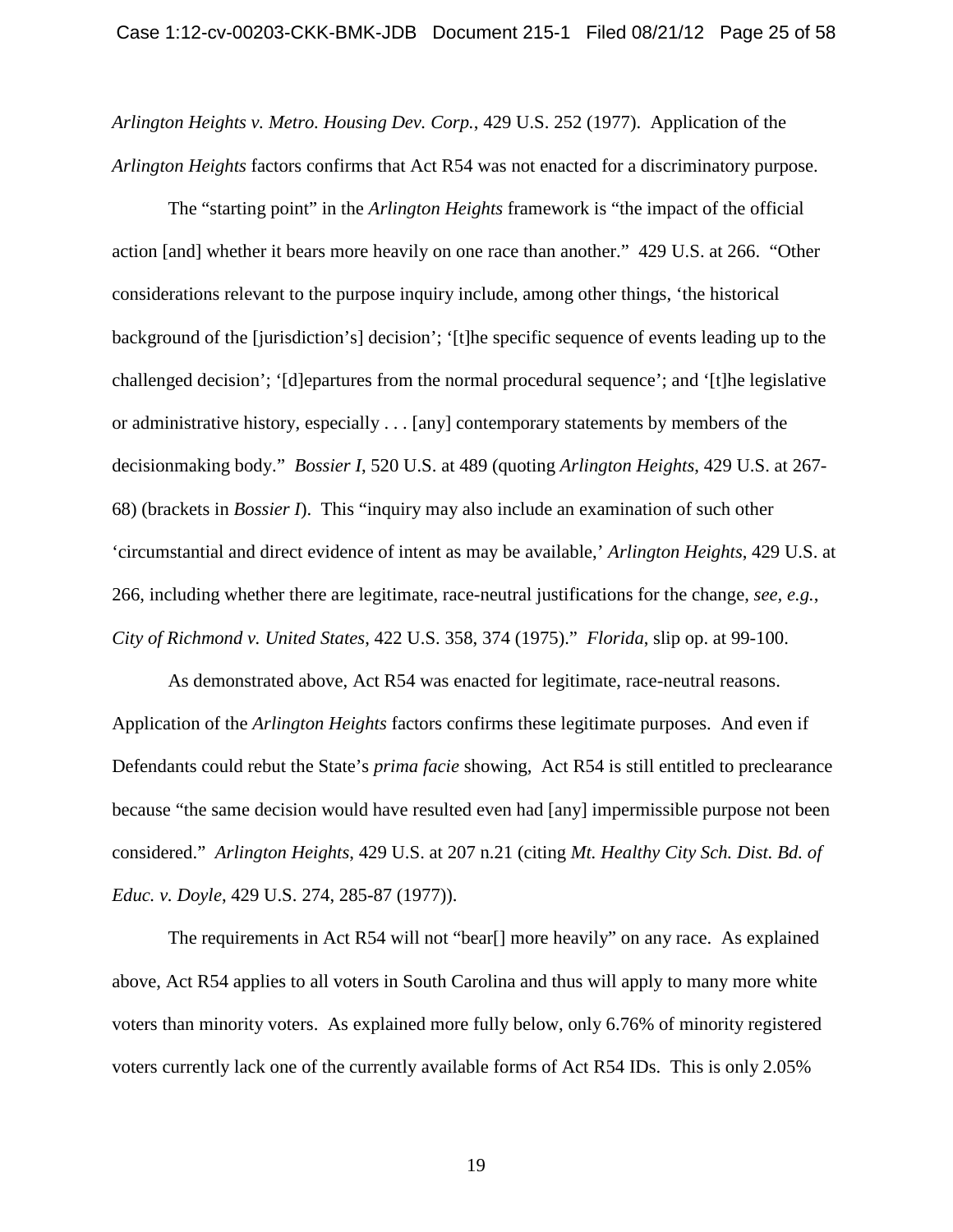## Case 1:12-cv-00203-CKK-BMK-JDB Document 215-1 Filed 08/21/12 Page 26 of 58

more than the percentage of white active registered voters who currently lack a form of currently available Act R54 IDs. This *de minimis* difference, moreover, is not determinative because it does not account for Act R54's key ameliorative provisions. Act R54's education programs will ensure that all voters are aware of South Carolina's new voter ID requirements. The free photo voter registration card will provide an additional form of acceptable identification that can be obtained with nothing more than the documentation needed to register. And the Act's provisional ballot procedures will ensure that *all voters*, regardless of race, will be able to cast a ballot, even if they have a religious objection to being photographed, forget to bring acceptable ID to the polls, or face an obstacle to obtaining one of the five acceptable forms of ID. Thus, upon preclearance, Act R54 will not bear heavily on *any* voters' ability to exercise the electoral franchise.

Even if Act R54 were to affect minority voters slightly more than white voters, that minor difference would not support a finding of discriminatory purpose. "[W]here the character of a law is readily explainable on grounds apart from race . . . disproportionate impact alone cannot be decisive, and courts must look to other evidence to support a finding of discriminatory purpose." *Bolden*, 446 U.S. at 70 (citing *Arlington Heights*, 429 U.S. at 226). The record evidence, which will be corroborated by testimony at trial, demonstrates that the "character" of Act R54 is "readily explainable" as a common sense measure enacted to detect and deter voter fraud and safeguard public confidence in the electoral process.

Further, even if the General Assembly anticipated that Act R54's requirements might impact minority voters at a slightly higher rate than white voters, as Defendants allege, this too is not dispositive. The Supreme Court has explained that "'[d]iscriminatory purpose' implies more than intent as volition or intent as awareness of consequences. It implies that the decisionmaker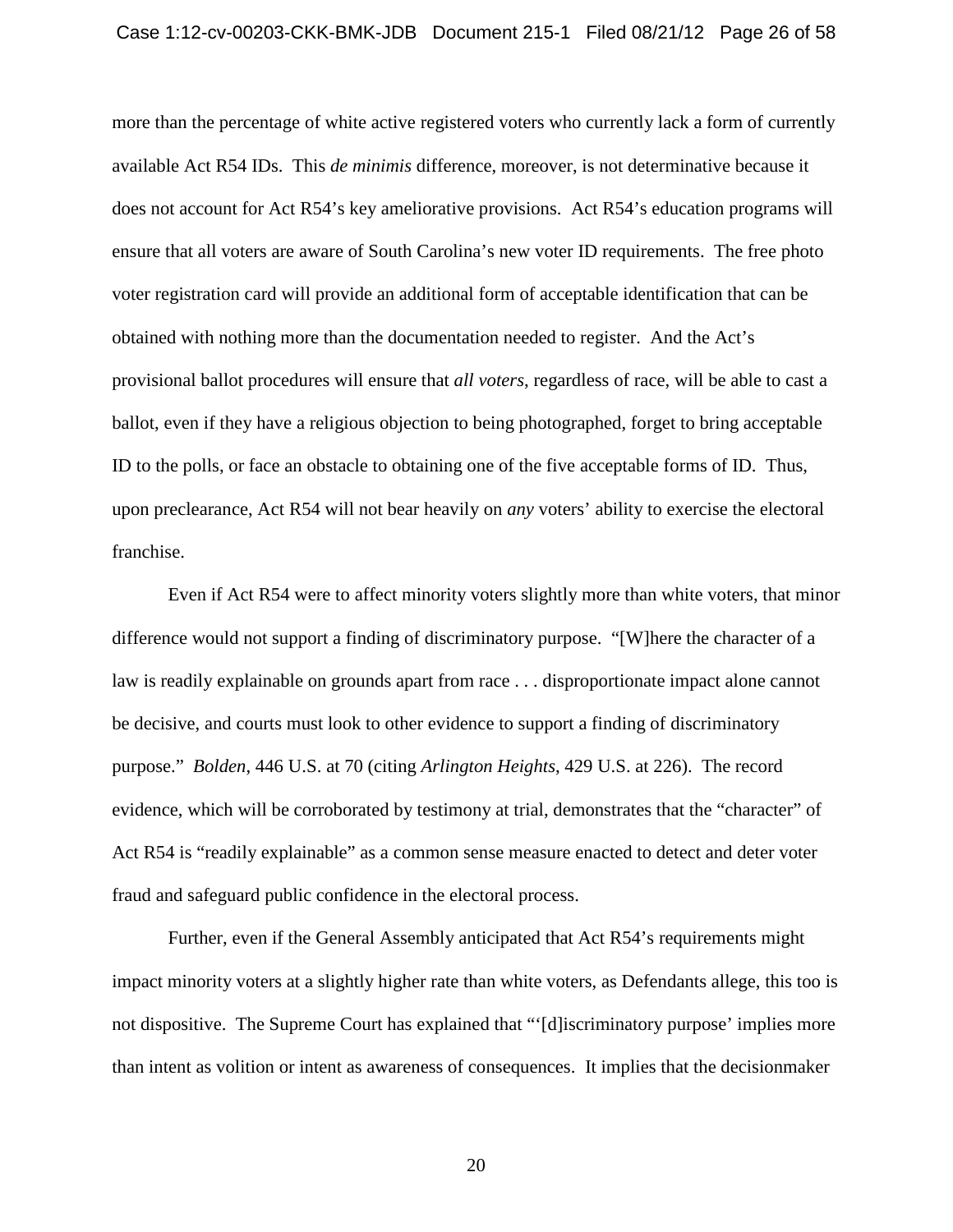#### Case 1:12-cv-00203-CKK-BMK-JDB Document 215-1 Filed 08/21/12 Page 27 of 58

selected or reaffirmed a particular course of action at least in part 'because of,' not merely 'in spite of,' its adverse effects upon an identifiable group." *Bolden*, 446 U.S. at 72 n.17 (quoting *Feeney*, 442 U.S. at 279) (internal quotation and alteration marks omitted). There is no evidence that the Legislature adopted or that Governor Haley signed Act R54 because of any racial disparity in current possession of currently available forms of Act R54 identification. To the contrary, the Act includes a number of ameliorative provisions designed to ensure that any burden imposed by Act R54 proves minimal for all eligible voters.

The historical background of Act R54 confirms its legitimate, non-discriminatory purposes. Voter ID legislation received national attention following the close presidential race in 2000, when policymakers and scholars began focusing upon the fact that a small number of votes can swing an election. During this period, states including Indiana and Georgia passed voter ID laws that were upheld by the courts and, in Georgia's case, precleared by the Attorney General. *Crawford*, 553 U.S. 181; *Billups*, 554 F.3d 1340. Other states, including South Carolina, took notice and adopted similar measures to secure their electoral processes as part of the "nationwide effort to improve and modernize election procedures" the Supreme Court endorsed in *Crawford*. 553 U.S. at 191.

Act R54's chief sponsors and the leaders in the South Carolina House and Senate will testify that Act R54 was conceived in the wake of *Crawford* and *Billups*, and modeled on the voter ID laws upheld in those cases. Specifically, Act R54 includes the voter education and free photo voter registration features the *Billups* court emphasized when upholding Georgia's law. *See* 554 F.3d at 1347-48 (voter education); *id.* at 1346 (photo voter registration card). Like Indiana's law, Act R54 eliminates fees for DMV identification cards and provides provisional ballot procedures, which the Supreme Court highlighted in *Crawford*. 553 U.S. at 185, 198 (free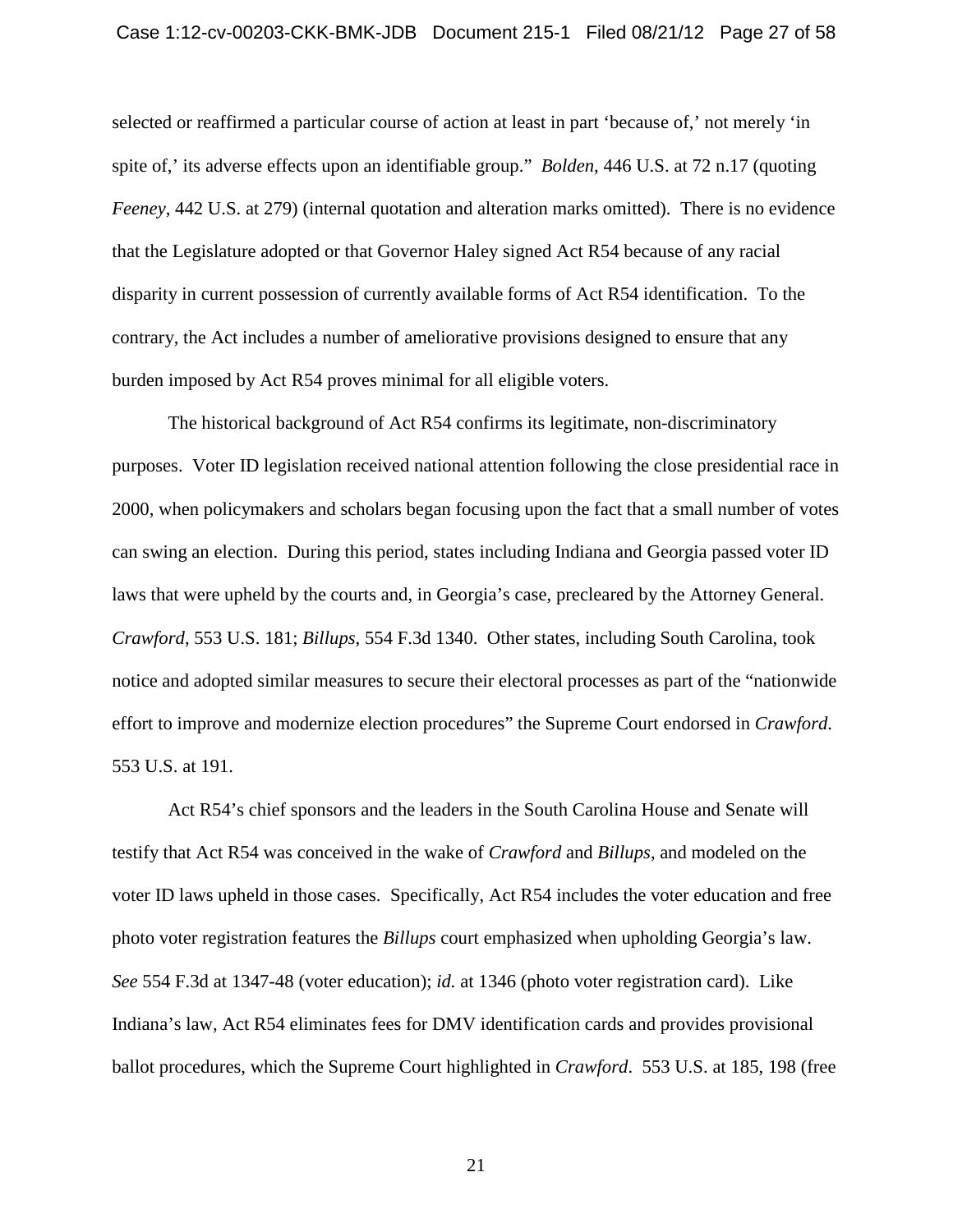ID card); *id.* at 186, 199 (provisional ballot procedures). And Act R54's provisional ballot provisions are more inclusive than Indiana's. South Carolina's law allows a provisional ballot based on any "reasonable impediment" faced by the voter, while Indiana's exemption is limited to "indigence," and Act R54 enables voters claiming a reasonable impediment or a religious objection to execute the required affidavit at the polling place, while Indiana's law requires voters to execute an affidavit "before the circuit court clerk within 10 days following the election." *Id.* at 186.

In addition, the electorate in South Carolina supported voter ID legislation. Consistent with the national support recounted above, constituents in South Carolina encouraged their representatives to adopt voter ID legislation. Thus, beyond the anti-fraud benefits of Act R54, the bill was enacted for the simple democratic reason that the public wanted it.

Looking more broadly at South Carolina's recent history, it is clear that the State has come a long way from the 1960s. The Supreme Court has cautioned that "[p]ast discrimination cannot, in the manner of original sin, condemn government action that is not itself unlawful." *Bolden*, 446 U.S. at 74. For that reason, "unless historical evidence is reasonably contemporaneous with the challenged decision, it has little probative value." *McClesky v. Kemp*, 481 U.S. 279, 298 n.20 (1987). Dr. Buchanan has chronicled the significant strides South Carolina has taken to achieve a more inclusive political process. *See* Buchanan Decl. at 4-16, JA  $001108-20$  (detailing racial progress in South Carolina, as evidenced by increased minority voter registration and turnout, the election of minority officials, socio-economic changes, and diversification of the State's population). In fact, while the General Assembly was considering voter ID legislation, the State elected Gov. Haley as the first minority Governor in the State's history. *See id.* at 15, JA\_001119. Even more telling, the majority-white First Congressional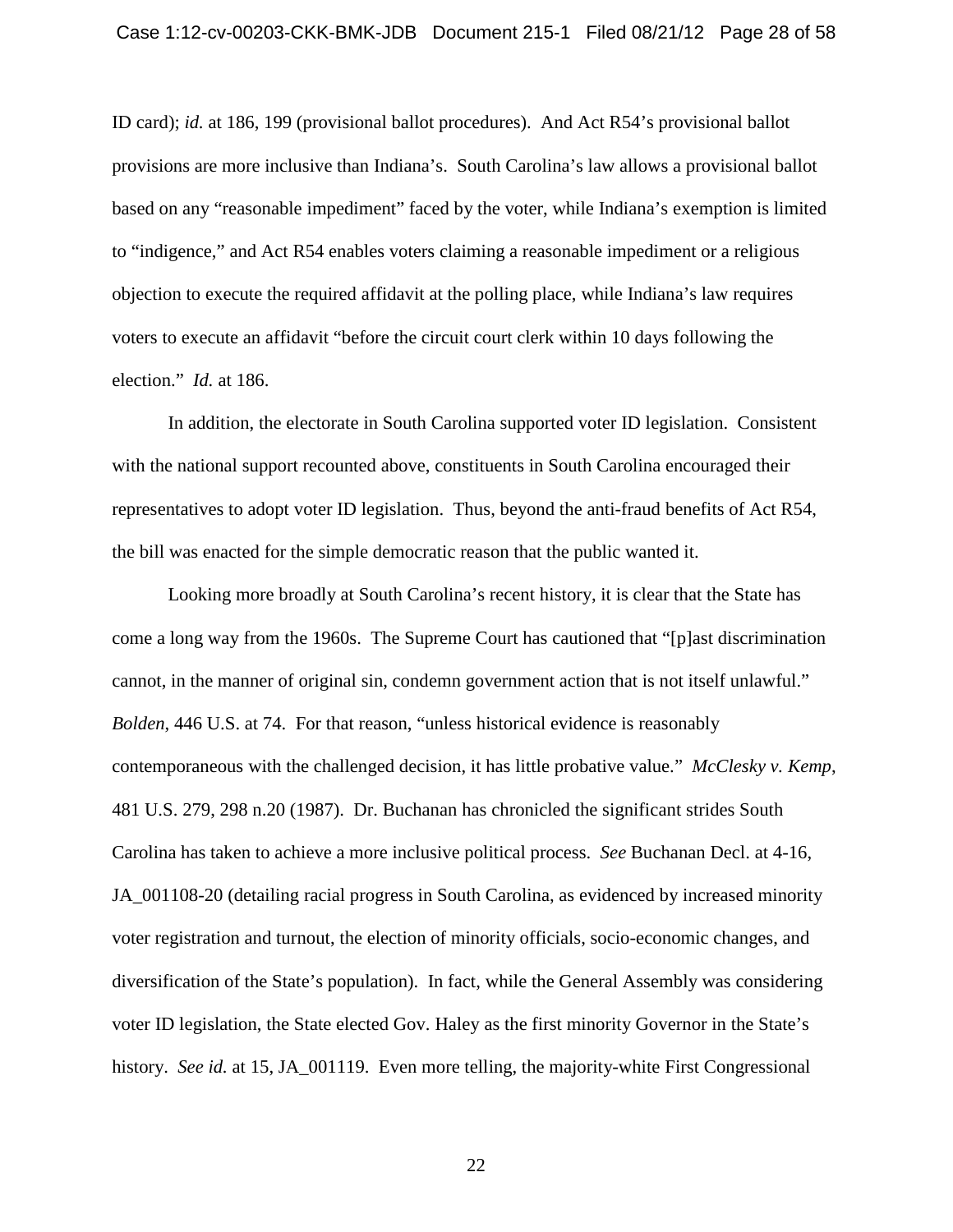## Case 1:12-cv-00203-CKK-BMK-JDB Document 215-1 Filed 08/21/12 Page 29 of 58

District elected Tim Scott, an African-American, by a 36 point margin. *See id.* at 11-12, JA\_001115-16. "In light of the[se] changes in [South Carolina] society since [the 1960's], changes in no small way effected by . . . the impact of the Voting Rights Act . . . it would be anomalous to attempt to tar the present [Legislature] with the racist brush of" that regrettable period over half a century ago. *United States v. Johnson*, 40 F.3d 436, 440 (D.C. Cir. 1994).

Meanwhile, the methodologically bankrupt opinions submitted by Dr. Arrington and Dr. Burton are not proper expert reports and warrant no evidentiary weight. *See* Memorandum of Points and Authorities in Support of South Carolina's Motion to Exclude the Testimony of Theodore Arrington and Orville Burton (Doc. 165-1). The reports intentionally ignore countervailing evidence and make no effort to link their suggestion of racial animus with the enactment of Act R54. *See id.* at 10. Thus, even if the experts' conclusions could be accepted, they say nothing specific to this case; rather, under their specious logic, any legislation ever supported by the targeted legislators would necessarily carry a discriminatory purpose. To state this proposition is to refute it. And even if Defendants' expert reports could impugn the purpose of a select group of Act R54's supporters, "[t]he purpose of a single legislator is normally too slim a reed upon which to rest a determination regarding the legislature as a whole." *Florida*, slip op. at 113 (citing *Castaneda-Gonzalez v. Immigration & Naturalization Serv.*, 564 F.2d 417, 424 (D.C. Cir. 1977)); *see also United States v. O'Brien*, 391 U.S. 367, 384 (1968) (declining to void a statute "on the basis of what fewer than a handful of Congressmen said about it").

Act R54 was enacted through the normal legislative procedures. Like all significant legislation, Act R54 was introduced, considered in committees, debated, read for a third time, ratified by majority votes in both houses of the General Assembly, and signed by the Governor.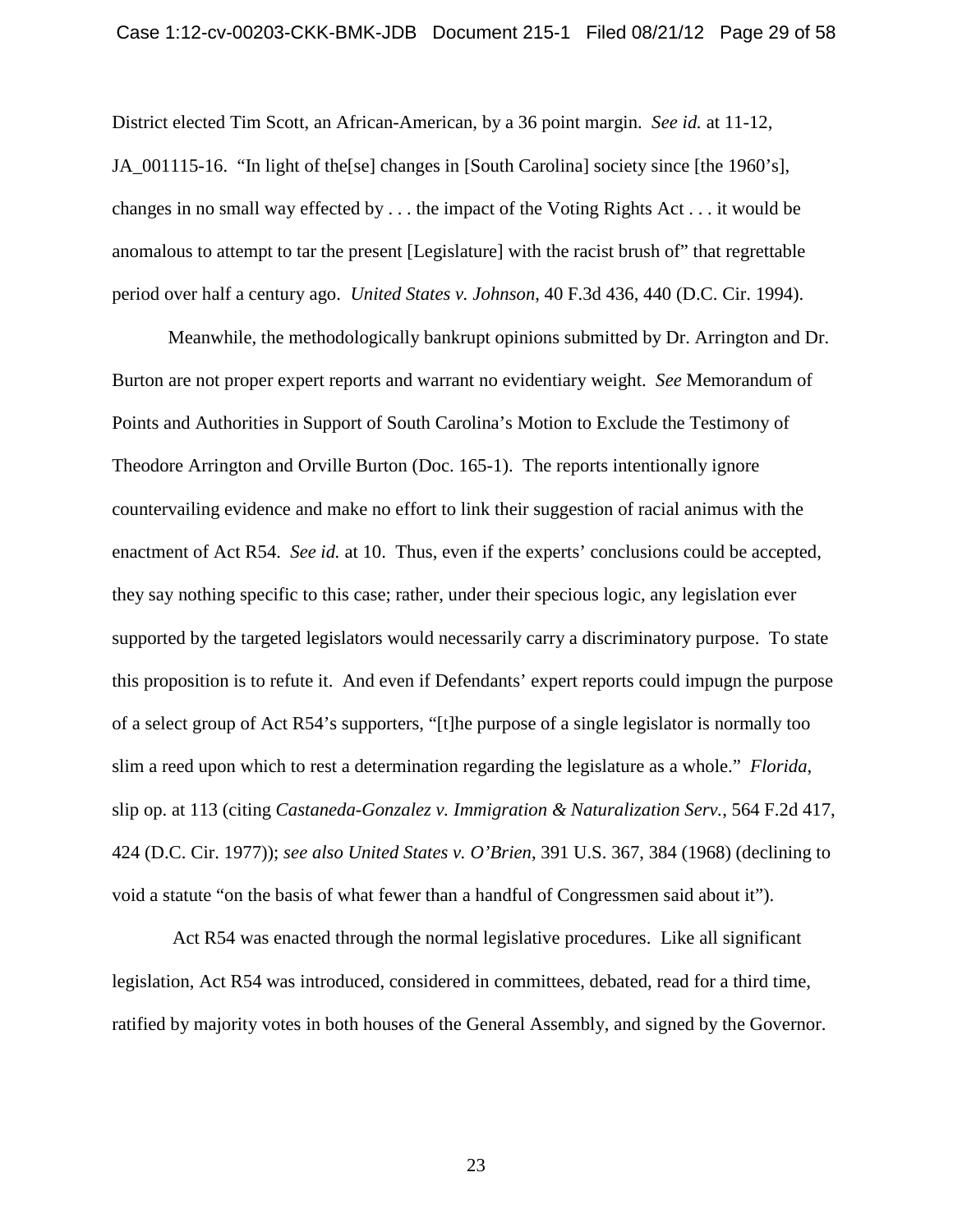See S.C. Const. art. III, § 18; *id.* art. IV, § 21.<sup>10</sup> Because the two chambers favored different versions of the legislation, the enacted legislation was hammered out as a compromise bill through a conference committee. The need for a conference committee is a common occurrence in South Carolina—as well as the United States Congress—and thus hardly indicates the presence of a discriminatory purpose.

The legitimate, non-discriminatory purposes motivating Act R54, moreover, are amply confirmed by the legislative record, including contemporaneous statements by key legislators. The Senate Journal contains statements from Senator Campsen, the Act's chief proponent in the Senate, that the purpose of the law "is to preserve the integrity of the election process." Senate Journal for Feb. 24, 2011, JA\_000277. Senator Campsen also explained that he "introduced [voter ID legislation] because federal courts had recently given clear guidance on the constitutionality of Voter ID legislation in other states," not as a response to high turnout rates in the 2008 election, as some opponents suggested. Senate Journal for May 11, 2011, JA\_000432 (discussing and quoting *Crawford* and *Billups*). Moreover, a colloquy between Senator Campsen and then-Senator McConnell detailed how the Act's ameliorative provisions would ensure that all eligible voters will still be able to vote. *See* Senate Journal for Feb. 24, 2011, JA\_000284. Similarly, Representative Clemmons, the chief sponsor of Act R54 in the House explained the

<span id="page-29-0"></span> $10$  The Senate rules generally require that non-contested bills receive consideration before contested bills, but they reserve three slots for bills set for "special order" to be considered despite opposition from at least one Senator. S.C. Senate R. 33, JA-SC\_1191. Because Democrats in the Senate opposed Act R54, it was set for special order. As the past and current Chairs of the Senate Rules Committee testified during depositions, special order is a commonly used procedure. L. Martin Dep. Tr. 85:10-87:12; J. Knotts Dep. Tr. 41:12-43:23. In fact, it is necessary to ensure that contested legislation receives consideration—otherwise, a single Senator (or the party out of power) could block significant legislation. *See id.* Thus, the use of special order to ensure consideration of voter fraud protections in no way indicates a discriminatory purpose. *See United States v. Johnson*, 40 F.3d 436, 440 (D.C. Cir. 1994) ("Congress' undeniable haste in passing the 1986 Act is more naturally attributed to a very real public concern over the generic elements of the crack phenomenon.").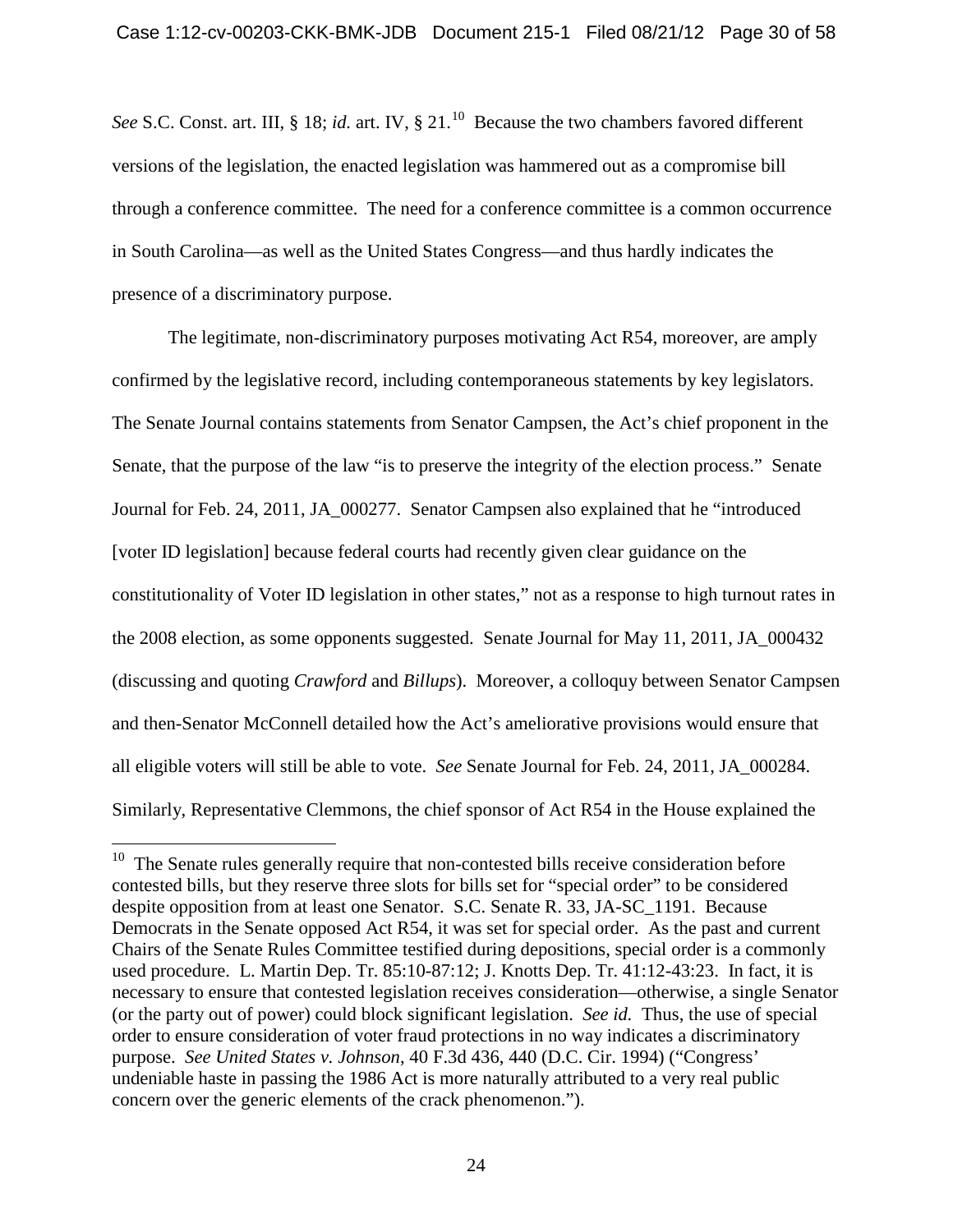law as a "bill to protect . . . [t]he integrity of our election system in South Carolina." Jan. 26, 2011 House Legislative Transcript, JA\_005205.

These facts stand in stark contrast to *Busbee v. Smith*, 549 F. Supp. 494 (D.D.C. 1982), the paradigm of purposeful discrimination under Section 5. In *Busbee*, the key legislator in control of Georgia's redistricting process was "a racist" who regularly used the n-word "to refer to black persons." *Id.* at 500. This legislator generally "oppose[d] legislation of benefit to blacks" and aggressively sought to halt the creation of effective majority-minority districts. *Id.* Another key legislator involved in the redistricting process had publicly joked that he would "love to have a district" with only two black residents. *Id.* at 510. And a number of senators stated that they voted for the redistricting plan at issue because they "(didn't) want to have to go home and explain why I (the Senator) was the leader in getting a black elected to the United States Congress." *Id.* at 514. Here, there is no direct or circumstantial evidence remotely close to the facts in *Busbee*. There is thus no basis for this Court to reach the same result as *Busbee*.

It is also significant that key legislators have waived legislative privilege, willingly sat for multiple depositions, opened their files and email accounts to discovery, and will testify under oath at trial. These transparent actions are remarkable in their own right, but they also contrast with other States' approach in similar cases. *See, e.g.*, Order on Motion to Compel Deposition of Lieutenant Governor, *Texas v. Holder*, 12-cv-128 (June 14, 2012). Though the assertion of legislative privilege by no means should raise an inference of discriminatory intent, Act R54's proponents have nothing to hide and they have acted accordingly. Their motive was to secure their State's elections against voter fraud, not to discriminate on the basis of race.

## <span id="page-30-0"></span>**III. Act R54 Has No Discriminatory Effect.**

Act R54 does not "deny[ ] or abridg[e] the right to vote on account of race or color, or [membership in a language minority group]." 42 U.S.C. § 1973c(a).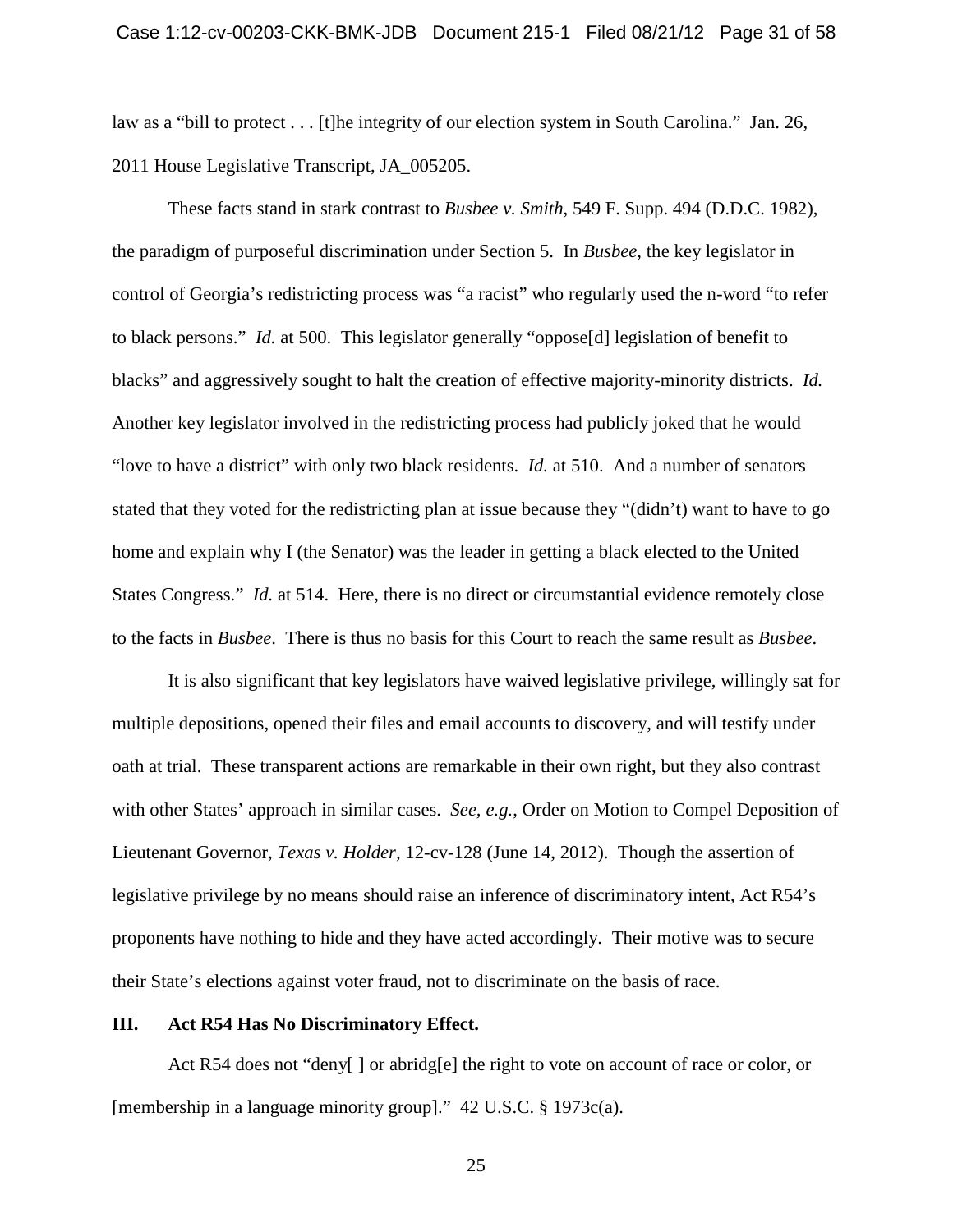## **A. Act R54 Does Not Deny or Abridge the Right to Vote.**

<span id="page-31-0"></span>Voter ID laws such as Act R54 do not deny or abridge the right to vote *at all*. These laws do not prevent anyone from exercising the right to vote lawfully; they only prevent unlawful, fraudulent votes. As *Crawford* holds, requiring voters to show photo ID "does not qualify as a substantial burden on the right to vote or even represent a significant increase over the usual burdens of voting." 553 U.S. at 198; *id*. at 209 (concurrence); *see also supra* pp. 8-9. And as *Crawford* also holds, provisional ballot procedures like those found in Act R54 "provide[] an adequate remedy" for any such minor burdens. *Id.* at 198.

If precleared, Act R54 will require South Carolinians who vote in person to present one of five forms of photo ID. 96.43% of registrants under age 65 already possess one of the currently available forms of ID. Hood Supp. Decl. at 12, JA\_001092. The other 3.57% may obtain *free* photo ID at the DMV or (after preclearance of Section 4) at their county election office. *See* 553 U.S. at 202 n.20 (concluding that estimate of number of voters lacking photo ID when voter ID law was passed "tells us nothing about the number of free photo identification cards issued since then"). There are 67 DMV locations and 46 county offices throughout the State. Notably, defendants have not identified a single person in the State of South Carolina who would be unable to obtain a free photo voter card after Section 4 is precleared.

Act R54 also permits voters to cast a ballot without showing any photo ID in three circumstances: First, voters age 65 and above qualify to vote absentee; Act R54 thus does not preclude such persons from voting. S.C. Code § 7-15-320(B)(8). Second, a voter who lacks photo ID on election day may cast a provisional ballot which will be counted if she brings an R54 ID to the county board before the certification of the election. Act R54,  $\S$  5(C)(1). Third, a voter who lacks photo ID due to a religious objection or a "reasonable impediment" may execute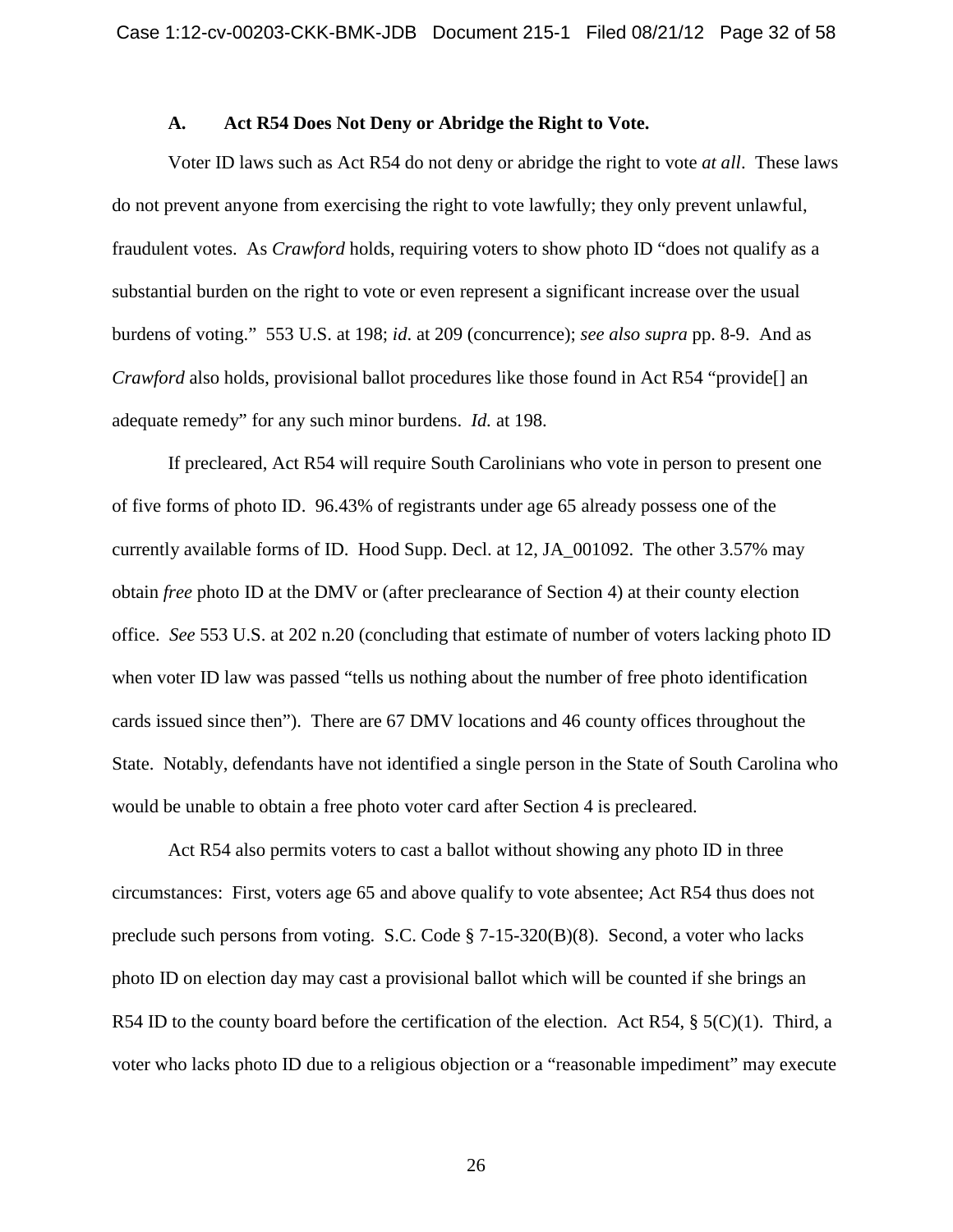a simple affidavit and cast a provisional ballot. *Id*. § 5(D)(1)(a), (b). Because Act R54 ensures that all eligible voters can effectively exercise the franchise, it is entitled to preclearance.

### **B. Act R54's Effect, If Any, Is Not "on Account of Race or Color."**

<span id="page-32-0"></span>Whatever effect Act R54 may have is not "on account of race or color." 42 U.S.C. § 1973c(a). Like Indiana's voter ID law, Act R54 is a "nondiscriminatory law [] supported by valid neutral justifications." *Crawford*, 553 U.S. at 204. It applies evenhandedly to all voters without regard to race for the purposes of combatting fraud and enhancing public confidence.<sup>[11](#page-29-0)</sup>

To the extent that registrants who currently lack photo ID cannot vote in person after preclearance of Act R54, the legal cause of their inability to vote is not Act R5 but their own decision not to obtain a free photo ID. *See Ortiz v. City of Phila. Office of City Comm'rs Voter Registration Dir.*, 28 F.3d 306 (3d Cir. 1994). In *Ortiz*, the Third Circuit held that Philadelphia's voter purge statute did not violate VRA § 2, even though black and Latino voters were purged at higher rates than white voters. The court held that the cause of the statistical disparity was not the purge statute itself, but the fact that "for a variety of historical reasons, minority citizens have turned out to vote at a statistically lower rate than white voters." *Id*. at 313. *See id*. at 314 ("[T]he purge statute did not cause the statistical disparities which form the basis of Ortiz's complaint."). "More importantly," the court added, "registered voters are purged . . . without regard to race [or] color." *Id*. The court "emphasize[d] that the sole purpose of that act is to prevent the very electoral fraud which can diminish the voting power of all citizens who have registered [to vote] and voted, including registered and voting members of minority groups." *Id*. at 317.

<span id="page-32-1"></span> $11$  Defendants admit that "Act R54 is on its face applicable to all South Carolina voters regardless of a voter's race, color, or membership in a language minority group," United States' response to request for admission No. 4, and that "Act R54 is written such that it generally applies, on its face, to all voters," Intervenors' response to same request.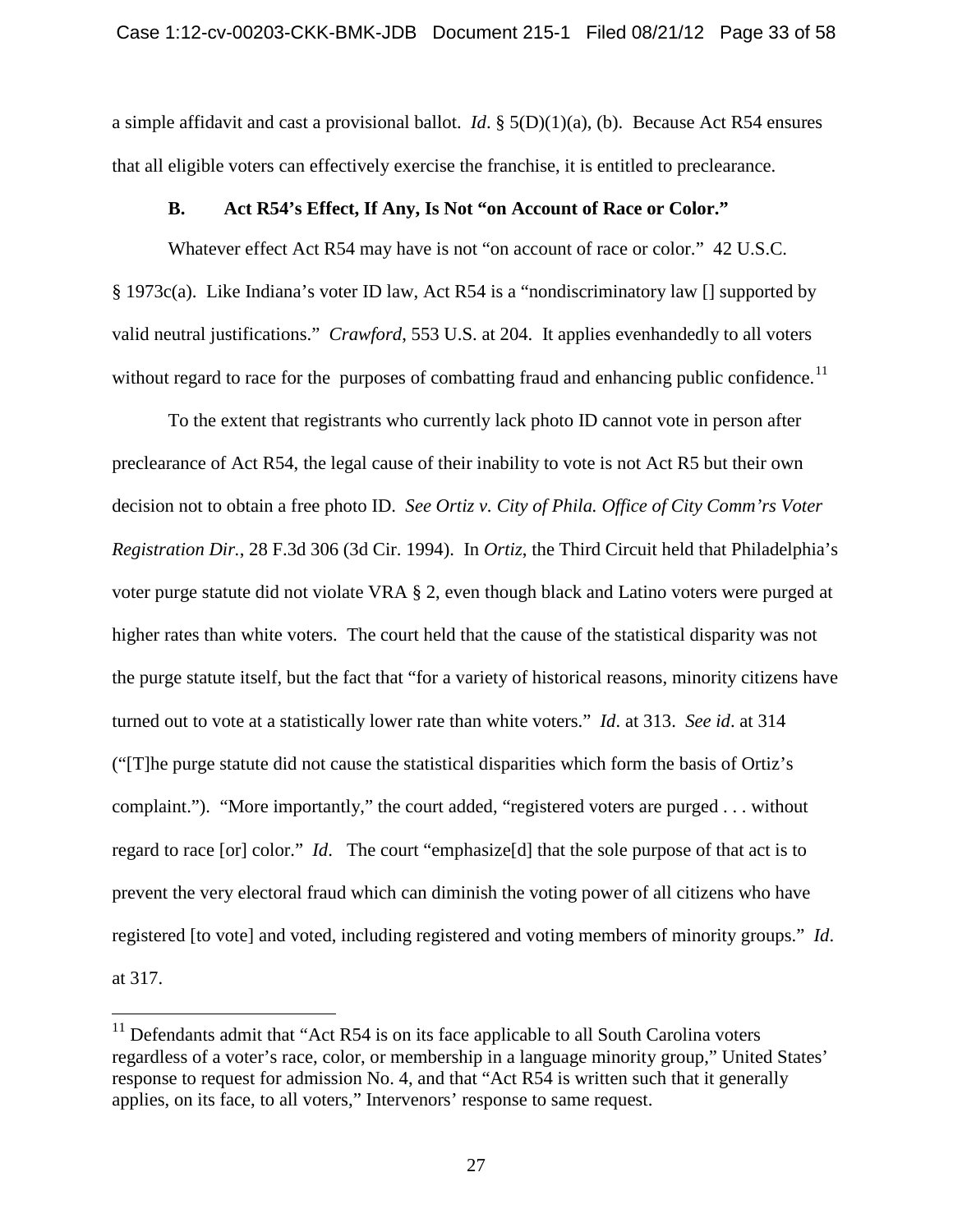So too here. Act R54 is not the cause of any disparity in the rates of possession of photo ID by registered voters. Act R54 is a legitimate means of preventing voter fraud, it applies without regard to race or color, and any registered voter may obtain free photo ID. *See also Hoffman*, 928 F.2d 646 (upholding Maryland's voter purge statute). And any slight burden occasioned by the Act is momentary—once a voter obtains an ID or executes an affidavit, she can vote.

*Gonzalez v. Arizona*, 677 F.3d 383 (9th Cir. 2012) (en banc), also supports preclearance. *Gonzalez* rejected a VRA § 2 claim and affirmed the district court's ruling that there was "no proof of a causal relationship between [Arizona's voter ID law] and any alleged discriminatory impact on Latinos." *Id*. at 406. The Ninth Circuit cited the absence of "evidence that Latinos' ability or inability to obtain or possess identification for voting purposes (whether or not interacting with the history of discrimination and racially polarized voting) resulted in Latinos having less opportunity to participate in the political process and to elect representatives of their choice." *Id*. at 407.

Similarly, "statistical evidence" of "racial disparities" does not prove that a felon disenfranchisement law violates the VRA. *Farrakhan v. Gregoire*, 623 F.3d 990, 992 (9th Cir. 2010) (en banc). Such laws violate the VRA if "enacted for the purpose of denying minorities the right to vote," *id*. (citing *Hunter v. Underwood*, 471 U.S. 222 (1985)), but the mere *effect* of such laws does not deny the right to vote "on account of race." *Id*. at 992 (quoting 42 U.S.C. § 1973(a)). For this reason, too, Act R54 is entitled to preclearance.

#### **C. Act R54 Will Not Result in Retrogression.**

<span id="page-33-0"></span>Act R54 will not "lead to a retrogression in the position of racial minorities with respect to their effective exercise of the electoral franchise." *Beer v. United States*, 425 U.S. 130, 141 (1976). The Act will neither disproportionately affect nor impose a material burden on minority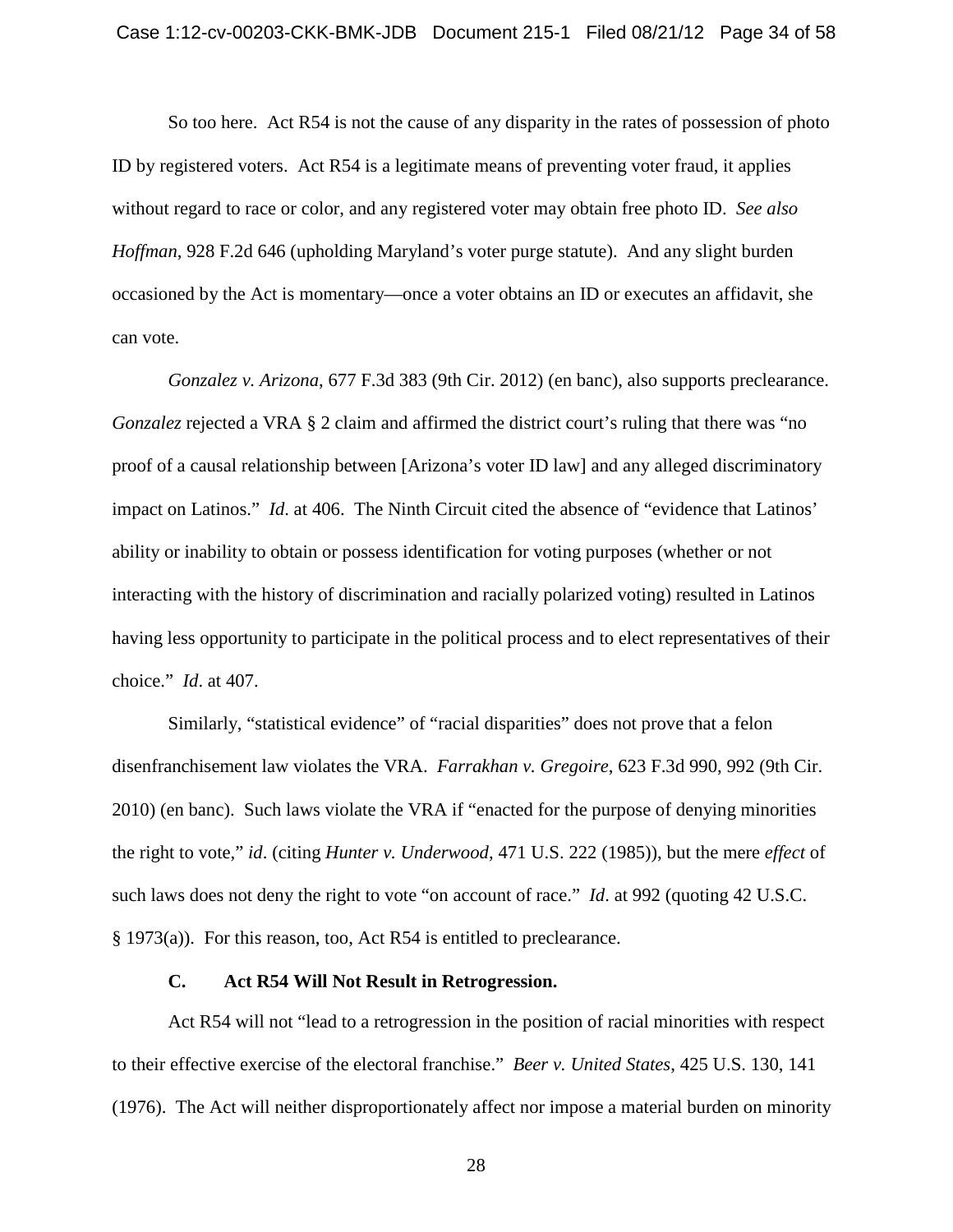voters.

The three-judge panel in *Florida v. United States* recently articulated a retrogression framework for "ballot access" preclearance suits like the case at hand. Under this test, "a change that alters the procedures or circumstances governing voting and voter registration will result in retrogression if: (1) the individuals who will be affected by the change are disproportionately likely to be members of a protected minority group; and (2) the change imposes a burden material enough that it will likely cause some reasonable minority voters not to exercise the franchise." *Florida*, slip op. at 23-24.

Importantly, "the retrogression test in ballot access cases is not solely one of 'disparate impact.'" *Id.* at 24. Thus, "a change is not retrogressive simply because it deals with a method of voting or registration that minorities use more frequently, or even because it renders that method marginally more difficult or burdensome. Rather, to be retrogressive, a ballot access change must be sufficiently burdensome that it will likely cause some reasonable minority voters not to register to vote, not to go to the polls, or not to be able to cast an effective ballot once they get to the polls." *Id.* And courts "do not focus solely on the burdens imposed by a voting change, but rather must also take account of any off-setting, or 'ameliorative,' adjustments." *Id.* (citing *City of Richmond v. United States*, 422 U.S. 358, 370-71 (1975); *City of Petersburg v. United States*, 354 F. Supp. 1021, 1031 (D.D.C. 1973) (three-judge court)).

In all cases, retrogression is "measured against the existing voting practice," referred to as the "benchmark" practice. *Holder v. Hall*, 512 U.S. 874, 883 (1994) (plurality opinion); *Riley v. Kennedy*, 553 U.S. 406, 421 (2008) (defining the "baseline as the most recent practice that was both precleared and 'in force or effect'").

Under South Carolina's benchmark voter ID law, voters are required to provide one of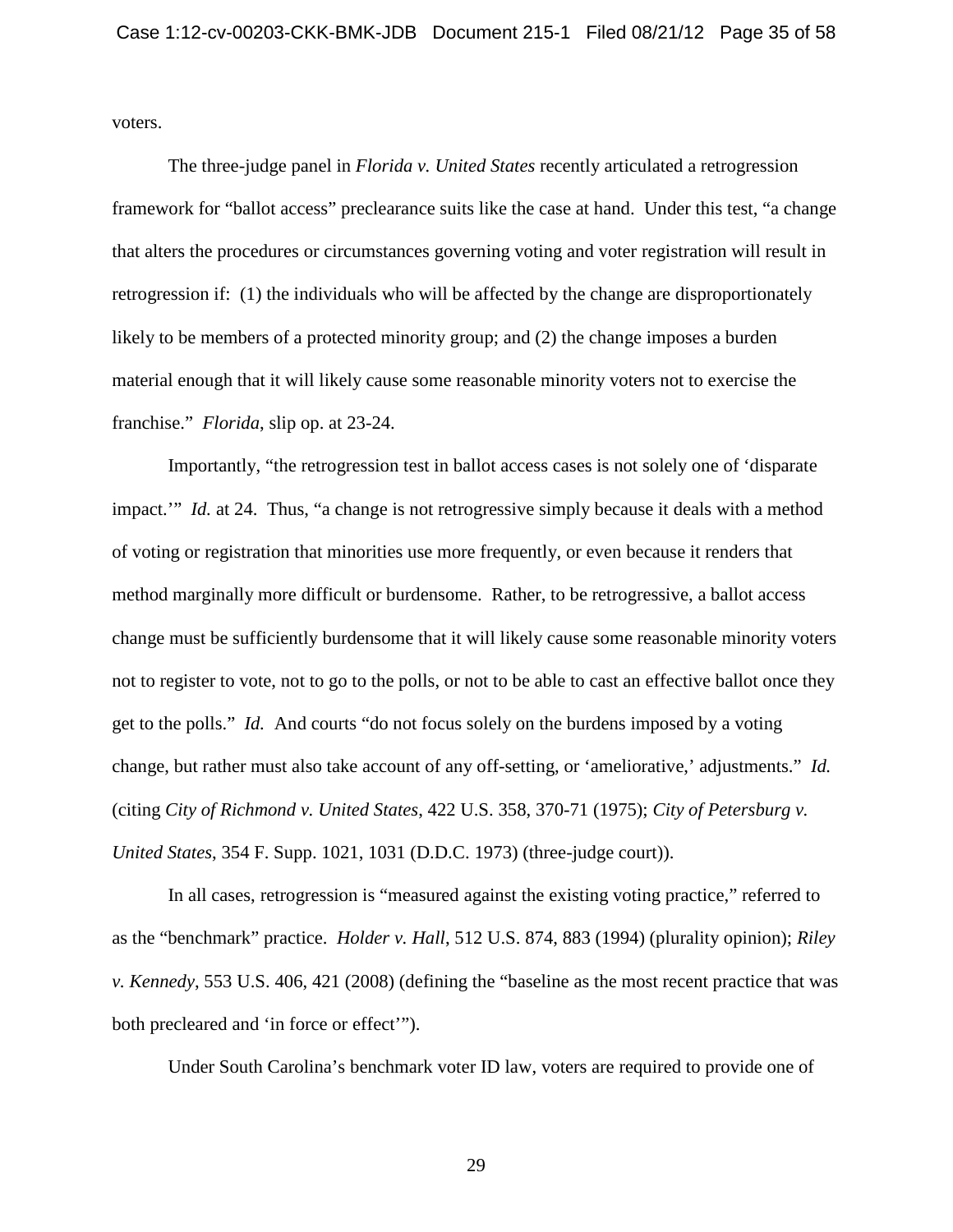## Case 1:12-cv-00203-CKK-BMK-JDB Document 215-1 Filed 08/21/12 Page 36 of 58

three forms of identification to vote in-person: (1) a driver's license, (2) a DMV special ID card, or (3) a signed voter registration card. *See* S.C. Code § 7-13-710 (1976) (last amended by Act 459 of 1996); United States Answer to Request for Admission No. 11. If a voter fails to present one of those forms of identification, he cannot vote in-person.

Under Act R54, voters are required to provide one of five forms of identification to vote in-person: (1) a driver's license, (2) a DMV special ID card, (3) a passport, (4) a military ID, or (5) a photo voter registration card. Act R54 § 5(A). And Act R54 includes a number of ameliorative provisions to ensure all eligible voters will be able to cast an effective vote.

Most important, the Act creates two new forms of free photo identification. It eliminates the fee for DMV special ID cards for all persons "aged seventeen years or older," *id.* § 6(B)(2), and it mandates the creation of free photo voter registration cards that can be obtained with the same information needed to register, *id.* § 4. Upon preclearance, a voter will be able to obtain the photo voter registration card in one of three ways: (1) by presenting her current (non-photo) voter registration card; (2) by presenting any non-photo identification materials accepted for registration pursuant to the Help America Vote Act of 2002 (HAVA), Pub. L. No. 107-252, 116 Stat. 1666, such as a current utility bill, bank statement, paycheck, or government document showing the voter's name and address; or (3) by providing the last four digits of her social security number and date of birth. *See* South Carolina State Election Commission, Procedures for Issuing Photo Voter Registration Cards (Doc. 65-2); JA-SC\_0644-46. These photo voter registration cards will be available on Election Day, and the Election Commission plans to have a mobile unit to issue photo voter registration cards at public events and in areas with greater numbers of persons currently lacking an acceptable form of Act R54 ID. *Id.*; Whitmire Dep. Tr. 79:15-21.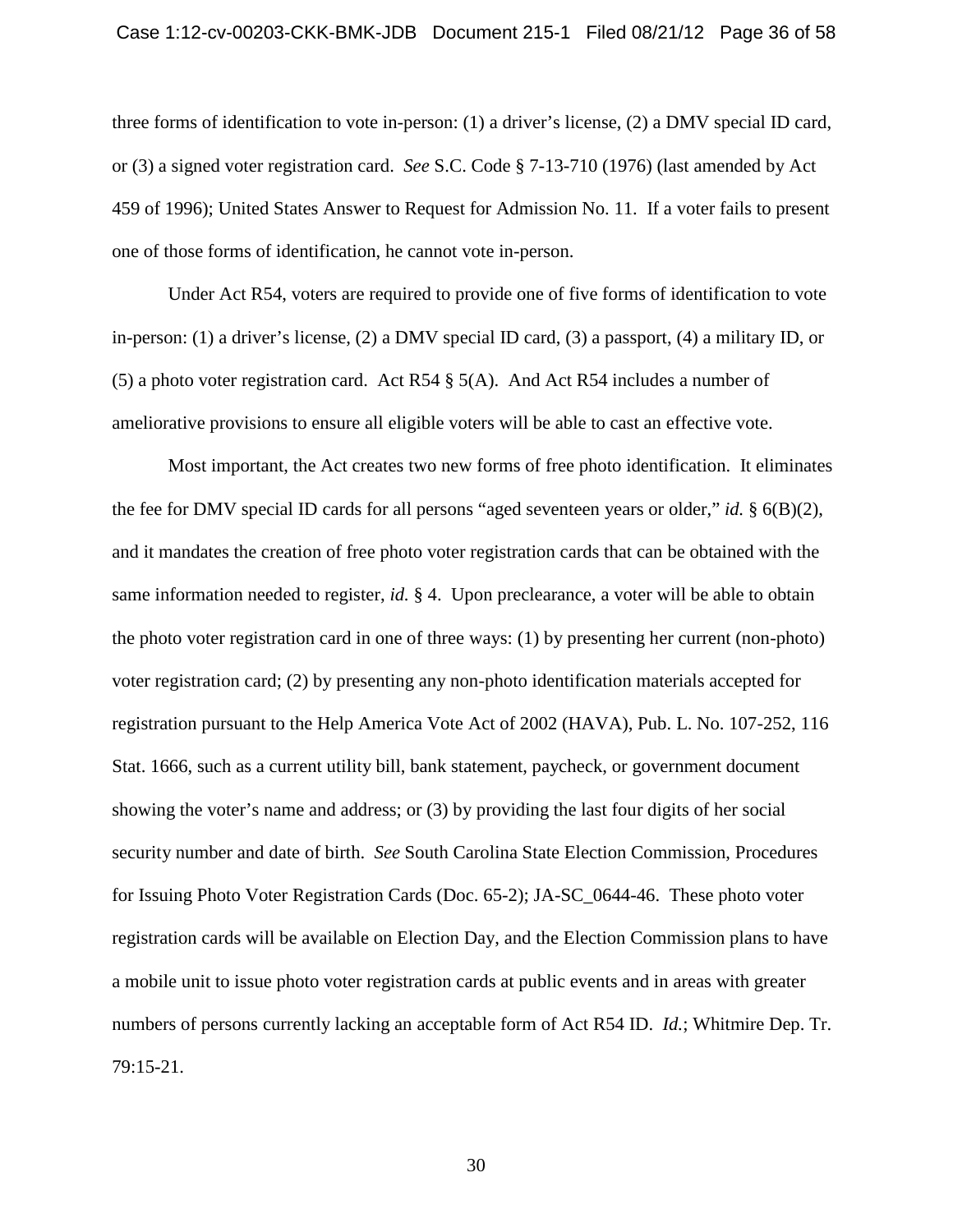The Act also mandates "an aggressive voter education program" to ensure the public is aware of the Act's changes. Act R54 § 7. The SEC must place posters at its office, county election offices, and on the their respective websites, *id.* § 7(1); train poll workers on the changes, *id.* § 7(2) ; disseminate information at every election following preclearance, *id.* § 7(3) ; conduct at least two seminars with each county board of elections, *id.* § 7(4) ; provide additional public seminars in conjunction with civic organizations, *id.*§ 7(5) ; and publicize the changes through newspaper advertisements, *id.* § 7(6) , and other local media outlets, *id.* § 7(7) . Pursuant to these requirements, the SEC has developed a voter education plan and materials that are included in the record. *See* JA-SC\_0647-63; JA-SC\_0666; JA-SC\_0829-32; JA-SC\_0833- 35. Along with this general education program, Act R54 directs the SEC to create a publiclyavailable list of eligible voters who currently lack a DMV-issued form of ID, *id.* § 8, and to notify those individuals of Act R54's requirements through direct mailings, *id.* § 7(8) ; JA-SC\_0833-35 (notification postcard).

As a final backstop, Act R54 also provides provisional ballot procedures for persons who arrive at the polls without acceptable identification. Any person who is unaware of the Act's requirements or forgets his photo ID will be permitted to cast a provisional ballot that will be counted if he presents an acceptable form of identification to his county election office "before certification of the election." *Id.* § 5(C)(1). Any person with a religious objection may execute an affidavit to that effect and cast a provisional ballot. *Id.*  $\S(5D)(1)(a)$ . Any person who "suffers from a reasonable impediment that prevents the elector from obtaining photograph identification" can likewise execute an affidavit and cast a provisional ballot. *Id.* § 5(D)(1)(b). And under the law, county boards "*shall* find that the provisional ballot is valid unless the board has grounds to believe the affidavit is false." *Id.* § 5(D)(2) (emphasis added).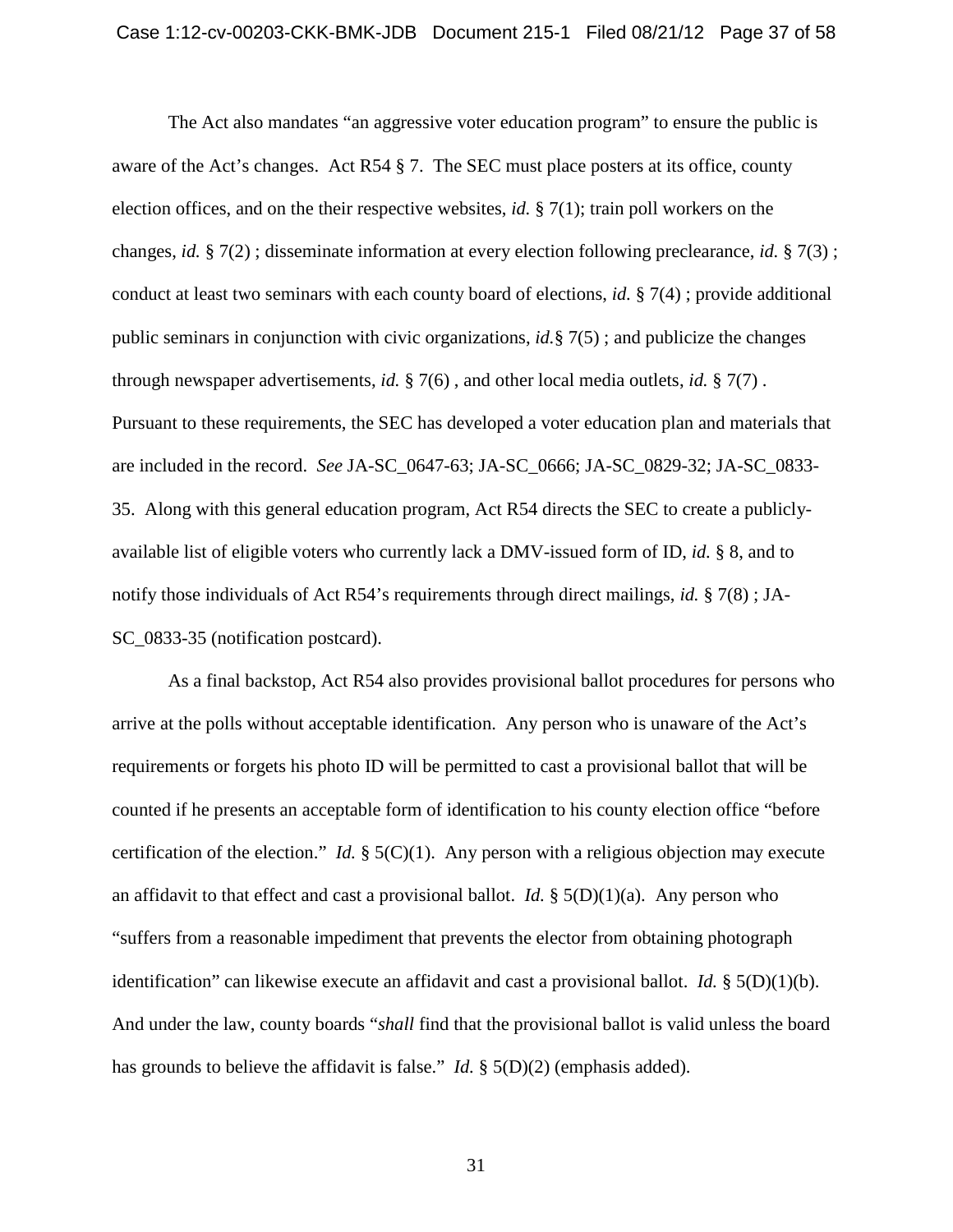## **1. Act R54 Will Not Disproportionately Affect Minority Voters.**

<span id="page-37-0"></span>In the aggregate, Act R54's changes will not disproportionately affect "members of a protected minority group." *Florida*, slip op. at 24. Because important ameliorative provisions have not been precleared, current statistics reflecting current possession of currently available forms of Act R54 identification cannot alone dictate whether the law will have a cognizable disproportionate effect. And once the entire law is in place, it *will not* disproportionately affect minority voters. At present, even without Act R54's ameliorative provisions, there is only a *de minimis* difference (1.8%) between the low percentages of white and minority voters under 65 years old who currently lack a currently available form of Act R54 photo identification. There is no reason to believe that minority and white voters who do not currently possess a currently available ID will not obtain acceptable identification following implementation voter education initiatives and the free photo voter registration cards. If anything, comparative evidence from Georgia suggests that any negligible remaining disparity will favor minorities.

Because the Attorney General has refused to preclear a number of the "ameliorative" provisions in Act R54, current conditions are not indicative of Act R54's future effect. In particular, voters cannot yet obtain the most accessible form of photo ID that will be available under the law—the photo voter registration card—because the Attorney General has twice declined to preclear Section 4 of Act R54, on the false premise that the State's implementing procedures are not yet final. *See* Dec. 23, 2011 Letter from T. Perez to C.H. Jones, Jr., JA-SC\_1031-35; June 29, 2012 Letter from T. Perez Letter to H.C. Bartolomucci, Exhibit 1, Notice of Attorney General's Administrative Determination Under Section 5 of the Voting Rights Act (Doc. 118-1). Similarly, the educational programs mandated in Sections 7 and 8 of the Act will surely decrease the number of voters without acceptable photo ID. In fact, there is good reason to believe nearly all registered voters are capable of obtaining at least one acceptable form of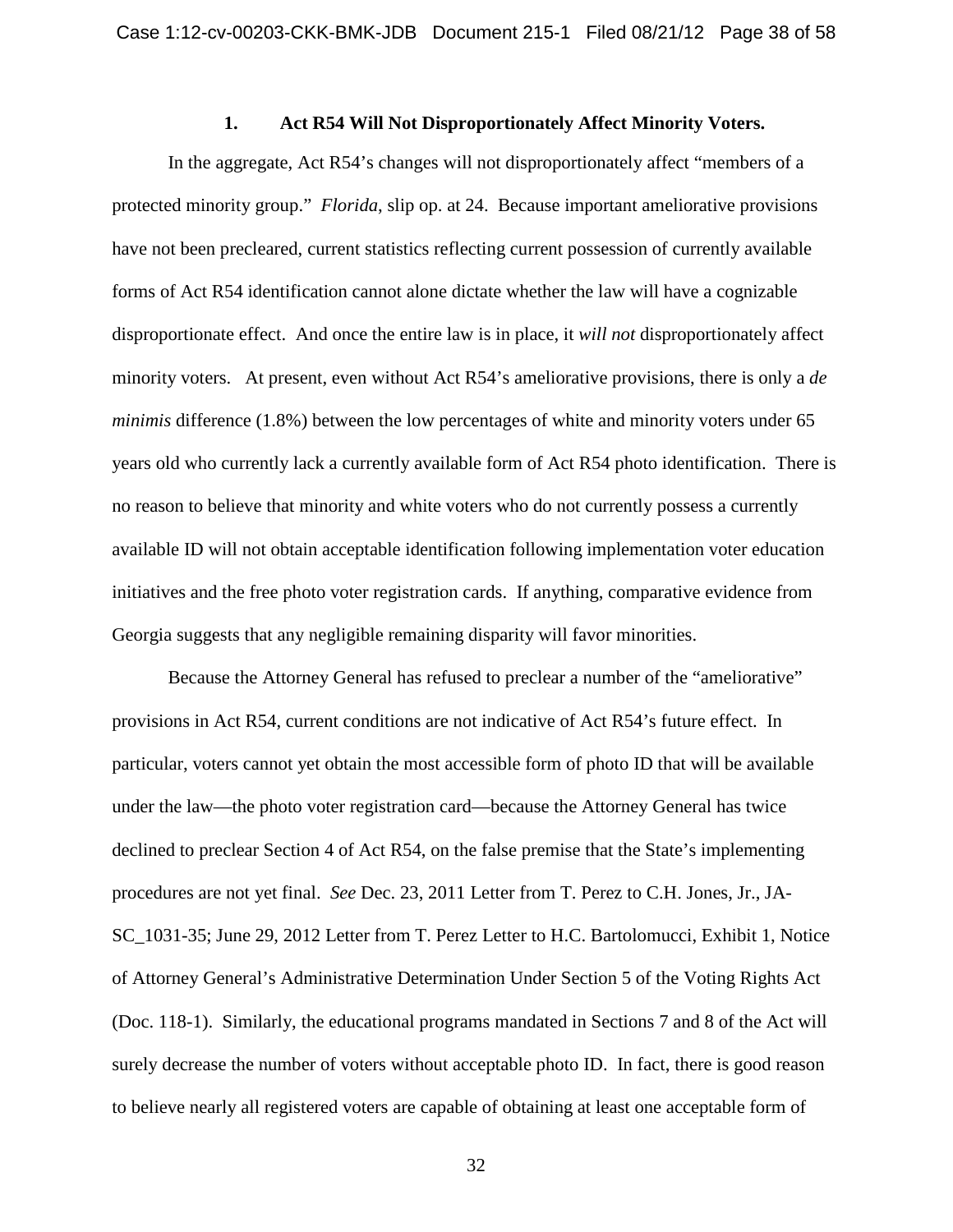photo ID, considering photo voter registration cards can be obtained by presenting an existing voter registration card (which anyone lacking a DMV ID would have to show to vote in-person under the benchmark), any document sufficient to register, or one's last four social security digits and date of birth. Any remaining group of voters without ID will be small and by definition eligible to cast a provisional ballot that *shall* be counted by virtue of whatever religious objection or reasonable impediment that has kept them from obtaining ID.

Most important, the State's considerable burden under VRA § 5 cannot be compounded by an effects test dependent on the current state of affairs without all provisions of the law. Though covered jurisdictions generally bear the burden of proof in preclearance suits, *see, e.g.*, *City of Rome v. United States*, 446 U.S. 156, 184 n.18 (1980); *Beer*, 425 U.S. at 140-41, that statutory obligation already "imposes substantial 'federalism costs.'" *Nw. Austin Mun. Utility Dist. No. One v. Holder*, 557 U.S. 193, 202 (2009) (quoting *Lopez v. Monterey Cnty.*, 525 U.S. 266, 282 (1999) (quoting *Miller v. Johnson*, 515 U.S. 900, 926 (1995))). The prediction of future effects, therefore, must permit some reasonable extrapolation beyond the current statistics based on a law's key "'ameliorative' adjustments." *Florida*, slip op. at 24. And room for permissible inference is especially warranted here, where the lack of more accurate information rests in part on the Attorney General's refusal to preclear the patently non-retrogressive provision of *free* photo voter registration cards. *Cf. Beer*, 425 U.S. at 141 ("It is thus apparent that a legislative reapportionment that enhances the position of racial minorities with respect to their effective exercise of the electoral franchise can hardly have the 'effect' of diluting or abridging the right to vote on account of race within the meaning of s 5.").

Dr. Hood's expert analysis demonstrates that Act R54 will not disproportionately affect minority voters. Even now, pre-implementation, Dr. Hood has shown that Act R54 can only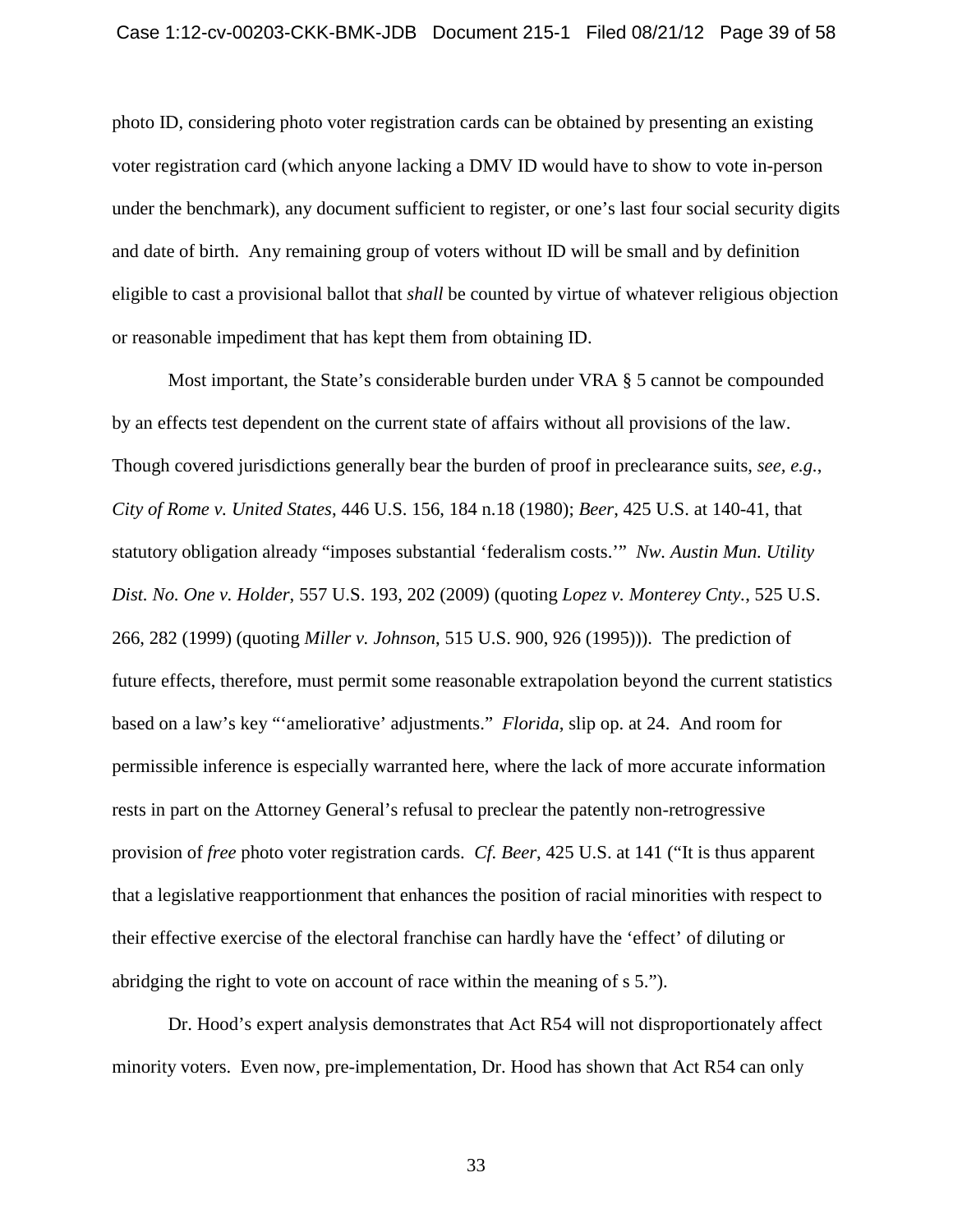possibly affect a very small number of registered voters. Less than 5.5% of South Carolina registered voters—149,021 of over 2.7 million registered voters—currently lack a currently available form of Act R54 photo identification.[12](#page-32-1) *See* Supplemental Declaration of M.V. Hood III, Table 3, JA\_001085 ("Hood Supp. Decl."). Among these, 4.71% (91,119) of white registered voters and 6.76% (56,770) of minority registered voters currently lack a currently available form of Act R54 ID—a 2.05% disparity.[13](#page-39-0) *Id.* at Table 6, JA\_001090. Broken down further, Asian Americans are the least likely (2.86%) racial group to currently lack a currently available form of ID, followed by white voters (4.71%), then black voters (6.81%), Hispanic voters (7.60%), and American Indian voters (7.75%). *Id.* Thus, white voters are 1.85% more likely than Asian voters to currently lack a currently available form of ID, while black voters are 2.10% more likely than white voters, Hispanic voters are 2.89% more likely than white voters, and American Indians are 3.04% more likely than white voters to currently lack a currently available form of identification. *Id.*

These numbers get even smaller when Dr. Hood removes voters 65 years old or older, who are automatically eligible to cast a mail absentee ballot without having to show photo identification. *See* S.C. Code § 7-15-320(B)(8). [14](#page-39-1) Only 3.57% (99,745) of registered voters in South Carolina are under 65 years old and currently do not possess a DMV-issued ID, passport,

 $12$  These figures include the two categories of "inactive" voters who are most likely to vote in future elections. *See* Hood Supp. Decl. at 12, JA\_001092. Because "inactive" voters are less likely to vote in future elections, Defendants' expert "generally focus[ed] on active voters." Declaration of Charles Stewart III, PhD ¶ 62 ("Stewart Decl."). Dr. Hood reports his analysis with and without these two categories of inactive registrants, and typically the statistics are not significantly different. To avoid eliminating too many eligible voters from the analysis, the State will typically use Dr. Hood's "active and inactive" numbers.

<span id="page-39-0"></span> $^{13}$  The vast majority of minority registrants are black voters (786,788 out of 839,934). Hood Decl. at Table 6, JA\_001090.

<span id="page-39-2"></span><span id="page-39-1"></span> $14$  Act R54 does not change mail absentee ballot procedures, but it requires in-person absentee voters to show an acceptable form of photo identification. *See* Act R54 § 5.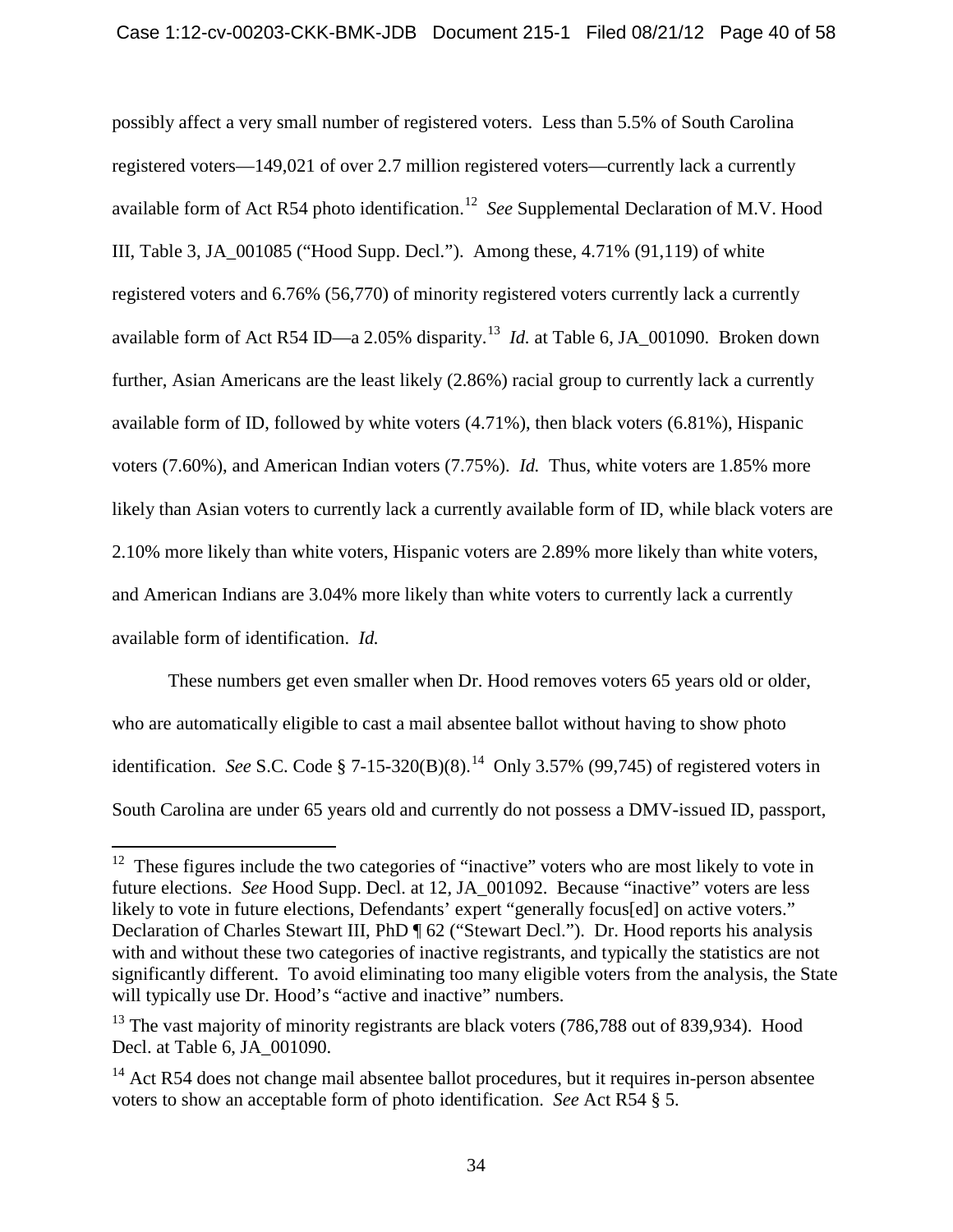or military ID. *See* Hood Supp. Decl. at Table 8, JA\_001092. Among these, 2.96% (57,363) of white registered voters and 4.93% (41,395) of minority registered voters under 65 years old currently lack a currently available form of Act R54 ID—a 1.97% disparity. *Id.* at Table 10, JA 001094. Broken down further, Asian Americans are the least likely (2.47%) racial group to currently lack a currently available form of ID, followed by white voters (2.96%), then black voters (4.93%), American Indian voters (6.81%), and Hispanic voters (7.10%). *Id.* Thus, white voters are 0.49% more likely than Asian voters to currently lack a currently available form of ID, while black voters are 1.93% more likely than white voters, American Indian voters are 3.85% more likely than white voters, and Hispanic voters are 4.14% more likely than white voters to currently lack a currently available form of identification. *Id.*

Dr. Hood's analysis is a good-faith estimate of likely voters who currently lack a currently available form of Act R54. His straight forward analysis takes the State's voter registration and driver's license databases at face value, incorporates passport and military ID data from federal agencies, and calculates a conservative approximation of registered voters who do not match against one of the state or federal photo ID databases. *See* Hood Supp. Decl. at 2, JA\_001082; Declaration of M.V. Hood III at 6-9, JA\_001053-56 ("Hood Decl."). Dr. Stewart, meanwhile, manipulates the databases to exclude categories of voters more likely to be white and exclude IDs (but not voters) more likely to be possessed by minorities, to artificially increase the disparity between white and minority voters. *See* Memorandum of Points and Authorities in Support of South Carolina's Motion to Exclude the Testimony of Charles Stewart III at 2-5 (Doc. 166-1). And Dr. Stewart acknowledges that he excludes a number of registrants who are still likely to vote and a number of IDs that are still possessed by voters. *See id.* at 4-5. Thus, while Dr. Stewart takes a tortured path to a known false conclusion, Dr. Hood's analysis places "a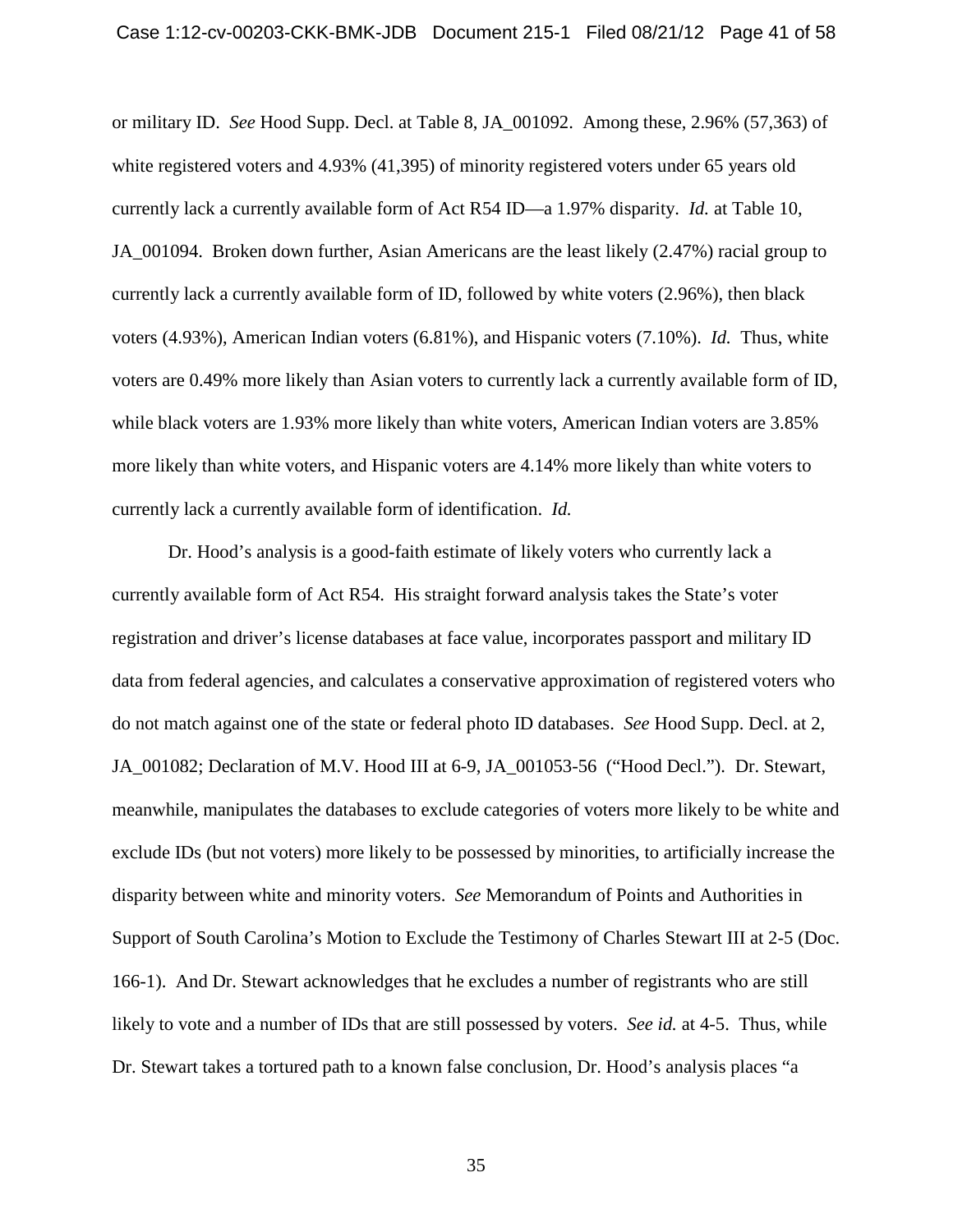premium on parsimony and simplicity." Stewart Dep. Tr. 74:6-7. It uses the state databases as the agencies themselves would use them; consequently, it represents the best account of the current state of affairs.

More important, Dr. Hood attempts to move beyond his data-matching analysis to venture a conclusion based on the entirety of Act R54, including its ameliorative provisions. *See Florida*, slip op. at 24. Dr. Hood rightly acknowledged that he "was only able to analyze ID possession as it related to four of the five types of identification which would be allowed under Act R54," and thus was able to calculate only a partial estimate of Act R54's likely effect. Hood Supp. Decl. at 15, JA\_001095.

Outside the scope of this litigation, however, Dr. Hood has conducted a study of Georgia's fully implemented voter ID law, in which he was able to make an actual *ex ante* and *post hoc* comparison of voter turnout within a controlled group of Georgia residents who lacked a DMV ID prior to implementation of Georgia's law. Hood Decl. at 16-17, JA\_001063-64. What Dr. Hood's study in Georgia showed was that "[r]acial and ethnic minorities . . . were not disproportionately impacted by" Georgia's law, which included a free photo voter registration card and educational program, but no reasonable impediment or other provisional ballot procedures. *Id.* at 17, JA\_001064; *see also id.* at 4-5, JA\_001051-52 (comparing and contrasting Act R54 with Georgia's voter ID law). Based on South Carolina's comparable photo voter registration card and educational provisions, Dr. Hood concluded that "[i]f Act R54 is allowed to be implemented, . . . the education and free ID programs to be launched by the State should allow the 3.57% of the electorate who will be directly affected by the law to reach full compliance." *Id.* at 15, JA\_001095. And in Dr. Hood's view, the law's other "mitigating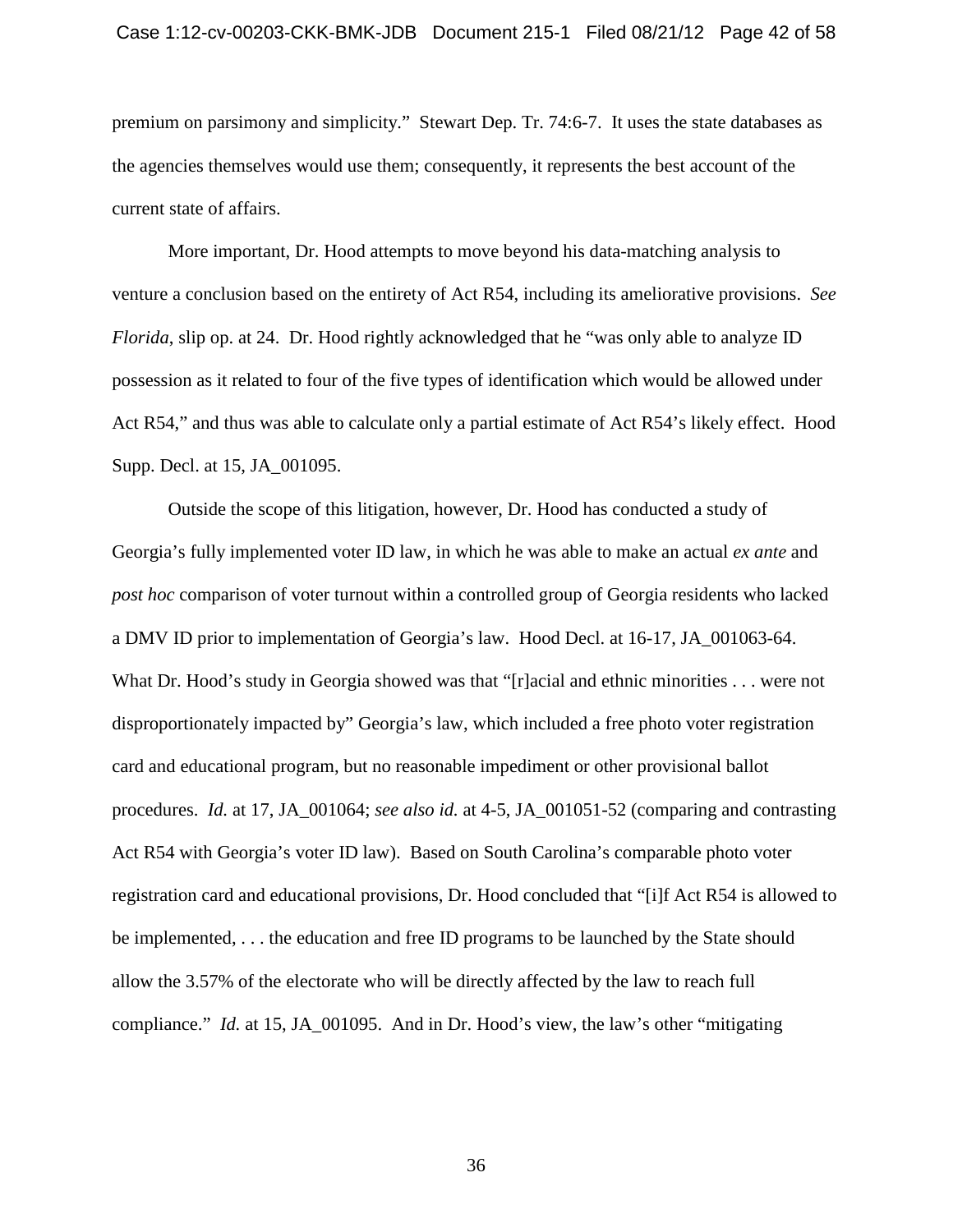factors," such as the reasonable impediment exemption, will "ensure that no qualified elector, of whatever race/ethnicity, is denied access to the ballot." *Id.*

In contrast, Dr. Stewart purposefully avoided a full analysis of Act R54. *See* Stewart Decl. at ¶ 23 (acknowledging that "analysis concerning the fifth form of identification is not included" in his analysis); *id.* at ¶ 24 ("I have not analyzed in this report whether or how the measures proposed to implement Sections 5, 7, and 8 would affect the new burdens imposed on voters by Act R54."). In fact, Dr. Stewart admitted during his deposition that he did not even read any of the State's implementation materials until after he submitted his rebuttal report. *See* Stewart Dep. Tr. 138:6-20 (attached to the State's Motion to Exclude as Exhibit 3). On top of this admittedly incomplete analysis, Dr. Stewart adopts the assumption that voters who currently lack a currently available form of ID will choose not to obtain an acceptable ID (including the not-yet-available photo voter registration card). Thus, in his view, based on their current "preference" to vote while not possessing a photo ID, these voters are likely not to vote if Act R54 is precleared. *See* Stewart Decl. at ¶ 12. This assumption not only blinks reality, as demonstrated by Dr. Hood's analysis of voters' behavior in Georgia, it also impermissibly converts the retrogression inquiry into one concerning personal convenience, rather than the effective exercise of the electoral franchise. *See Florida*, slip op. at 89 ("[T]he retrogression standard is not in place to prevent people from being irritated.").

Thus, only Dr. Hood has even attempted to analyze Act R54 in its entirety. By offering no complete analysis of their own, Defendants leave Dr. Hood's analysis unrefuted. And in all events, it hardly takes an expert to conclude that Act R54 will not have a disproportionate effect, given that the law ensures that all eligible voters will be able to cast an effective vote. As the next section will demonstrate, Act R54's relevant effects are no more than the minor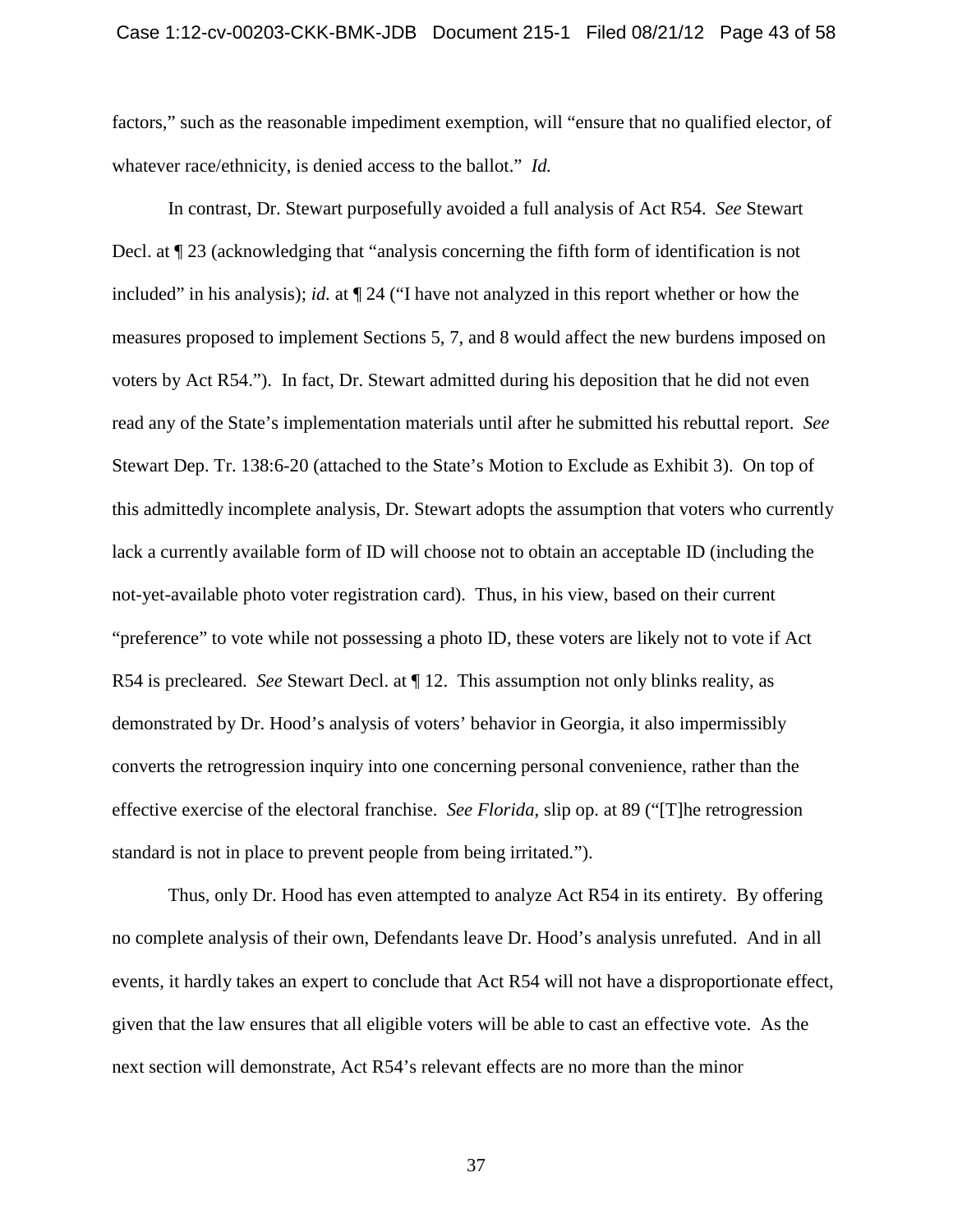inconveniences of obtaining an acceptable form of identification or casting a provisional ballot. Those effects are borne by all eligible voters in the State—white, black, Hispanic, Asian, and American Indian alike. It makes no difference whether one has already obtained a necessary form of ID or will do so upon preclearance. *See Browning*, 569 F. Supp. 2d at n.13 ("In determining the extent to which a law burdens the right to vote, it is wrong to disregard applicants whose right to vote was not burdened because their right to vote was not burdened."). And there is no evidence to suggest that, following implementation of the free photo voter registration card, minority voters will face a greater need to rely on the reasonable impediment exemption, or any burden while utilizing that exemption.

## **2. Act R54 Will Not Impose a Material Burden on the Effective Exercise of the Electoral Franchise.**

<span id="page-43-0"></span>Act R54 will not "impose a burden material enough that it will likely cause some reasonable minority voters not to exercise the franchise." *Florida*, slip op. at 83; *see also id.* at 24. Act R54 potentially poses only two minimal burdens: (1) the need to obtain an acceptable form of photo identification, or (2) the need to cast a provisional ballot. Neither of these is likely to cause reasonable voters not to vote.

The Supreme Court has expressly held that "the inconvenience of making a trip to the [DMV], gathering the required documents, and posing for a photograph surely does not qualify as a substantial burden on the right to vote, or even represent a significant increase over the usual burdens of voting." *Crawford*, 553 U.S. at 198. To nearly all voters—over 95% in South Carolina—this and other slight inconveniences imposed by a photo voter ID requirement arise "from life's vagaries" and thus are immaterial. *Id.* at 197. This is especially true because Act R54 enables anyone who has lost, forgotten, or not yet obtained an ID to cast a provisional ballot that will be counted if the person returns with ID before the election is certified. Given that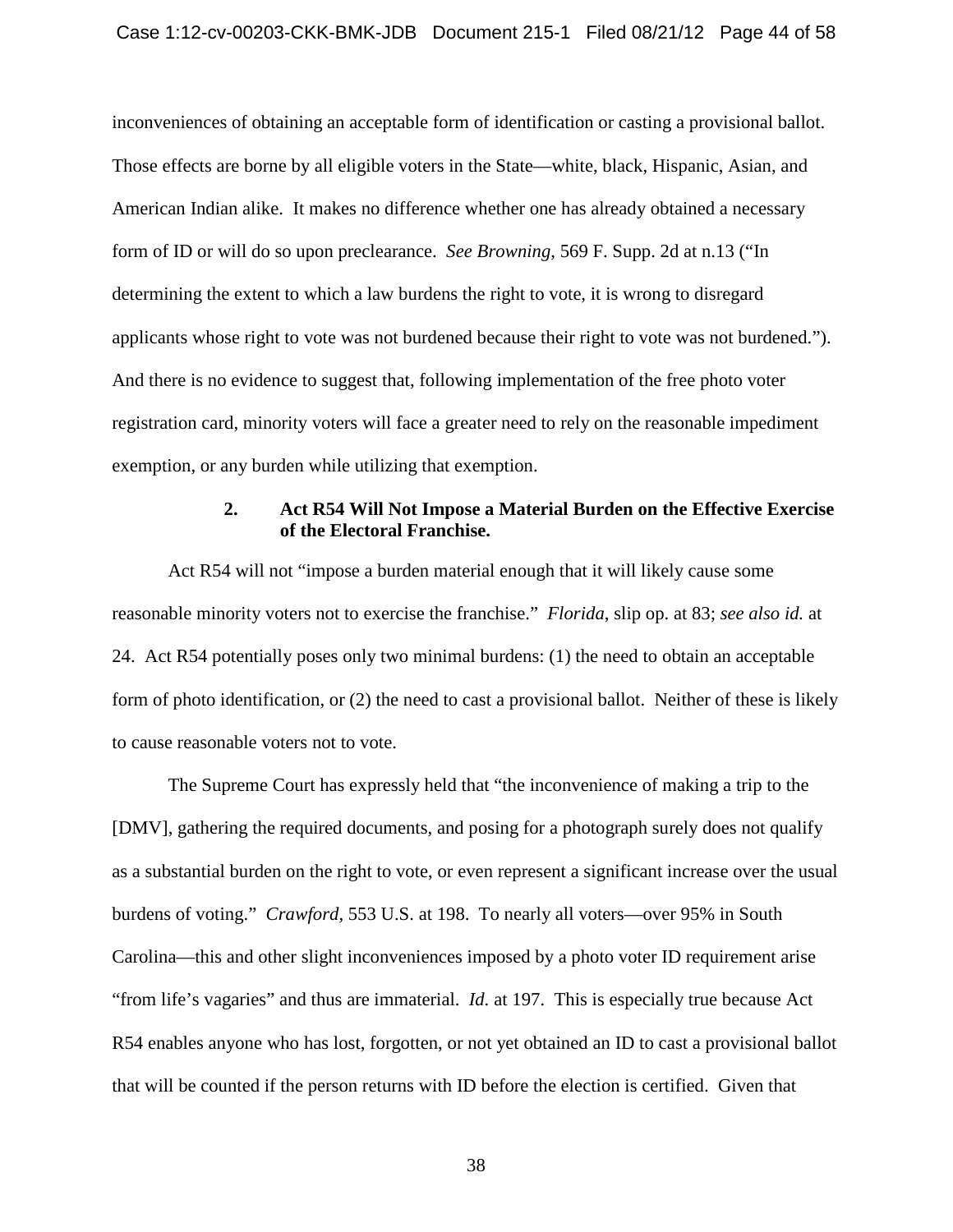## Case 1:12-cv-00203-CKK-BMK-JDB Document 215-1 Filed 08/21/12 Page 45 of 58

photo voter registration cards will be available on election day, this burden is no more than a minor inconvenience. And to most it does not even rise to the level of an annoyance, since most already carry an Act R54 ID with them on a daily basis.

*Crawford* acknowledges that a "burden may be placed on a limited number of persons." *Id.* at 199. Among these are "elderly person[s] born out of state, who may have difficulty obtaining a birth certificate; persons who because of economic or other personal limitations may find it difficult either to secure a copy of their birth certificate or to assemble the other required documentation to obtain a state-issued identification; homeless persons; and persons with a religious objection to being photographed." *Id.*

Act R54 eliminates any burden felt by any of these groups. Voters will be able to obtain a free photo voter registration card without a birth certificate; the documentation needed for that cost-free form of ID is no more than what is required to register in the first place (and one's current registration card or date of birth and last four social security digits will suffice as well); any homeless person who can register to vote under the benchmark law can obtain a photo voter registration card under Act R54; and any person who still cannot obtain a free photo voter registration card or who has a religious objection may cast a provisional ballot. And, unlike in Indiana, voters casting a provisional ballot in South Carolina will be able to do so at their polling place. *See id.* ("The severity of that burden is, of course, mitigated by the fact that, if eligible, voters without photo identification may cast provisional ballots that will ultimately be counted," though "[t]o do so, . . . they must travel to the circuit court clerk's office within 10 days to execute the required affidavit."). Thus, obtaining a South Carolina photo voter registration card is as easy as casting a provisional ballot in Indiana, and casting a provisional ballot in South Carolina is much more convenient than in Indiana.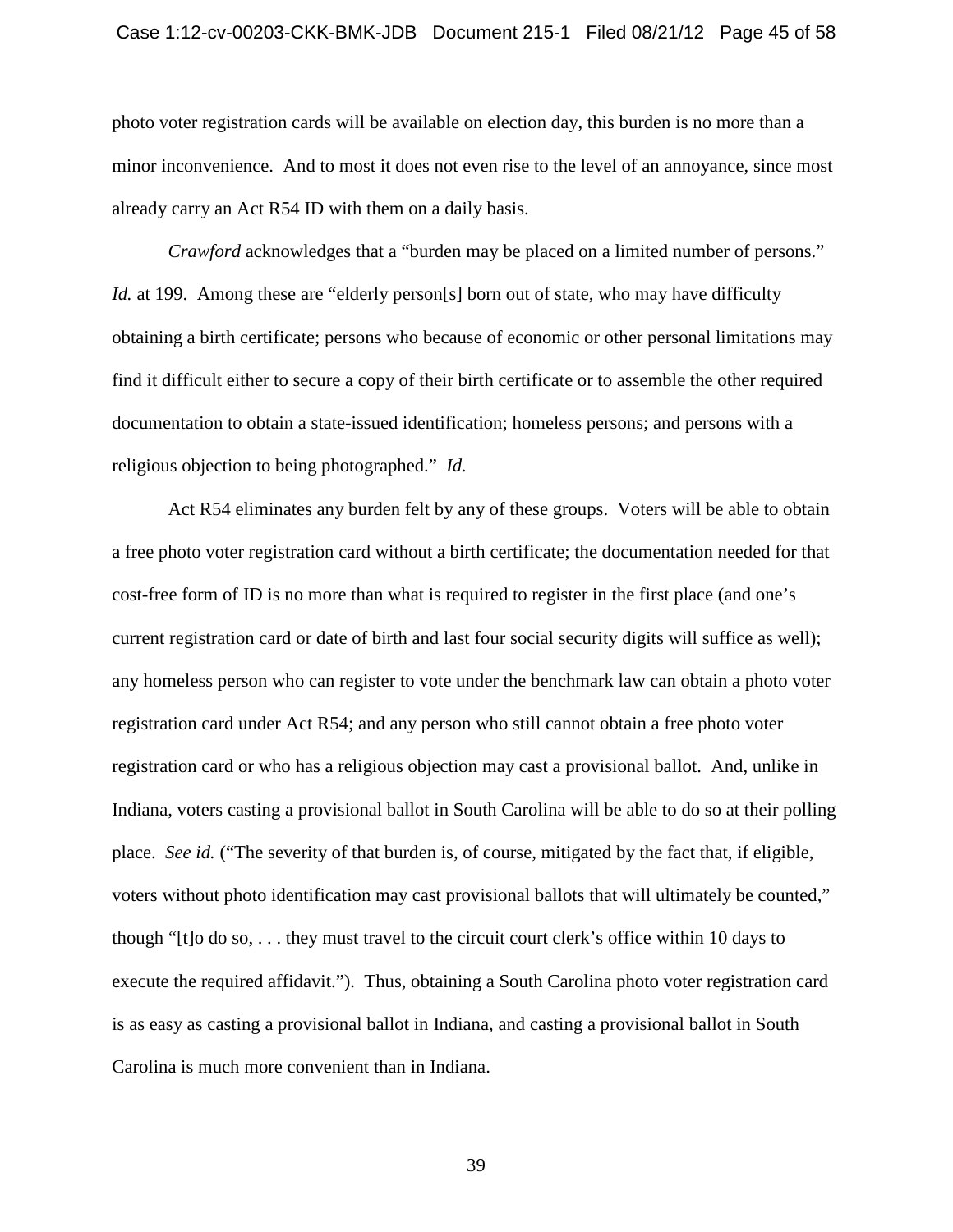Indeed, the provisional ballot procedures under Act R54 are indistinguishable from the "inter-county mover" provisional ballots precleared in the *Florida* case last week. "At most, the total paperwork may take a few additional minutes because the voter may have to include some . . . information on the provisional ballot envelope." *Florida*, slip op. at 87. Like some of the covered counties in Florida, South Carolina has "sought to minimize even these burdens by . . . printing the [affidavit] directly onto the provisional envelope itself." *Id.*; *see* JA-SC\_0641-43 (provisional ballot under Act R54). It is hard to "see how these minor burdens could deter a reasonable [voter] from voting." *Id.* Nor is it likely that "a voter who has already committed to waiting in line to cast a ballot, and then learns that he or she" does not possess the requisite identification, "will leave the precinct rather than vote a provisional ballot." *Id.* at 88-89. And at least one election official has testified his current and former county election commissions have set procedures for handling provisional ballot situations to prevent voters from "get[ting] embarrassed or . . . feel[ing] like they're holding up the line." Debney Dep. Tr. 37:13-18 ("[W]e want to do as much as we can to be as congenial to other people.").

Also, as in *Florida*, provisional ballots cast under Act R54 "shall" be counted so long as the voter is eligible and the county election board has no "grounds to believe the affidavit is false." Act R54, § 5(D)(2); *Florida*, slip op. at 89-90. The SEC has developed procedures for implementing and administering Act R54's provisional ballot procedures. *See* JA-SC\_0829-32. Under current provisional ballot procedures, poll workers already hand provisional ballot voters "a ballot hearing slip of paper that tells them the time and date that they can come to the certification hearing." Debney Dep. Tr. 38:7-10. And Ms. Andino will testify regarding the specific training and guidance poll workers will receive upon preclearance.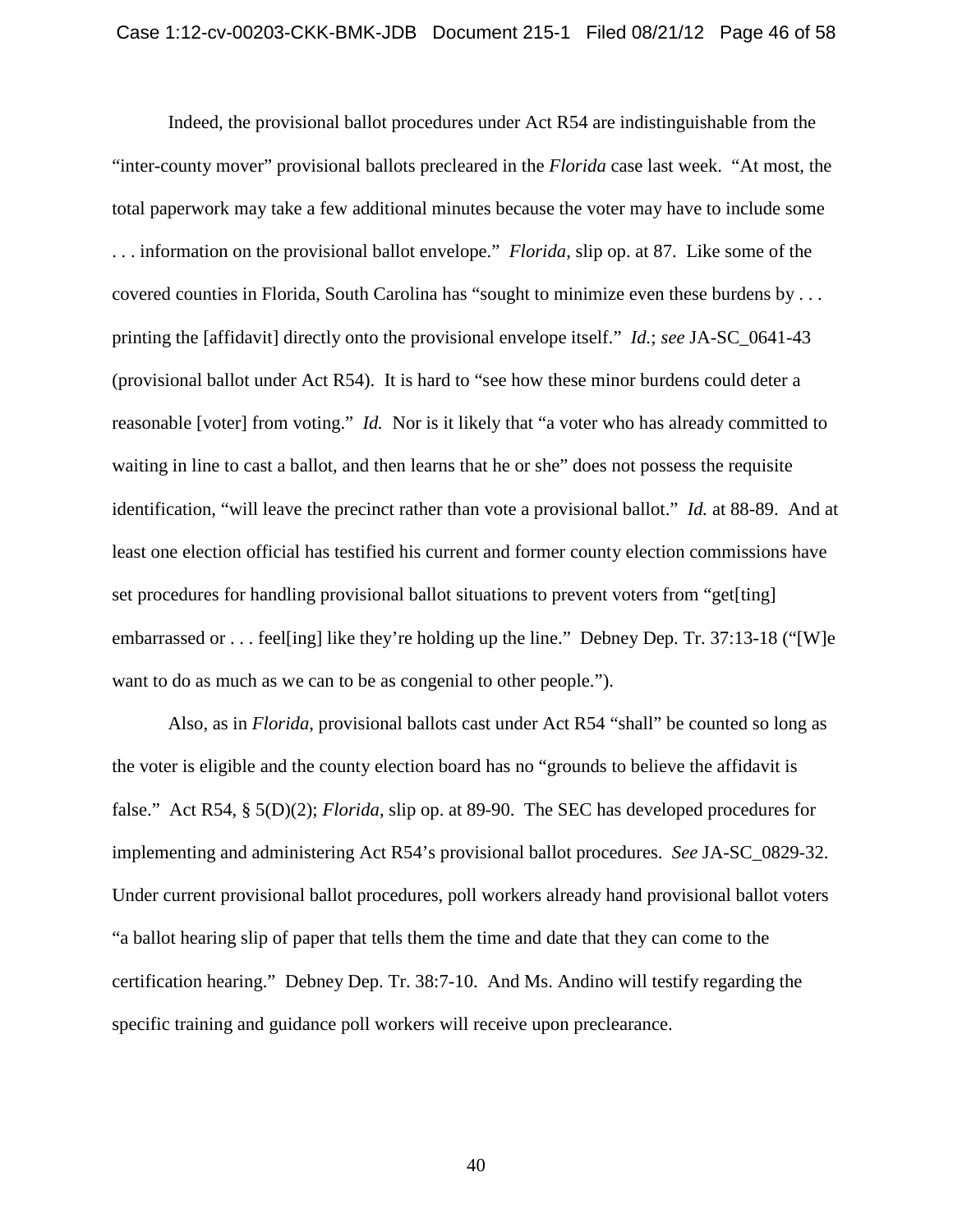There is no reason to believe that poll workers will fail to offer or county boards will fail to count these provisional ballots "due to human error (or malevolence)." *Florida*, slip op. at 92. The SEC's written procedures provide step-by-step instructions for poll workers and county boards, and even articulate detailed instructions for "determining whether an affidavit is false," the sole reason for which a reasonable impediment or religious exemption ballot may be rejected. JA-SC\_0831. Most important, the instructions specify that "the burden is on the board, not the elector." *Id.* Courts typically presume, of course, that government officials will act in accordance with the law. *See, e.g.*, *Latif v. Obama*, 666 F.3d 746, 748 (D.C. Cir. 2011) ("The presumption of regularity supports the official acts of public officers and, in the absence of clear evidence to the contrary, courts presume that they have properly discharged their official duties.") (quoting *Sussman v. U.S. Marshals Serv.,* 494 F.3d 1106, 1117 (D.C. Cir. 2007) (internal quotations omitted); *Starr v. Fed. Aviation Admin.*, 589 F.2d 307, 315 (7th Cir. 1978) (government official "is entitled to the normal presumption of good faith that, in courts of law, government officials still enjoy, that must be refuted by well-nigh irrefragable proof"). And this Court "cannot deny preclearance based on a speculative risk." *Florida*, slip op. at 93.[15](#page-39-2)

Moreover, given the vanishing amount of people who will remain without photo ID following implementation of the photo voter registration card procedures, "it is highly unlikely that any individual precinct would be affected to any material degree," *Florida*, slip op. at 91, "[n]or is there any record evidence that, even if there were increased lines . . ., this would disproportionately affect minority voters," *id.* at n.56. There is no reason to believe the roughly 5% of voters who currently lack a currently available form of ID will not obtain free photo voter

<sup>&</sup>lt;sup>15</sup> As in all VRA § 5 cases, a preclearance decision "does not bar subsequent actions for violations of federal or state law." *Florida*, slip op. at 95. Thus, if Defendants' speculation of disparate treatment ultimately proves true, they can file suit based on actual evidence.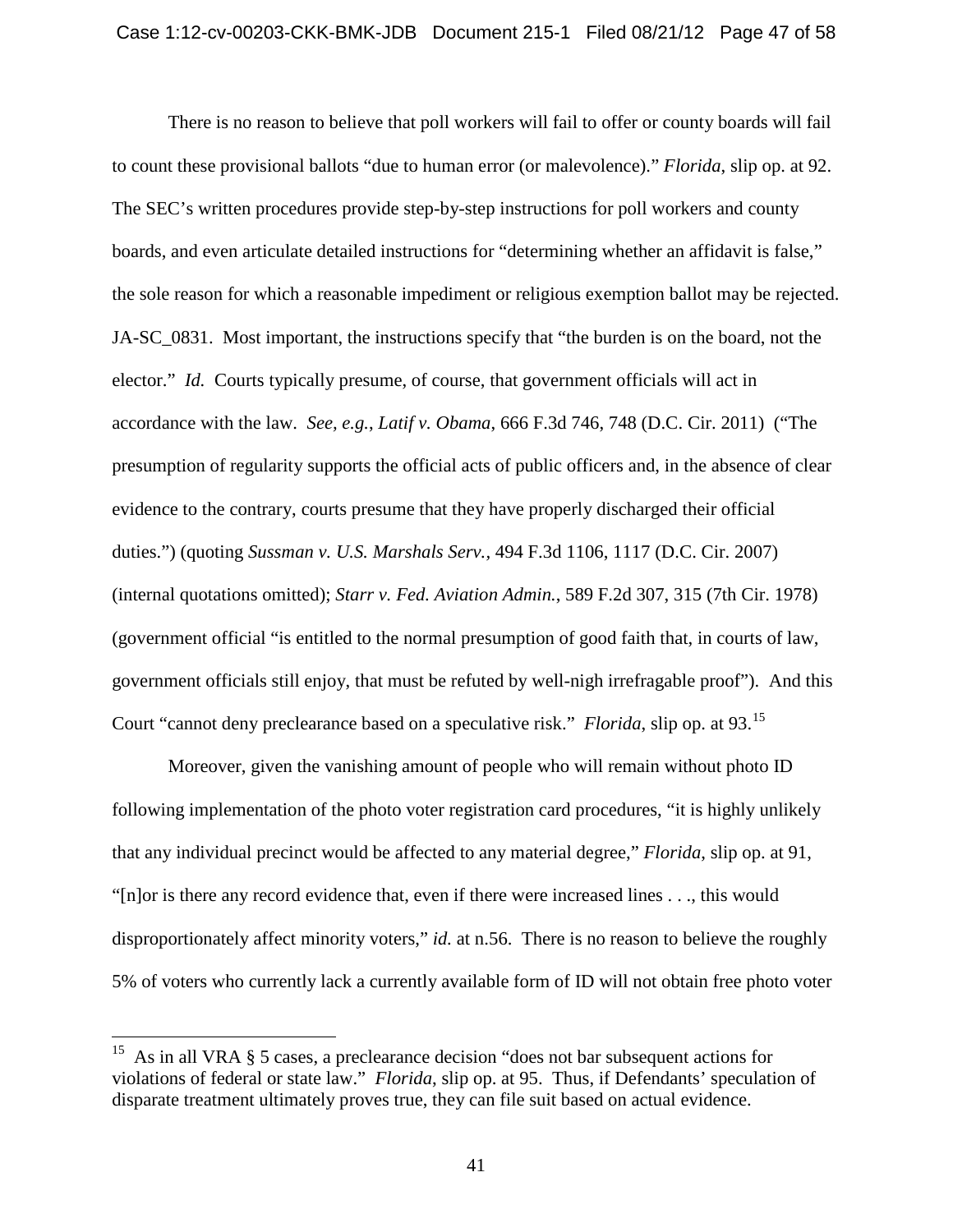## Case 1:12-cv-00203-CKK-BMK-JDB Document 215-1 Filed 08/21/12 Page 48 of 58

registration cards following preclearance. Even if only half could take advantage of that option, that would still leave less than 75,000 voters needing to cast a reasonable impediment ballot in over 2,000 precincts statewide—less than thirty-eight voters per precinct.

Finally, it is important to note that in some material respects Act R54 "makes it considerably easier" to cast a ballot at the polls. There are now five forms of acceptable identification, rather than three. And voters without an acceptable form have three potential avenues for casting an effective provisional ballot. These benefits, of course, were not the purpose of the Act. But they highlight the great lengths to which the General Assembly went to *both* secure South Carolina's electoral process *and* ensure that no eligible voter suffers a material burden on his effective exercise of the electoral franchise.

## <span id="page-47-0"></span>**D. Defendants Cannot Identify a Single Person Who Will be Materially Burdened by Act R54.**

Defendants have failed to identify a single person in the State of South Carolina who would be unable to obtain an Act R54 ID. At the outset of this case, Intervenors purported to identify individuals who, under Act R54, would "be unable to vote on in-person [sic] election day[.]" Memorandum in Support of Motion for Leave to Intervene as Defendants at 7 (Feb. 24, 2012) (Doc. 7-1). Notwithstanding their best efforts, discovery has proven that statement false.

Seeking to locate South Carolinians who would be unable to obtain an Act R54 ID, Intervenors called upon the resources of several large advocacy groups–NAACP, ACLU, and the League of Women Voters. In addition to these large advocacy organizations, Intervenors employed the resources of grass-roots South Carolina advocacy organizations, the Family Unit, Inc. and the South Carolina Progressive Network. Yet, even with the combined efforts of these diverse groups, they have yet to be identify a *single* South Carolina voter who would be unable to obtain an Act R54 ID.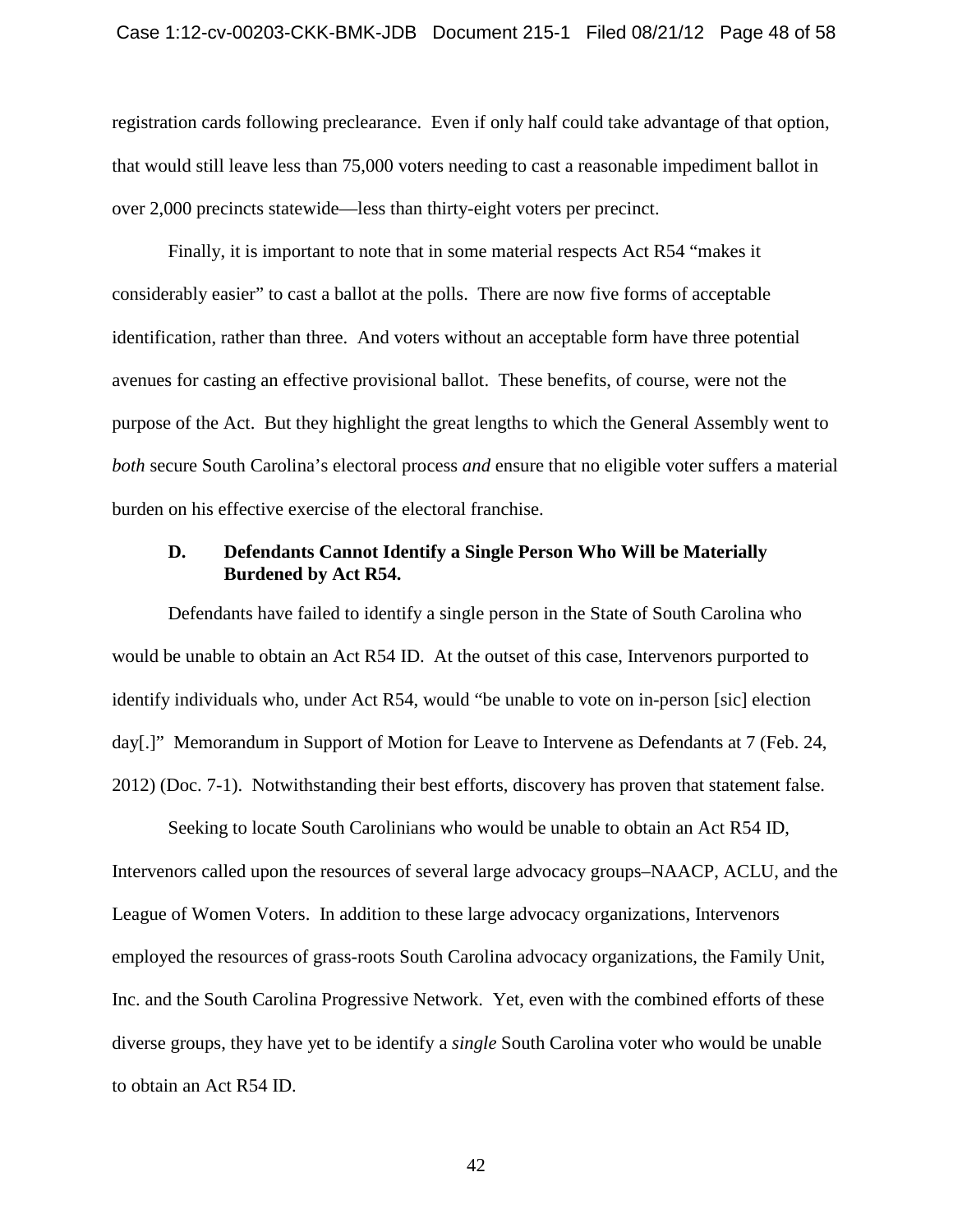On the eve of trial, after thousands of documents have been produced, several interrogatories and requests for admission have been answered, and many hours of depositions have been taken, one thing is abundantly clear: Defendants and Intervenors fundamentally misunderstand Act R54. Nearly every individual who Intervenors identified as burdened by Act R54 was under the false impression that a birth certificate is required for an Act R54 ID. *See, e.g.*, Gordon Dep. Tr. 13:11-15 ("Q: Do you know what kind of ID you need to be able to vote? A: I [*sic*] photo ID, South Carolina state issued ID. Q: Where does the ID need to be issued from? A: The motor vehicle."). Further, it has become clear that there is widespread confusion amongst the individual Intervenors about their participation in the litigation. *See, e.g.*, Glover Dep. Tr. 25:8-10 (Q: Do you understand that you're a defendant in this lawsuit? A: No.); Dubose Dep. Tr. 22:19-24 (Q: Why did you decide to join this lawsuit? A: Want help. Q: What is it that you want to help? A: Try and get my ID, my birth certificate.); and Riley Dep. Tr. 19:24-20:1 (Q: Are you aware that you are a defendant in this lawsuit? A: No, sir. I sure ain't.).

This confusion should not come as a surprise, given the misinformation campaign that Intervenors have employed. For example, one of the flyers that the South Carolina Progressive Network issued was entitled "ATTENTION SC VOTERS!" and stated: "Help us find voters with no photo ID or birth certificate so we can document their difficulties and expenses in getting a photo ID." JA-SC\_0467. Likewise, another poster from the South Carolina Progressive Network stated: "Because a birth certificate is required to get a photo ID, thousands of registered SC voters are at risk of being disenfranchised. Especially vulnerable are seniors and the poor." JA-SC\_0469; Bursey Dep. Tr. 71:1-73:15 (admitting that the flyer does not mention the free photo voter registration card and that free photo voter registration cards can be obtained without a birth certificate).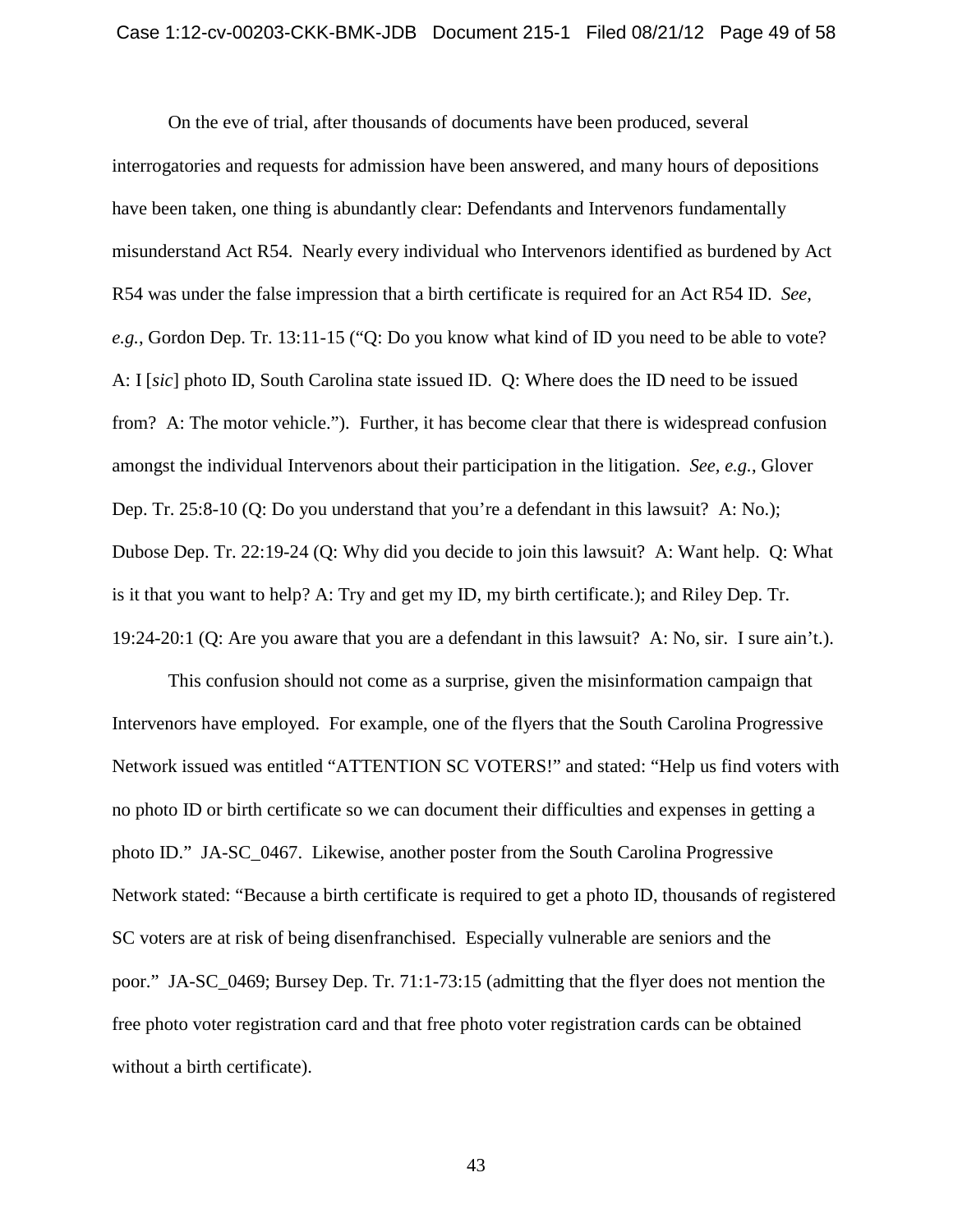## Case 1:12-cv-00203-CKK-BMK-JDB Document 215-1 Filed 08/21/12 Page 50 of 58

When asked about Act R54's free photo voter registration cards—which require the same documentation needed to register to vote in the first place, not a birth certificate—no individual Intervenor could provide a reason why they would be unable to obtain this form of ID. *See, e.g.*, Glover Dep. Tr. 25:2-25:5 (Q: "[W]ould you be able to travel to your local county board of election to obtain that photo identification"; A: "I guess so."); Gordon Dep. Tr. 14:9-21 (Q: "If I were to tell you that . . . you'd be able to obtain a free photo identification card from the election office in your county . . . would you travel to that office to obtain that card?" A: "Yes."); Bailey Dep. Tr. 22:8-11 (Q: Same. A: "Maybe, if I have a way or the willingness to walk").

Similarly, in each of their depositions, the leaders of the organizational Intervenors failed to identify even *one* person who could not obtain an Act R54 ID. *Cf. Crawford*, 553 U.S. at 201. In her deposition, Barbara Zia, President of the League of Women Voters of South Carolina, expressly stated that she did not know of a *single* person who would be unable to obtain an Act R54 ID. Zia Dep. Tr. 72:20-73:2 (Q: "And Ms. Zia, if you'll recall just a moment ago you were asked whether you can name any specific individual who would be rendered unable to vote by Act R54, do you recall that?" A: "I do." Q: "And you answered that you cannot name a specific individual, is that correct?" A: "That's correct.").

Likewise, Brett Bursey, a co-founder of the South Carolina Progressive Network, was asked whether he knew of a single person who would be unable to obtain an Act R54 ID. Notwithstanding his best efforts, Mr. Bursey also came up short, only being able to describe a man named "Mr. Hunter" who is a "very illiterate alcoholic who doesn't have his life together at all but wants to vote." Bursey Dep. Tr. 84:1-3. But Mr. Hunter is not a registered voter. Bursey Dep. Tr. 84:19. And when pressed further, Mr. Bursey admitted that he had *no* personal knowledge of anyone who lacked the necessary documentation for a free photo voter registration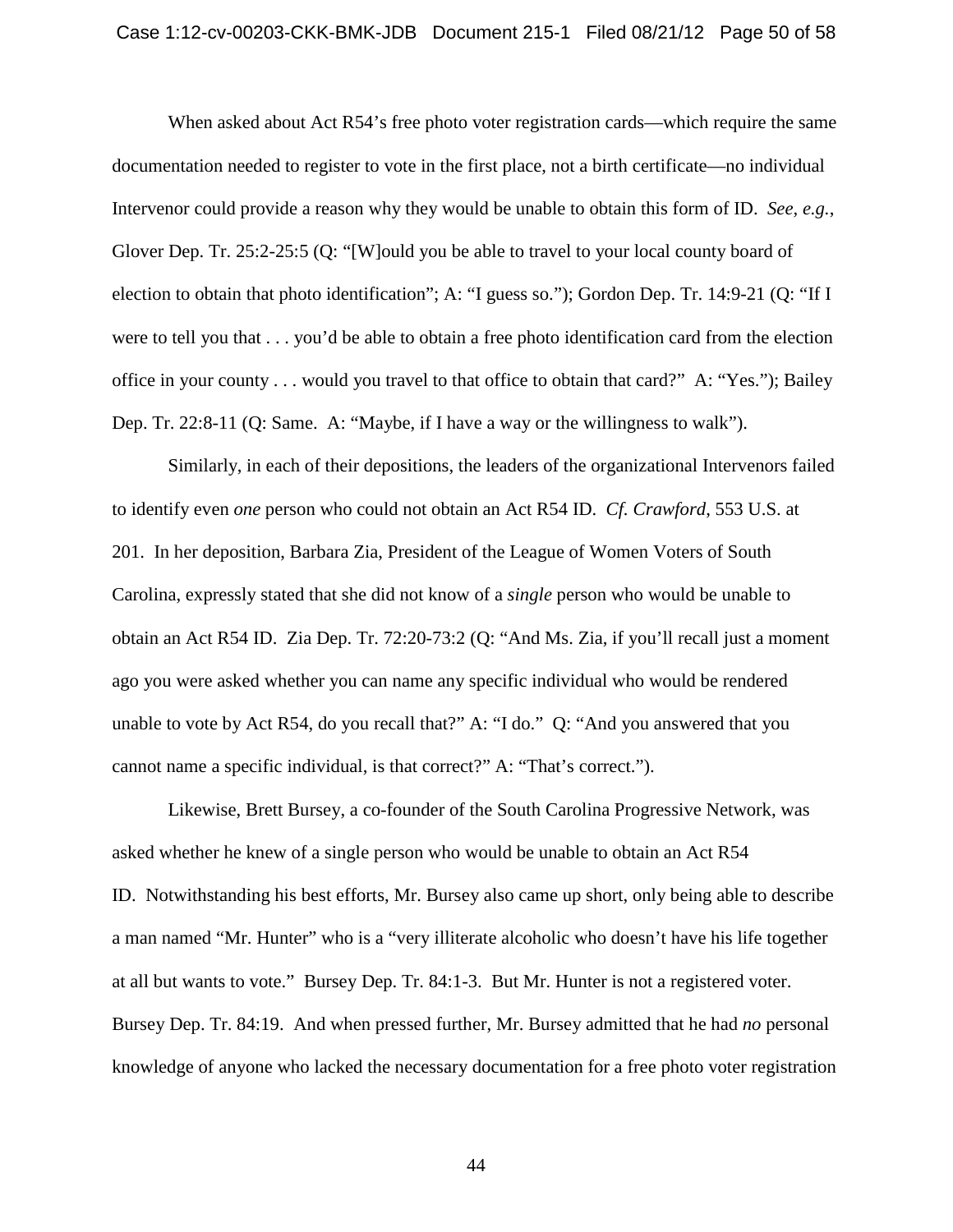card. Bursey Dep. Tr. 84:25-85:6. (Q: "Is there anybody else that you're aware of that either doesn't have a current non-photo voter registration card, doesn't have a HAVA document, or doesn't know their date of birth or Social Security Number?" A: "Anecdotally and by inference, not with personal knowledge."). Similarly, when Dwight James, Executive Director of the South Carolina NAACP, was asked whether he was "personally aware of any individual who would not be able to obtain photo identification if this law becomes precleared," he was only able to reference a single, anonymous call, from a woman he believed to have been in her 80s who did not have a birth certificate. James Dep. Tr. 102:12-103:2. And Dr. Brenda Williams, co-founder of the Family Unit, Inc., identified only one person when asked whether she knew of anyone who could not obtain any acceptable form of identification under Act R54. She later admitted that this individual possessed a voter registration card and therefore could obtain a free photo voter registration card. B. Williams Dep. Tr. 59:16-25.

One of the individual Intervenors, Kenyda Bailey, is a student at Benedict College, which is across the street from the Richland County voter registration office. *See* Bailey Dep. Tr. 21:6- 22:2. Moreover, Ms. Bailey is a resident of the State of Georgia. She has a Georgia driver's license, Bailey Dep. Tr. 9:9-10, lists her Georgia address on her tax forms, *id.* at 13:7-9, receives her mail at her Georgia address, *id.* at 13:14-21, and lists her Georgia address on her banking documents, *id.* at 14:11-12. However, she testified at her deposition that she is registered to vote in South Carolina, and not in any other state. *Id.* at 9:23-25. She also testified that she has only ever voted in South Carolina. *Id.* at 15:10-15. It was later discovered that both of those statement were false. At the time of her deposition, Ms. Bailey was in fact also registered to vote in Georgia. *See* Defendant-Intervenors' Supplemental Responses to South Carolina's First Set of Interrogatories (July 19, 2012), JA-SC\_0996-98. And she voted in the July 2008 primary in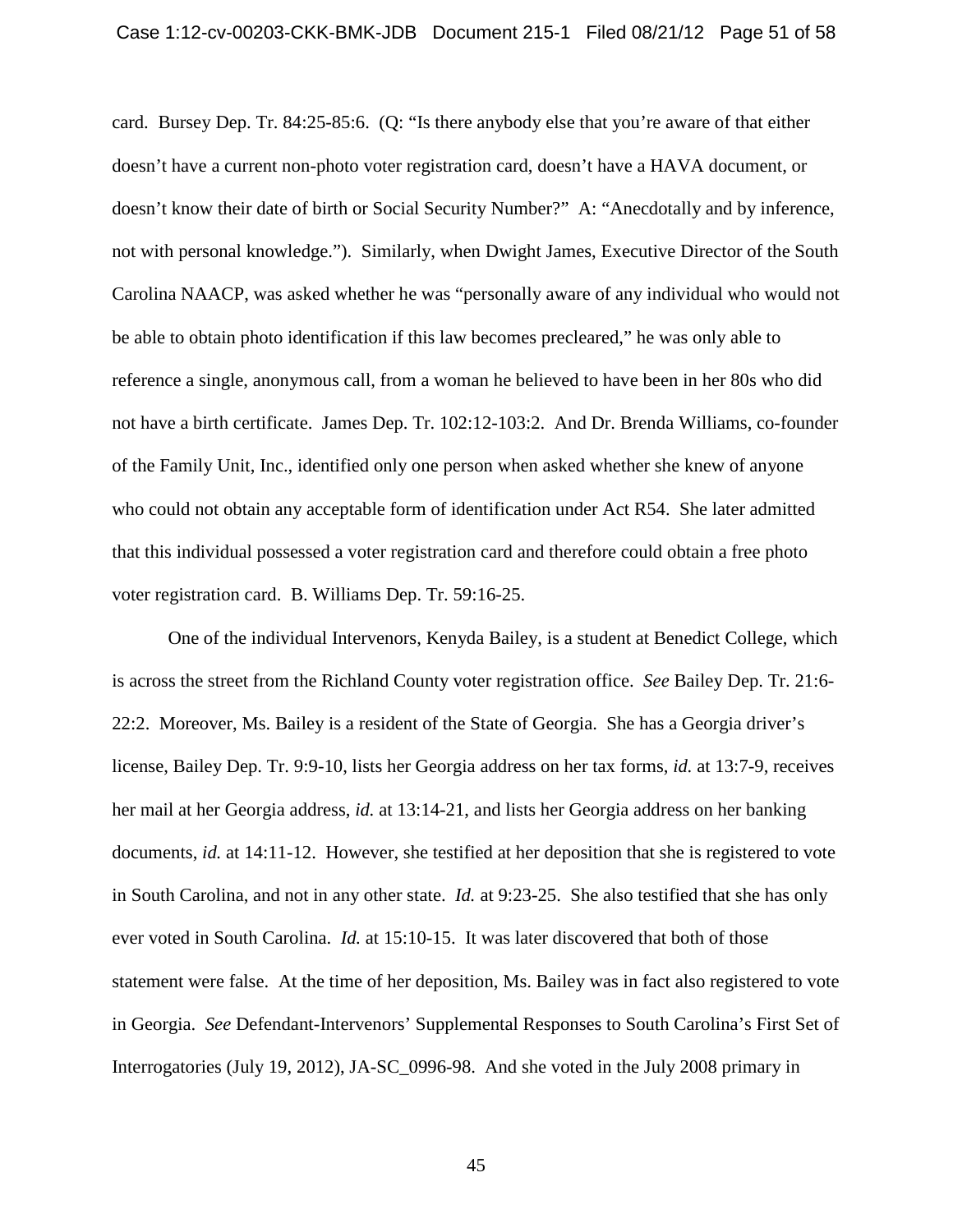Georgia and the 2008 general election in South Carolina. *See id.* at JA-SC\_0998 (Ms. Bailey's Georgia voter registration screen shot showing "Last Voted: 07/15/2008"); Bailey Dep. Tr. 16:8- 11 (Q: "Did you vote in the 2008 presidential election?" A: "Yes." Q: "And that was in South Carolina?" A: "Yes."). In any event, Act R54 surely cannot be denied preclearance based on an out-of-state college student's refusal to cross the street.

The importance of Intervenors' failure to identify a single person who will be unable to obtain an Act R54 ID must not be overlooked. Both Intervenors and DOJ have routinely asserted that Act R54 will have a direct effect on people with low socioeconomic status ("SES"). For example, one of Intervenors' experts was tasked with "present[ing] data about patterns in socioeconomic status and various types of political behavior in the state of South Carolina." A. Martin Dep. Tr. 15:15-18. Likewise, DOJ's expert, Charles Stewart, testified that "it's reasonable to assume that the African-Americans who do not have the current forms of ID are disadvantaged by virtue of SES compared to the white voters." Stewart Dep. Tr. 126:19- 22. But, this assumption does not stand up to the facts. Intervenors identified numerous individuals with low SES. Yet, as discussed *supra*, each identified individual would be able to obtain Act R54 ID. There is thus no evidence that Act R54 "imposes a burden material enough that it will likely cause some reasonable minority voters not to exercise the franchise."

#### <span id="page-51-0"></span>**IV. Preclearance of Act R54 Will Avoid Grave Constitutional Concerns.**

This Court should construe VRA § 5 to permit the preclearance of Act R54, because a contrary construction would raise a serious question as to whether Congress exceeded constitutional limits when in 2006 it extended VRA § 5 for another 25 years. The Supreme Court and D.C. Circuit have recognized that "the extraordinary federalism costs imposed by [VRA § 5] raise substantial constitutional concerns." *Shelby Cnty., Ala. v. Holder*, 679 F.3d 848, 884 (D.C. Cir. 2012). *See Nw. Austin Mun. Util. Dist. No. 1 v. Holder*, 557 U.S. 193, 201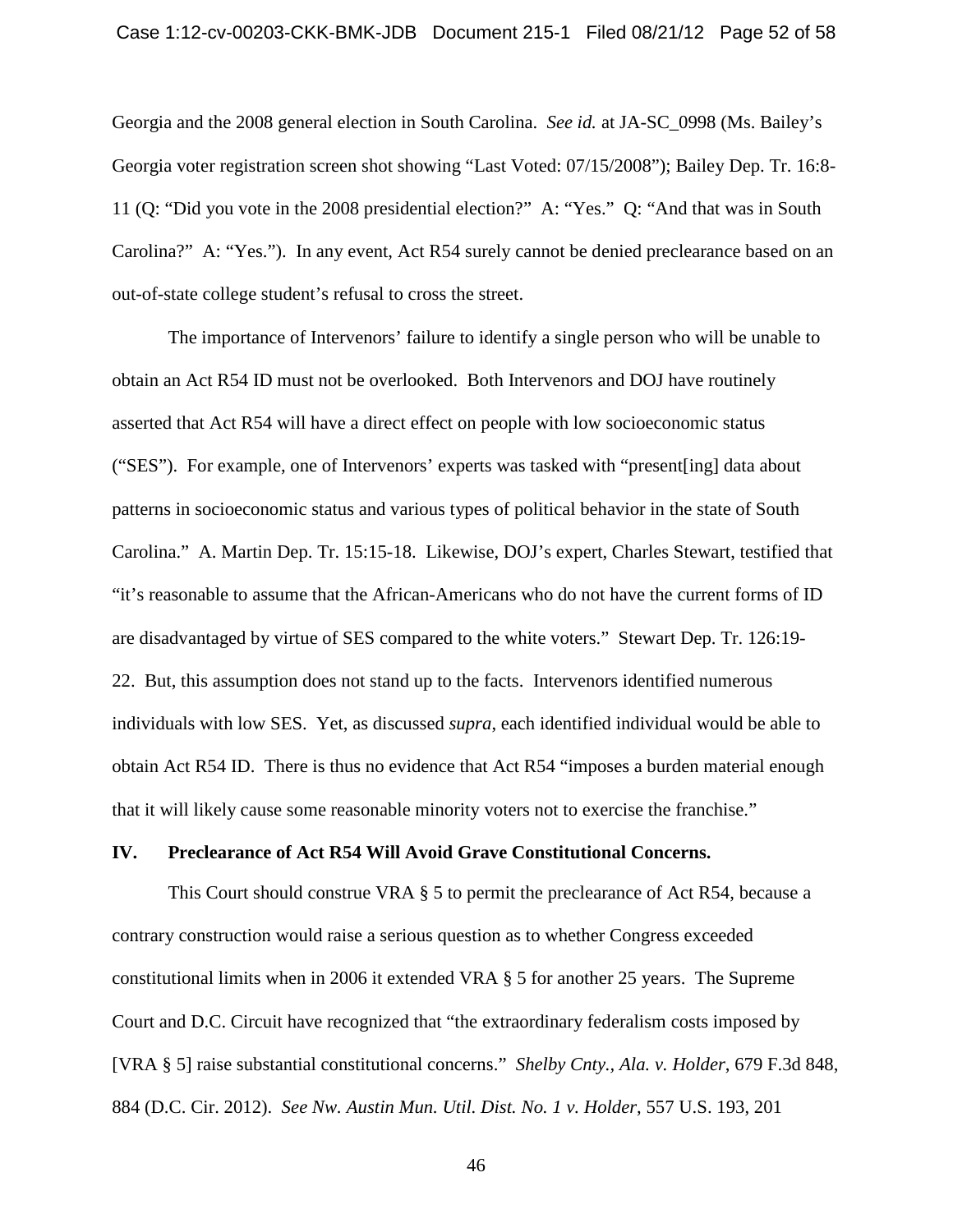(2009). Because construing VRA § 5 to bar South Carolina from implementing Act R54 would raise serious constitutional problems, such a construction should be eschewed in favor of one that allows preclearance in this case.

"[W]hen a particular interpretation of a statute invokes the outer limits of Congress' power, we expect a clear indication that Congress intended that result." *INS v. St. Cyr*, 533 U.S. 289, 299 (2001) (citing *Edward J. DeBartolo Corp. v. Fla. Gulf Coast Bldg. & Constr. Trades Council,* 485 U.S. 568, 575 (1988)). Thus, "if an otherwise acceptable construction of a statute would raise serious constitutional problems, and where an alternative interpretation of the statute is 'fairly possible,' we are obliged to construe the statute to avoid such problems." *St. Cyr*, 533 U.S. at 299-300 (quoting *Crowell v. Benson*, 285 U.S. 22, 62 (1932); citing *Ashwander v. TVA*, 297 U.S. 288, 348 (1936) (Brandeis, J., concurring); and *United States ex rel. Att'y Gen. v. Delaware & Hudson Co.,* 213 U.S. 366, 408 (1909)). "A statute must be construed, if fairly possible, so as to avoid not only the conclusion that it is unconstitutional but also grave doubts upon that score." *United States v. Jin Fuey Moy*, 241 U.S. 394, 401 (1916).

If this Court were to construe VRA § 5 to prohibit the preclearance of Act R54, that construction would raise grave doubts about the constitutionality of VRA § 5 in this case, because it would mean that a ballot access change has a retrogressive effect even where (1) the change affects minority voters and white voters in nearly equal measure (while affecting more white voters than minority voters in absolute numbers), and even where (2) the change imposes *no* burden or an *insubstantial* burden on the overwhelming percentage of voters, and imposes merely a *mitigated* burden on a limited number of voters as a subset within a very small percentage of voters.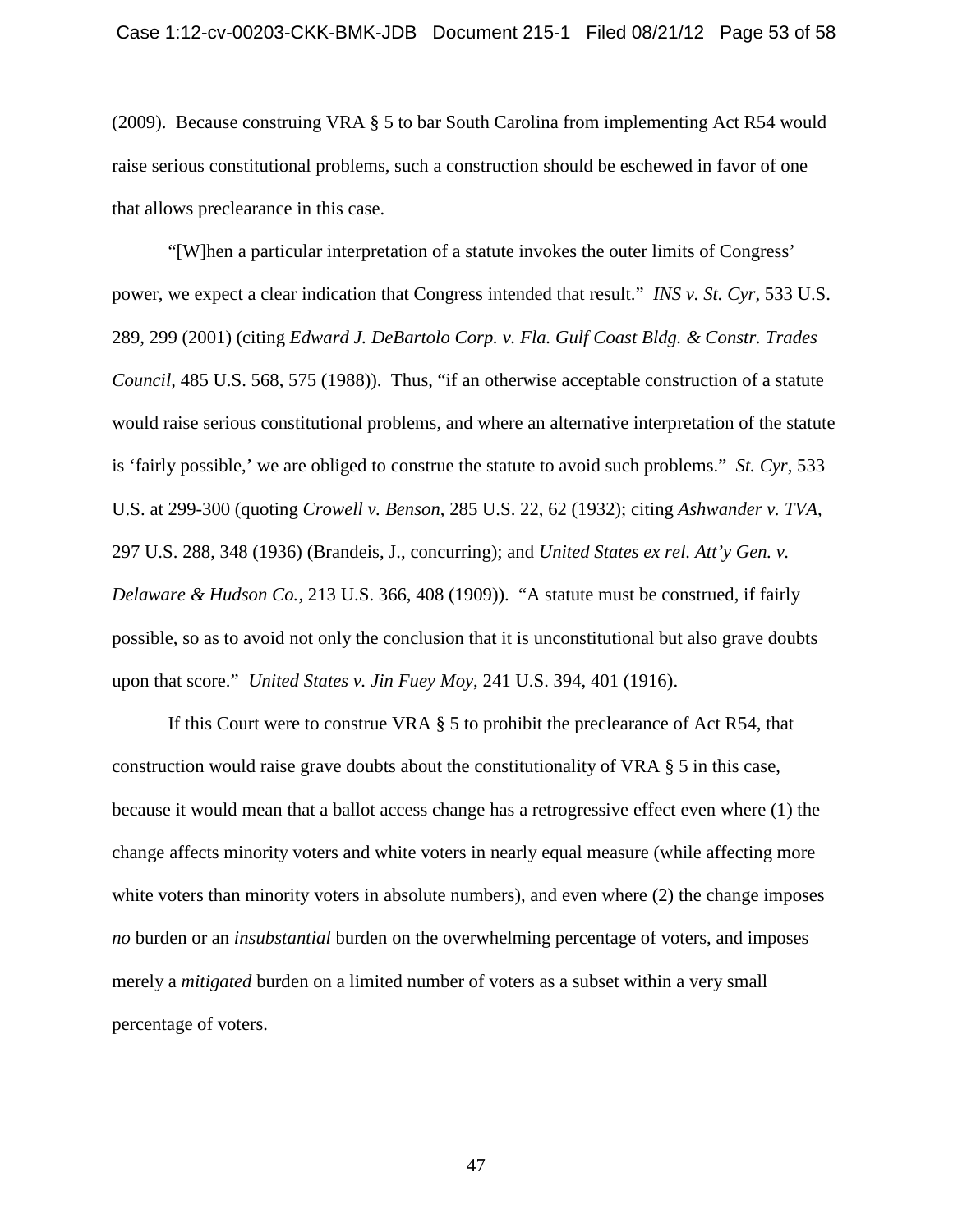## Case 1:12-cv-00203-CKK-BMK-JDB Document 215-1 Filed 08/21/12 Page 54 of 58

First, as to the *Florida* court's disproportionality prong: Act R54 affects whites and minorities in almost equal measure. The relevant difference in current possession of currently available ID among white and minority registered voters is 1.97%. Hood Supp. Decl. at Table 10, JA\_001094. And these pre-preclearance figures do not account for the fact that such registrants can, and many surely will, obtain free photo ID if and when Act R54 goes into effect. If this thin statistical difference between small portions of the relevant populations, based on unavoidably incomplete information, means that Act R54 has a likely disproportionate effect on minorities, then the disproportionality prong is so easily failed by a legitimate, race-neutral ballot access change that it would render VRA § 5 unconstitutional, as applied in this case.

Second, as to *Florida*'s sufficient/material burden prong: Act R54 clearly imposes *no burden whatsoever* on the roughly 95% of active registrants who already possess an acceptable form of photo ID. *See Crawford*, 553 U.S. at 197. Of those registrants who currently lack acceptable ID, *Crawford* held that the burden of obtaining such ID "surely does not qualify as a substantial burden on the right to vote, or even represent a significant increase over the usual burden of voting." *Id*. at 198; *accord id*. at 209 (concurrence). That group will include "a limited number of persons" who may face a "somewhat heavier burden," such as "persons with a religious objection to being photographed" and some "elderly persons." *Id*. at 199. But that burden is fully "mitigated by the fact that, if eligible, voters without a photo identification may cast provisional ballots that will ultimately be counted." *Id*. Under Act R54, a voter may cast a provisional ballot by executing an affidavit indicating that she has "a religious objection to being photographed" or "suffers from a reasonable impediment that prevents [her] from obtaining photograph identification." Act R54,  $\S$  5(D)(1)(a), (b). Those provisional ballots "shall" be counted, as long as they are truthful. *Id.* § 5(D)(2); *cf. Florida*, slip op. at 89-90. And persons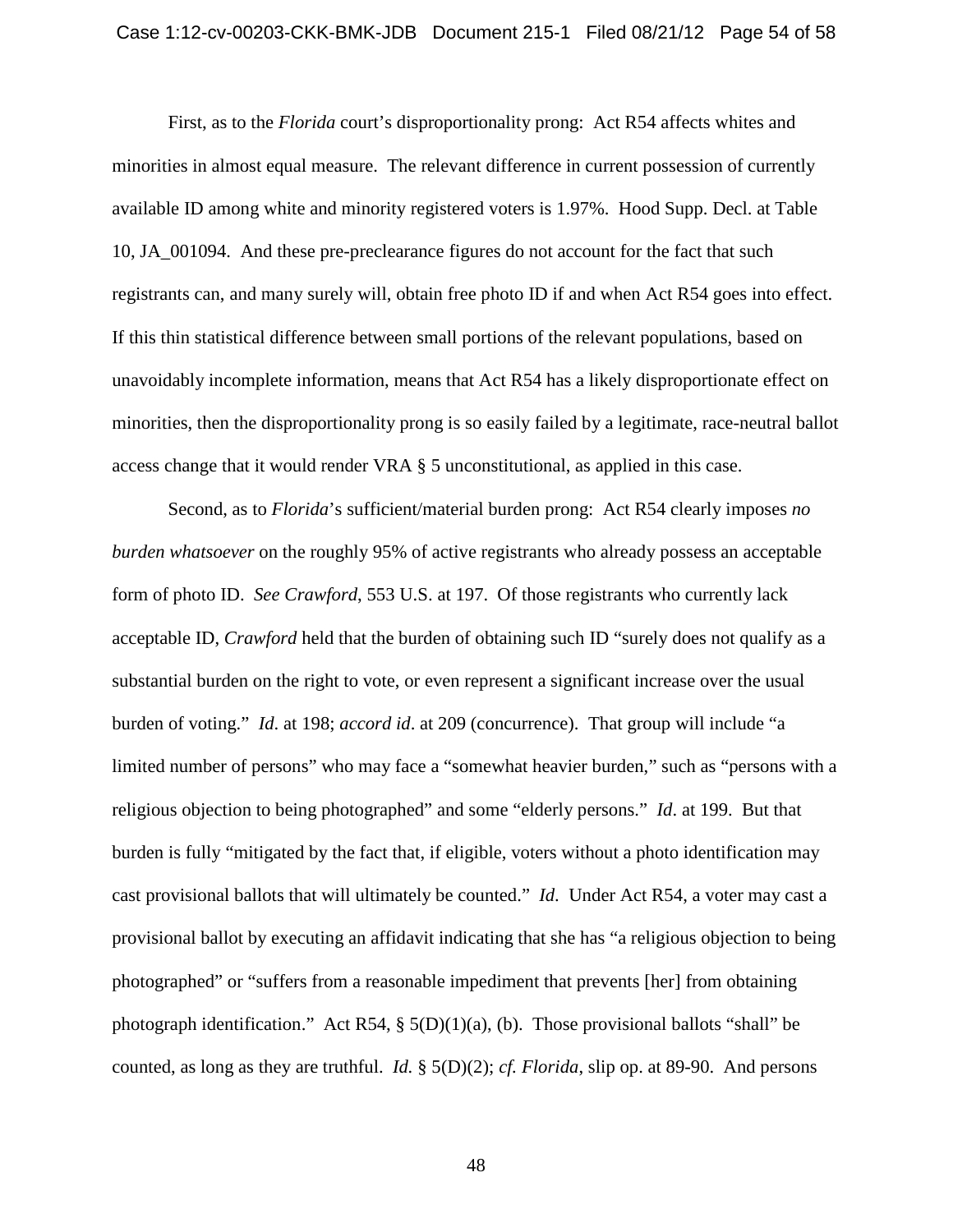age 65 and above may vote absentee without a photo ID. *See* S.C. Code § 7-15-320(B)(8). If the sufficient/material burden prong is failed by Act R54—which at most imposes a minor irritation or, at most, a fully mitigated burden on less than 3.57% of registrants—then VRA § 5 could very well be unconstitutional as applied here. *Cf. Florida*, slip op. at 89 ("[T]he retrogression standard is not in place to prevent people from being irritated."). This Court should construe VRA § 5—and preclear Act R54—to avoid that issue.

Denying preclearance to Act R54 would also violate the "fundamental principle" that "all the States enjoy 'equal sovereignty.'" *Nw. Austin*, 557 U.S. at 203 (quoting *United States v. Louisiana*, 363 U.S. 1, 16 (1960)). Thirty-three States have enacted voter ID laws. *See supra* nn. 1 & 2. In States that are not covered by VRA  $\S$  5, such as Indiana, voter ID laws may go into effect immediately upon adoption. In covered States, however, a voter ID law must be precleared by the Attorney General or a district court before it can take effect. The voter ID laws of four covered States—Arizona, Georgia, Louisiana, and Michigan—were precleared by the Attorney General and are in effect today. Yet the Attorney General refused to preclear South Carolina's voter ID law. He also objected to Texas' voter ID law. Recently enacted voter ID laws in Alabama, Mississippi, and Virginia—covered jurisdictions all—are on hold due to the VRA § 5 preclearance requirement.

If this Court refuses to preclear Act R54, it would mean that non-covered States such as Indiana, and even some covered States such as Michigan and Georgia, may adopt and implement voter ID laws, but South Carolina may not implement such a law. The resulting inequality among equal sovereigns would exacerbate the constitutional problems entailed by construing VRA § 5 to deny preclearance to Act R54, especially given that South Carolina ranks higher than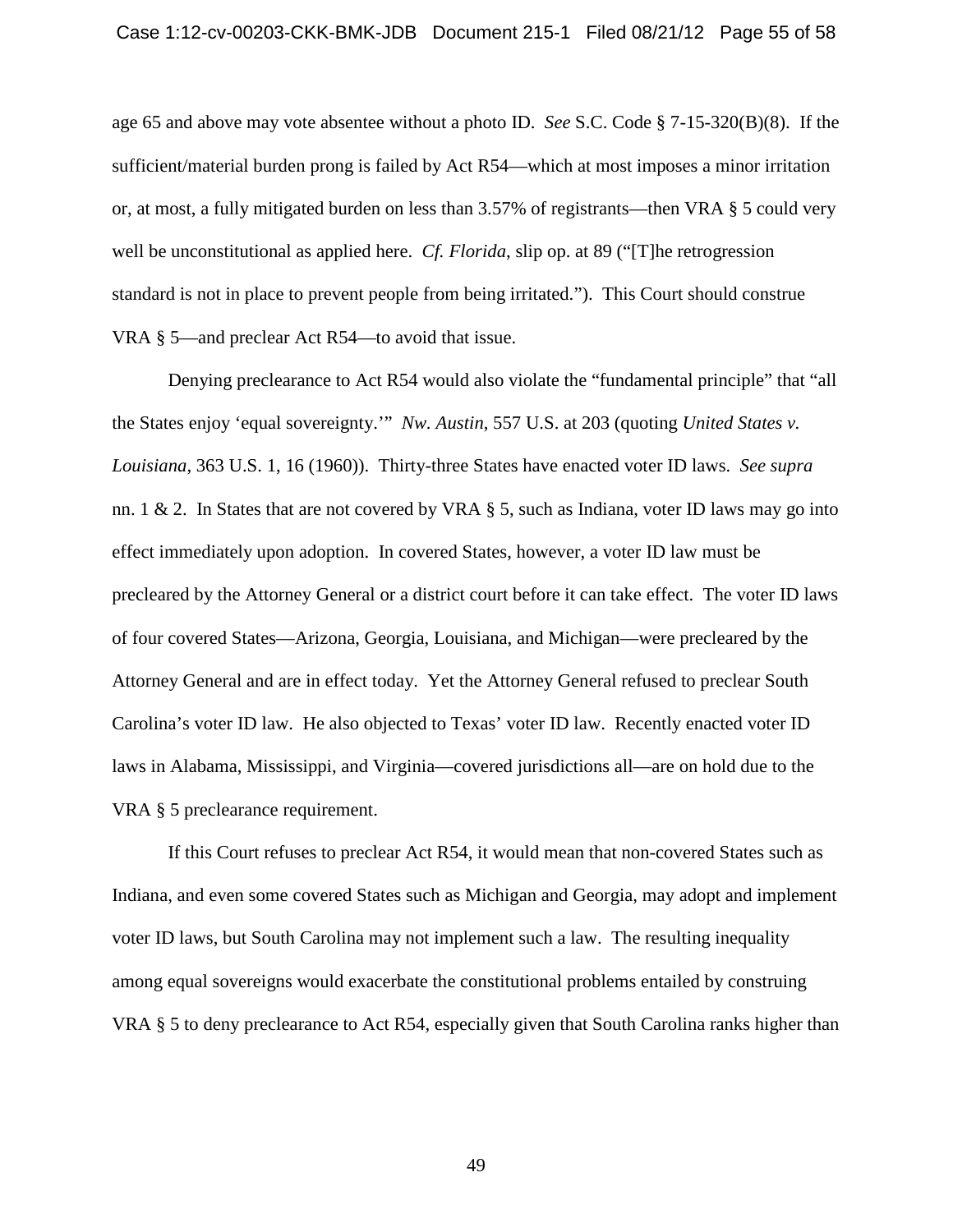Indiana in minority "registration and voting rates, as well as in black elected officials." *Shelby County*, 679 F.3d at 902 (Williams, J., dissenting).

Finally, the need to avoid a problematic construction of VRA § 5 in this case is particularly acute in light of Congress' 2006 amendments to statute, which heightened the problems with the preclearance requirement. In 2006, "Congress extended [VRA] § 5 for yet another 25 years." *Nw. Austin*, 557 U.S. at 200. In so doing, Congress retained the 1972 geographic coverage formula, even though the "coverage formula is based on data that is now more than [38] years old, and there is considerable evidence that it fails to account for current political conditions." *Id*. at 203. The 2006 reauthorization also overrode two Supreme Court decisions—*Georgia v. Ashcroft*, 539 U.S. 461 (2003); *Reno v. Bossier Parish Sch. Bd*., 528 U.S. 320, 336 (2000)—that had adopted constructions of VRA § 5 that reduced the constitutional concerns arising from the statute. *See* 42 U.S.C. § 1973c(b)-(d); *see also* Pub. L. No. 109-246, § 2(b)(6), 120 Stat. 577, 42 U.S.C. § 1973 note. Thus, after Congress' 2006 amendments, VRA § 5 is more constitutionally suspect than ever before. This Court should not add to the weight of those problems by denying preclearance in this case.

#### **CONCLUSION**

For the reasons stated above, the Court should preclear Sections 4, 5, 7, and 8 of Act R54 under Section 5 of the Voting Rights Act, 42 U.S.C. § 1973c.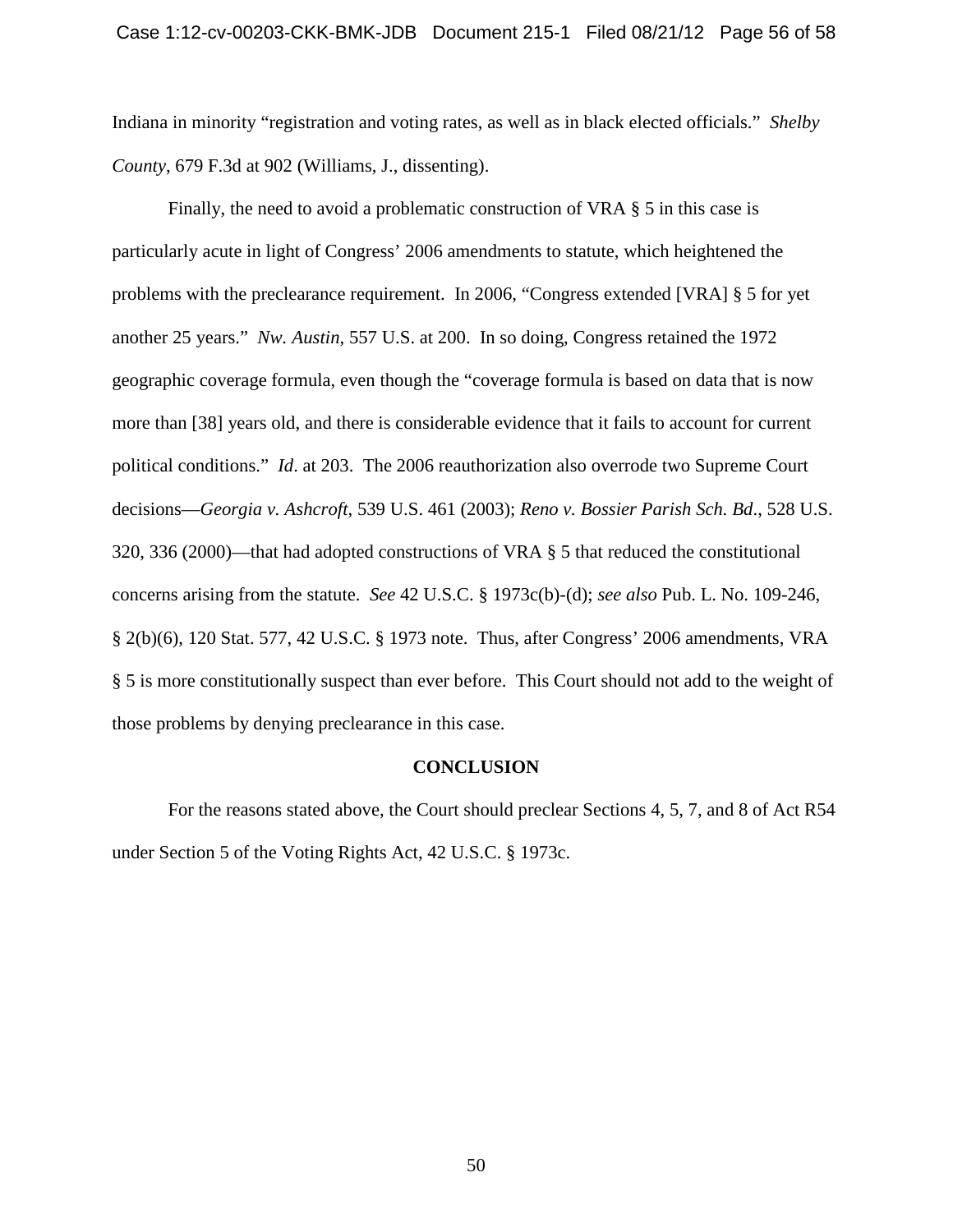Respectfully submitted,

Hon. Alan Wilson ATTORNEY GENERAL OF SOUTH CAROLINA Rembert Dennis Building, Room 519 1000 Assembly Street Columbia, SC 29201 (803) 734-3970

s/H. Christopher Bartolomucci Paul D. Clement (DC Bar No. 433215) H. Christopher Bartolomucci (DC Bar No. 53423) Stephen V. Potenza (admitted *pro hac vice*) Jeffrey M. Harris (admitted *pro hac vice*) Brian J. Field (DC Bar No. 985577) D. Zachary Hudson (admitted *pro hac vice*) Michael H. McGinley (DC Bar No. 1006943) BANCROFT PLLC 1919 M Street, N.W., Suite 470 Washington, D.C. 20036 (202) 234-0090

Karl S. Bowers, Jr. (admitted *pro hac vice*) WOMBLE CARLYLE SANDRIDGE & RICE 1727 Hampton Street Columbia, SC 29201 (803) 454-6504

934 Compass Point Charleston, SC 29412 (843) 609-7080

H. Christopher Coates (admitted *pro hac vice*) LAW OFFICE OF H. CHRISTOPHER COATES

Dated: August 21, 2012 *Counsel for the State of South Carolina*